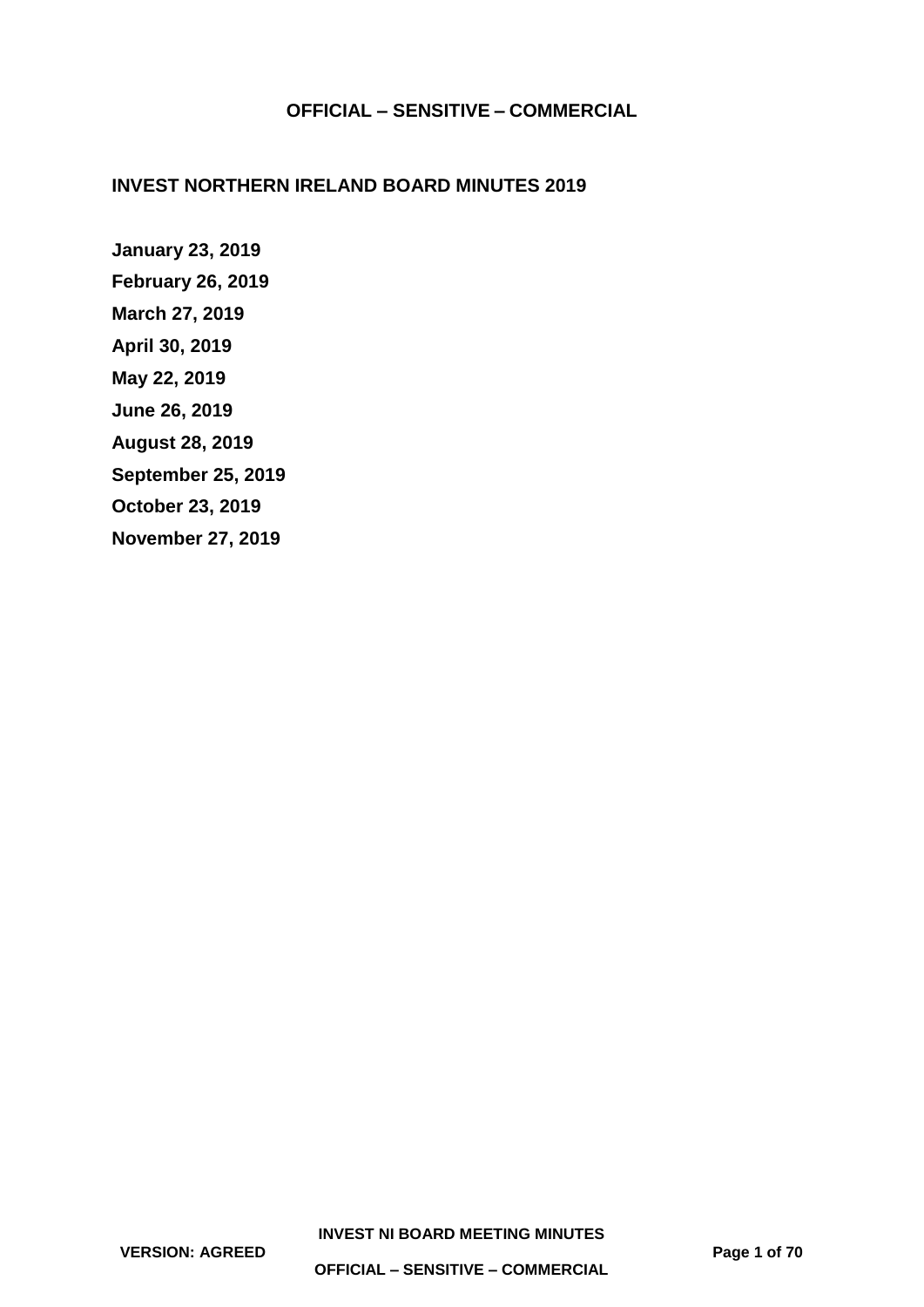# **OFFICIAL – SENSITIVE – COMMERCIAL ONE HUNDRED AND SIXTY-FIRST MEETING OF THE INVEST NORTHERN IRELAND BOARD, 23 JANUARY 2019 INVEST NI HQ, BEDFORD STREET, BELFAST**

#### **Present:**

#### **Invest NI Board**

| Mark Ennis (Chairman)   | <b>Brian Baird</b>       |
|-------------------------|--------------------------|
| Padraig Canavan         | Deborah Lange            |
| Ken Nelson              | Mark Nodder              |
| <b>Scott Rutherford</b> | <b>Rose Mary Stalker</b> |
| <b>Mark Sweeney</b>     | <b>Judith Totten</b>     |

**In Attendance:** Alastair Hamilton, Amanda Braden, Mel Chittock, Brian Dolaghan, Donal Durkan, Des Gartland, Jeremy Fitch, Peter Harbinson, Steve Harper, Olive Hill and Charles Hamilton

**Minute Taker:** Arora Upritchard

## **1. APOLOGIES & DECLARATIONS OF INTEREST**

The meeting commenced at 1.00pm

#### **Apologies:** Dr Gerard O'Hare

The Chair asked members to declare any conflicts of interest relating to today's meeting agenda. No conflicts were declared however Scott Rutherford noted QUB's involvement in Artemis Technologies Limited.

## **2. ITEMS FOR DISCUSSION**

## **2.1 BUSINESS STRATEGY – SECTORS – FINANCIAL SERVICES**

Brian Dolaghan, Executive Director for Business & Sector Development along with Karen Bradbury, Client Manager for Financial Services provided an update on the Financial Services sector.

|                        | <b>INVEST NI BOARD MEETING MINUTES</b>   |
|------------------------|------------------------------------------|
| <b>VERSION: AGREED</b> | <b>OFFICIAL - SENSITIVE - COMMERCIAL</b> |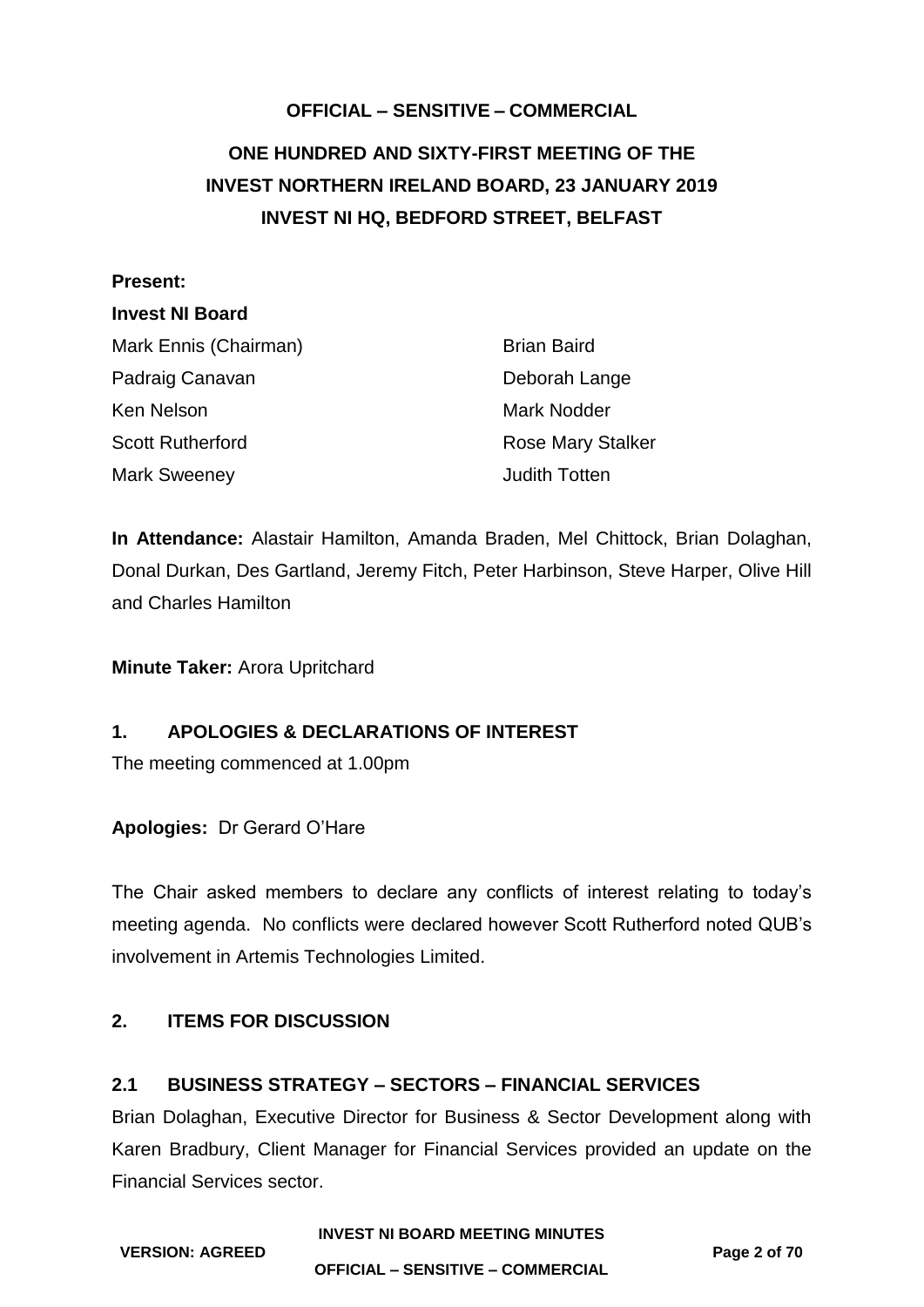Karen presented a brief history of how the financial and professional services sector had developed in Northern Ireland. Karen detailed the financial and professional services clusters and presented a SWOT analysis of the sector. In closing her presentation, Karen laid out the strategic action plan which included areas of focus such as promoting 4000-6000 new jobs by 2022; establishing Fintech NI; continued collaboration with universities and industry representatives to develop the skills pipeline and exploring opportunities with NI Connections to promote the sector with NI diaspora.

Padraig Canavan stated that it was good to see the sector growing in Northern Ireland and felt that AI was a particular area for future development. Padraig asked if there was an update on Cognitive Analytics Research Lab (CARL). Jeremy Fitch stated that discussions were ongoing.

Scott Rutherford commented that with no competence centre in this area it may benefit the sector to have a challenge fund of some sort. Judith Totten stated that as chair of the International Professional Services Forum their focus is on talent and skills availability.

The Chair asked for a further discussion on AI to be included in the forthcoming Board strategy away day.

## **2.2 BUSINESS STRATEGY – SECTORS – TRUSTED BUSINESS PARTNER**

Olive Hill, Executive Director for Business Strategy Implementation along with Paddy Robb, Transform Strategy Manager presented an update on implementation of the Trusted Business Partner (TBP).

Paddy stated that it is the organisations ambition to become a trusted business partner of choice. Over the last year a lot of progress has been made but that TBP is about cultural change. The key driver and objective is about delivering the best customer service to our clients. Paddy presented some of the activities that have helped to embed the TBP into the organisations culture.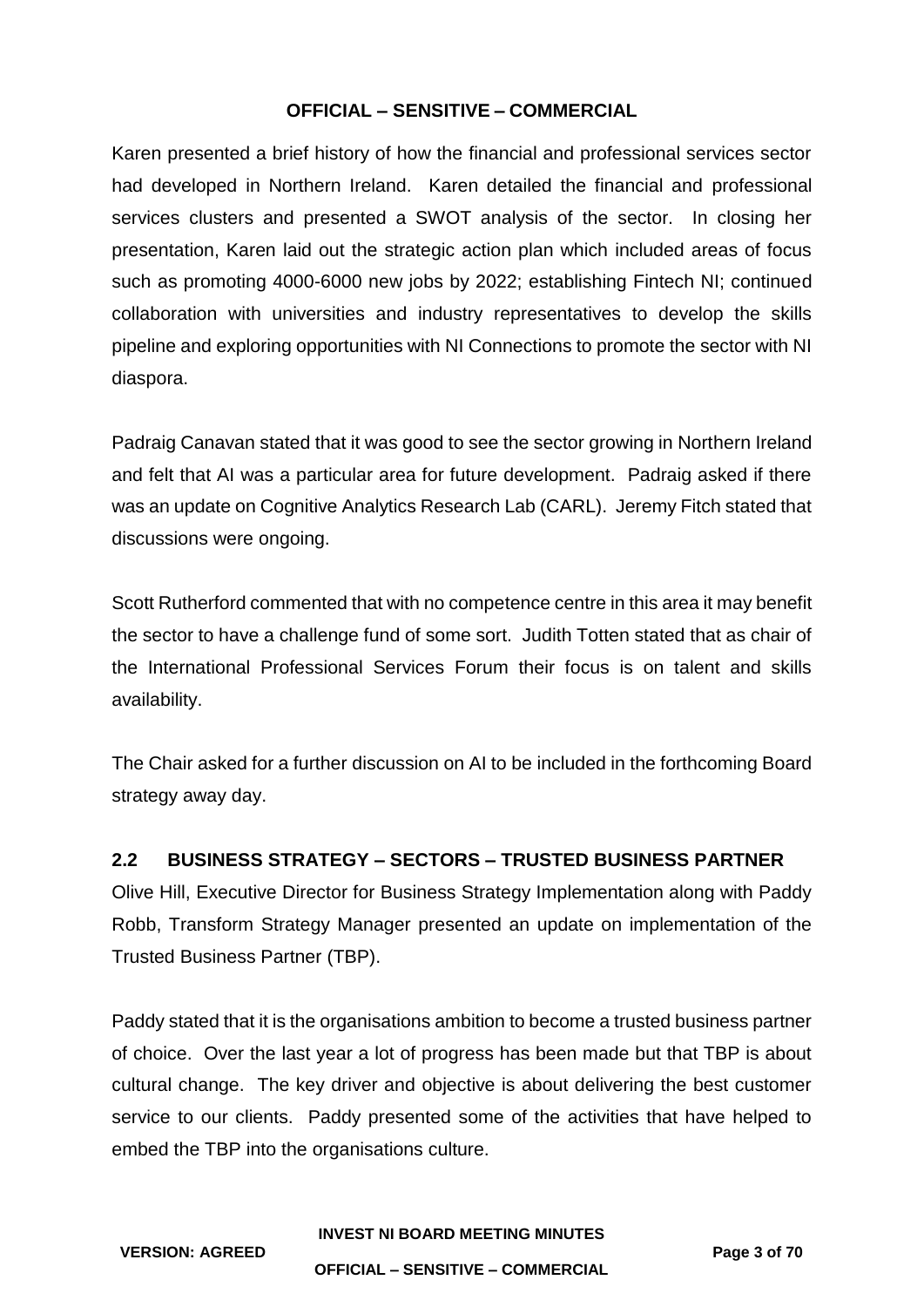The Chairman thanked Paddy for his very informative presentation and stated that this was a great achievement and in particular the recent CSE result. The CEO stated that Invest NI was now the highest accredited organisation in Northern Ireland.

The Board were particularly interested in the check-in and coaching documents and asked that copies be sent to the Board.

*Action*: Olive to ensure copies are forwarded to Board members.

## **3. MONTHLY REPORTING TO BOARD**

## **3.1 MINUTES**

Following one change to the draft minutes propose by Rose Mary Stalker, the minutes of the November Board meeting were agreed as a full and true record of the meeting.

## **3.2 MATTERS ARISING**

The Actions table was reviewed and addressed.

The Chairman thanked Rose Mary Stalker for putting herself forward for the Matrix Panel. As Rose Mary's Board term is due to finish, the Chairman will consider and discuss further with Rose Mary.

## **3.3 CEO REPORT**

The CEO presented an update on the Innovation Accreditation scheme; the Graduate to Export Programme and showed the new international TV ads.

The CEO thanked Steve and his team who had worked hard to get the Graduate to Export Programme ready for launch in time to enable companies to avail of the next batch of university graduates. Brian Baird asked what the scale of the programme is and Steve confirmed that it will be 15 graduates per year for 3 years and that companies will carry out the recruitment process.

Padraig Canavan felt that it may be more advantageous to have a pool of graduates that companies can pull from rather than companies carrying out the recruitment.

#### **INVEST NI BOARD MEETING MINUTES**

**VERSION: AGREED Page 4 of 70**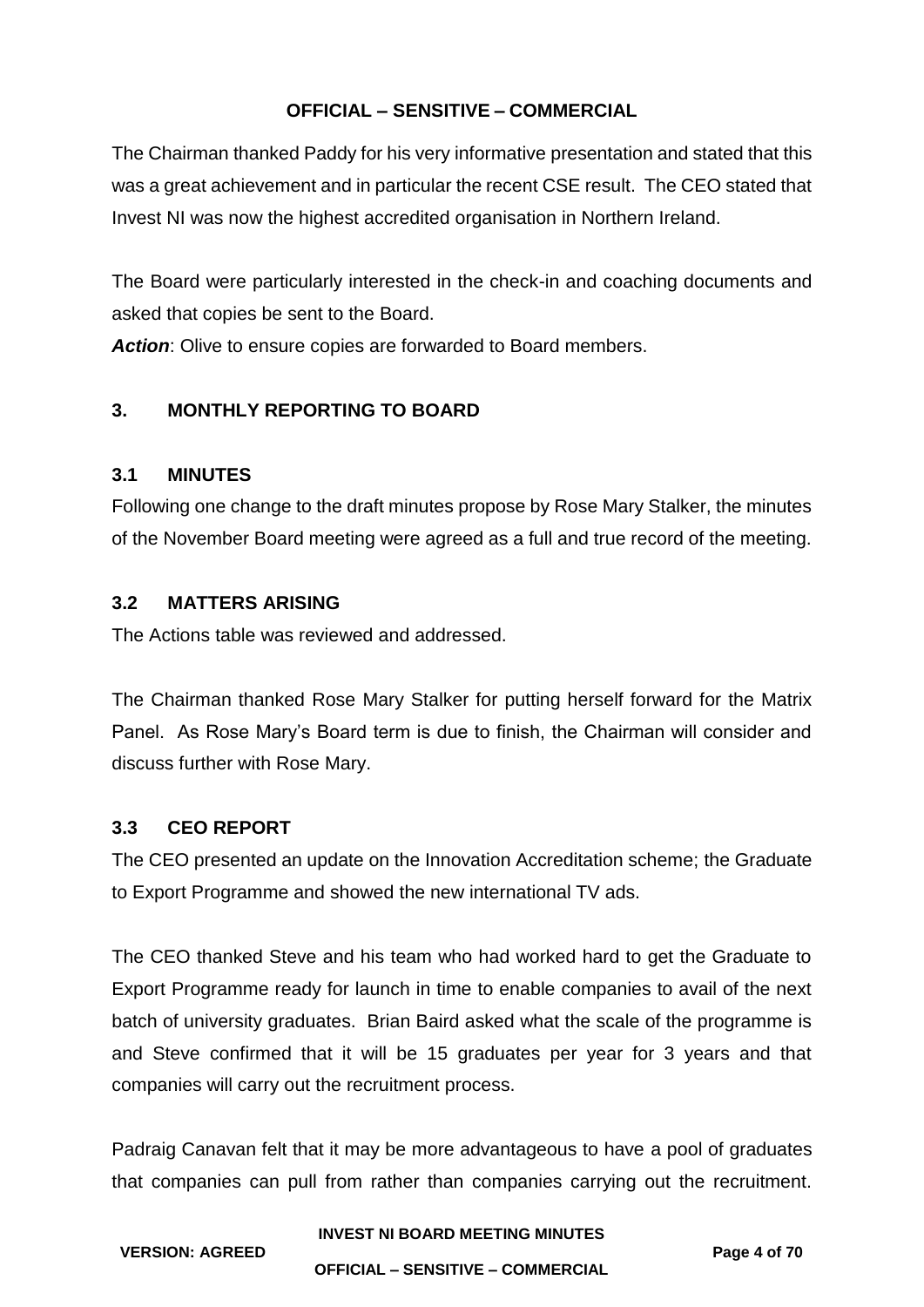Steve stated that the intention is to have all the companies recruit at the same time. The CEO remarked that it might be worth running a promotional campaign to promote the programme to the next set of graduates.

*Action*: Steve to consider how graduates are to be appointed to the Graduate to Export Programme.

The CEO asked the Board to note the Chief Executive's report. The CEO referred to a recent substantial project which has been approved and thanked those Board members who were involved in the casework process for this project. The CEO also highlighted the recent achievement in winning the Global Sourcing Association 'Delivery Destination of the Year 2018'. The entry was submitted by the Business Services sector team and the sector team and customers are already using it to profile themselves to parent companies.

The CEO also reported on some exciting developments on the horizon for the aerospace sector and provided an update on international staffing.

Directors Grainne McVeigh and William McCulla joined the meeting at 2.40pm to present an update on the corporate scorecard. The Chairman asked about SME involvement in R&D compared to large companies, Jeremy Fitch agreed to provide information on the numbers and split of support.

*Action*: Jeremy to provide information to Board members.

#### **3.4 BREXIT UPDATE**

David Roberts, Strategy introduced Peter Legge, Tax Partner from Grant Thornton.

Peter provided a presentation on how Grant Thornton have been supporting Invest NI to assess the impact of a No Deal Brexit on its client companies. Grant Thornton have identified three phases to how a No Deal will impact on businesses in Northern Ireland – Preparation, Disruption and Adjustment. Peter presented the risks and opportunities across the range of priority sectors. Peter referred to the report that had been produced which laid out more of the detail. The Chairman asked that the report be shared with Board Members.

#### **INVEST NI BOARD MEETING MINUTES**

**VERSION: AGREED Page 5 of 70**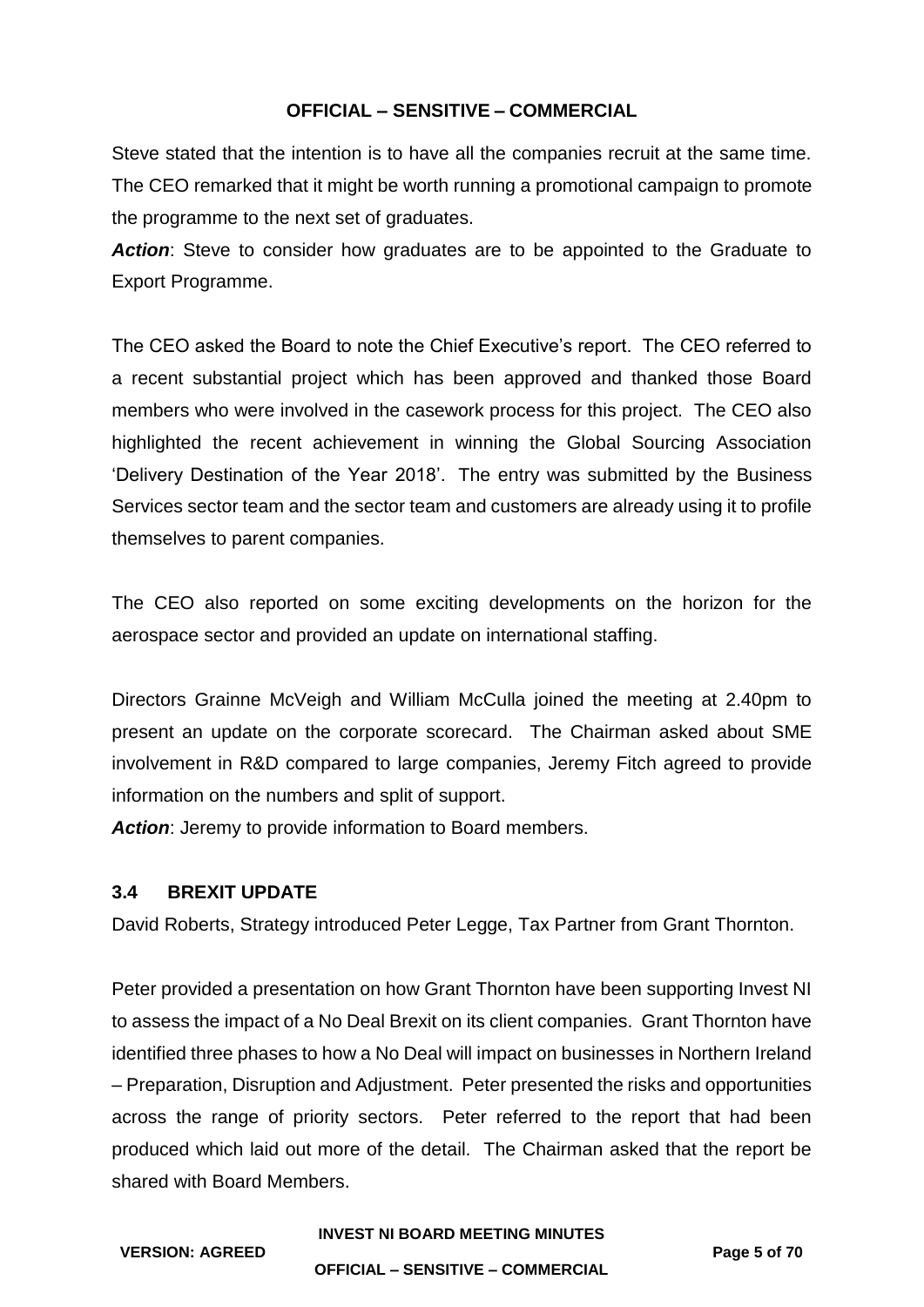**Action**: Donal Durkan to provide a copy of the Grant Thornton report.

Board Members felt that the majority of businesses in Northern Ireland, and in particular SME's, are not, in any way, adequately prepared for a No Deal Brexit. The Board felt, that given the current lack of certainty, that many small businesses didn't have the resources or indeed the capacity to put plans in place when the nature of the issues have still to be defined.

It was proposed that the Chairman, on behalf of the Board, write to the leaders of the main local political parties to express concern about the preparedness of local businesses to address whatever circumstances they may face post 29<sup>th</sup> March 2019, but particularly if the United Kingdom faces a No Deal scenario.

**Action**: Chairman to issue letter.

Board Members also sought reassurances from the Executive Team that Invest NI would be able to effectively manage a significant increase in requests from client companies for advice, guidance and support in the event of a No Deal Brexit becoming a reality. The CEO stated that Day 1 plans will be shared with the Board at the forthcoming Board Away day.

**Action**: Donal Durkan to present Day 1 plans at the Board Strategy Away Day.

It was agreed by the Board that the organisation needs to now significantly increase communications on Brexit, and to ensure businesses are effectively signposted to relevant information resources, both internally and externally.

**Action**: Chief Executive and Peter Harbinson to discuss and draft plan.

## **3.5 FINANCE REPORT**

Mel Chittock asked the Board to note the Finance Report.

Mel reported that spend is currently £4.1m behind with a small number of high value claims; receipts will be £15.4m by end of year. Focus will be on delivery of end of year numbers and concentrating on corporate outturn. Mel reported that initial indications for 2019/20 budget will be a flat opening position and will be a one year budget

#### **INVEST NI BOARD MEETING MINUTES**

**VERSION: AGREED Page 6 of 70**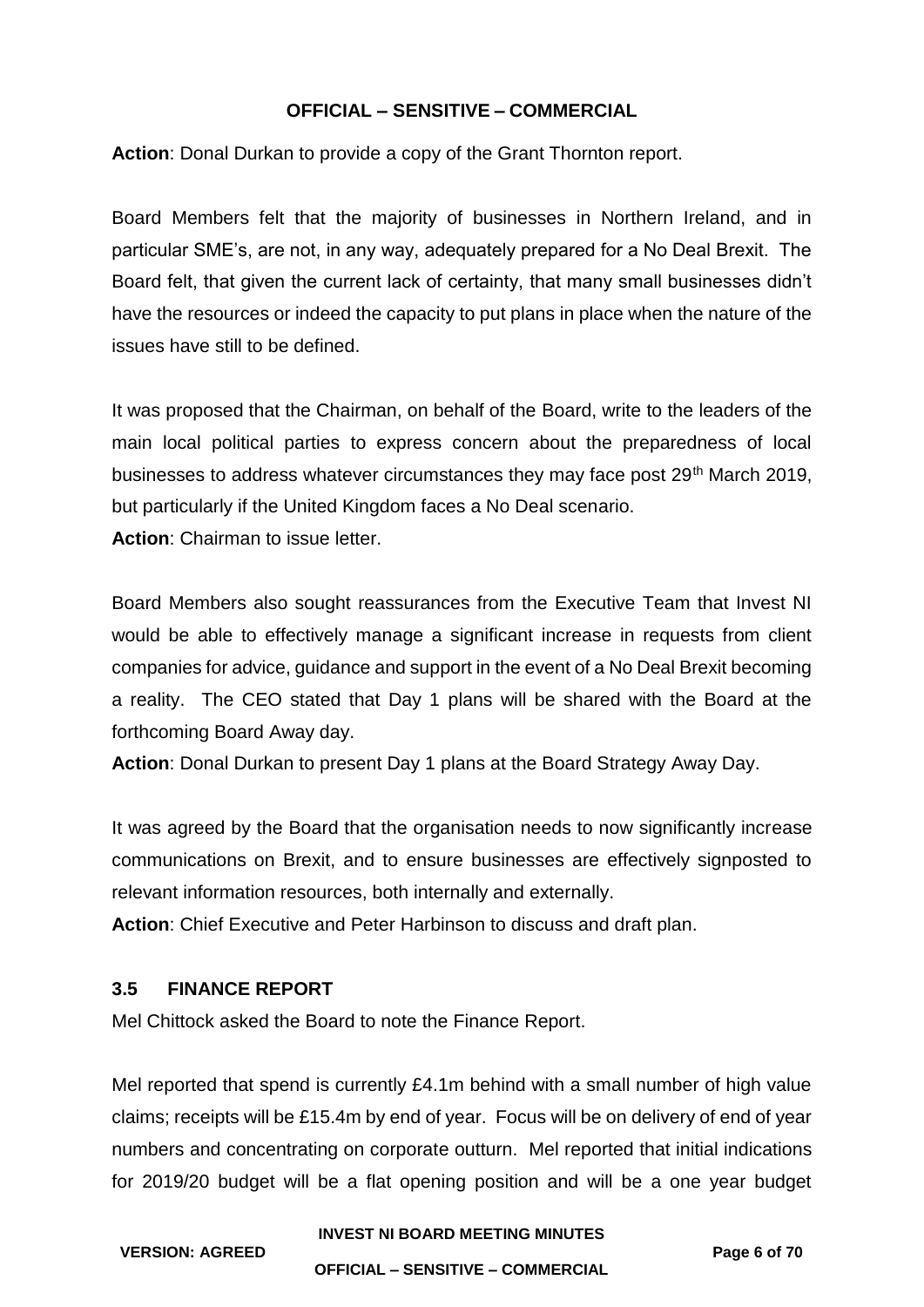allocation. Mel provided an update on the BSDL acquisition discussions between DoF and the Treasury.

Deborah Lange referred to the cash draw point in the Finance Report. Mel confirmed that this was an error and should refer to nine months not seven.

Ken Nelson left the meeting at 4pm.

## **3.6 ARC UPDATE**

Deborah Lange, Chair of the Audit & Risk Committee (ARC) referred to November's minutes.

Deborah reported that she had attended a meeting of ARC Chairs of Departmental Arm's Length Bodies. Deborah reported to the Board on the discussions at this meeting including an update on Permanent Secretary powers, assurance statements, departmental commercial skills, whistleblowing policies and the move to consolidated accounts.

## **3.7 MARKETING AND COMMUNICATIONS REPORT**

Peter Harbinson asked the Board to note the Communications report.

Peter highlighted that Invest NI will be supporting the NI Chamber of Commerce in their bid for Northern Ireland to host the 2023 World Chambers Conference. Peter also reported that the Ignite Accelerator application had now closed with 132 applications, significantly up on last year, with a number from outside of NI.

## **3.8 CASEWORK REPORT TO THE BOARD**

This report was noted by Board members and taken as read.

#### **4. CHAIRMAN'S BUSINESS**

The Chairman reported that he had attended a dinner with Emma Wade-Smith who is the HM Trade Commissioner for Africa. The dinner meeting had an educations focus and was attended by members from the Universities. Mark stated that the UK

#### **INVEST NI BOARD MEETING MINUTES**

**VERSION: AGREED Page 7 of 70**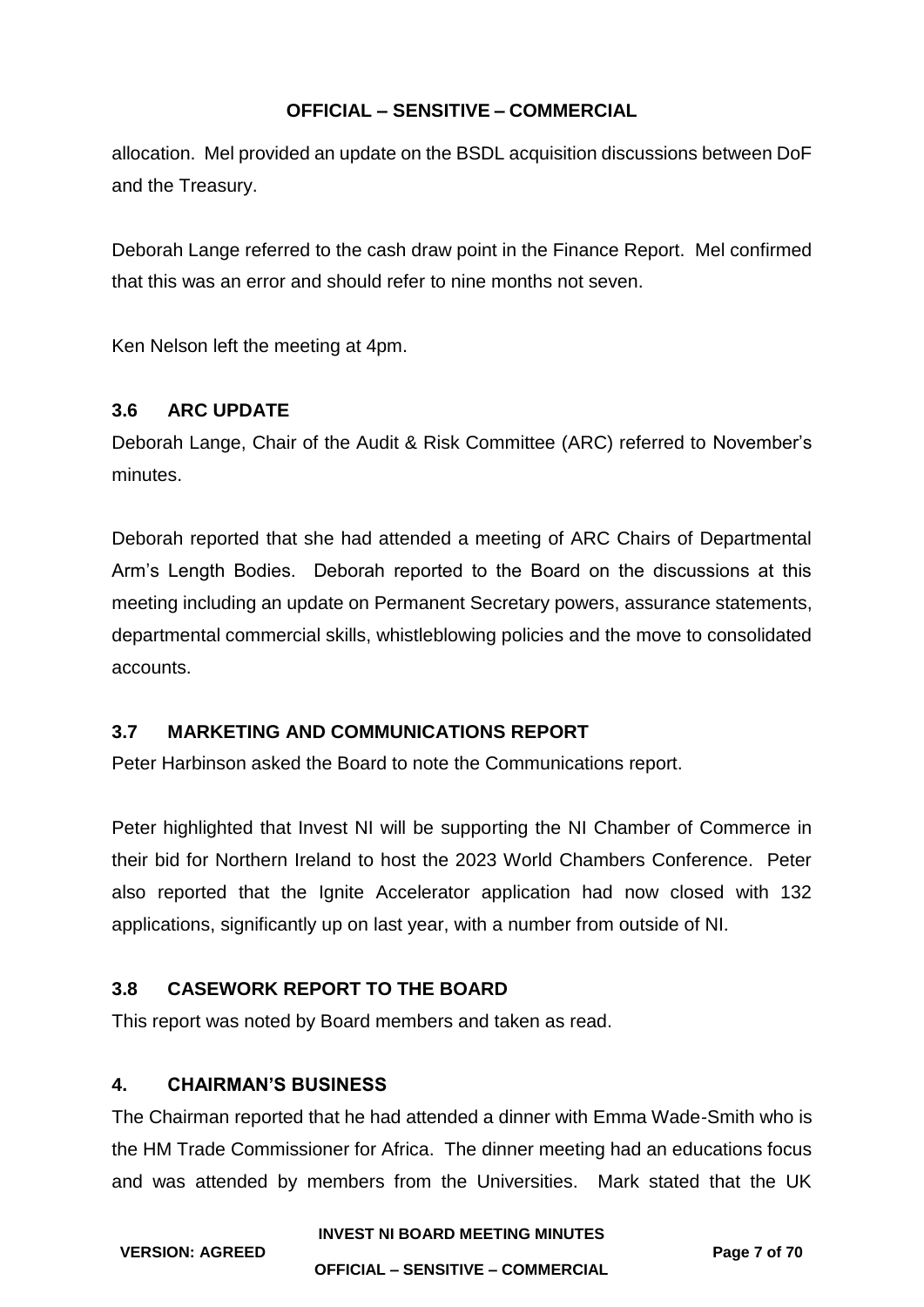<span id="page-7-0"></span>government has given a significant amount of money to be spent in Africa. The Chairman has asked the Sector Development Manager to take this forward with a view to getting local companies to joint bid with education bodies.

## **A.O.B.**

There was no further business.

## **5. DATE OF THE NEXT BOARD MEETING**

The next Board meeting will be the annual Board strategy away day. It will take place on Tuesday 26<sup>th</sup> and Wednesday 27<sup>th</sup> January 2019 and will be held at La Mon Hotel & Country Club, Comber.

The Board Meeting ended at 4.30pm.

**Arora Upritchard,** January 2019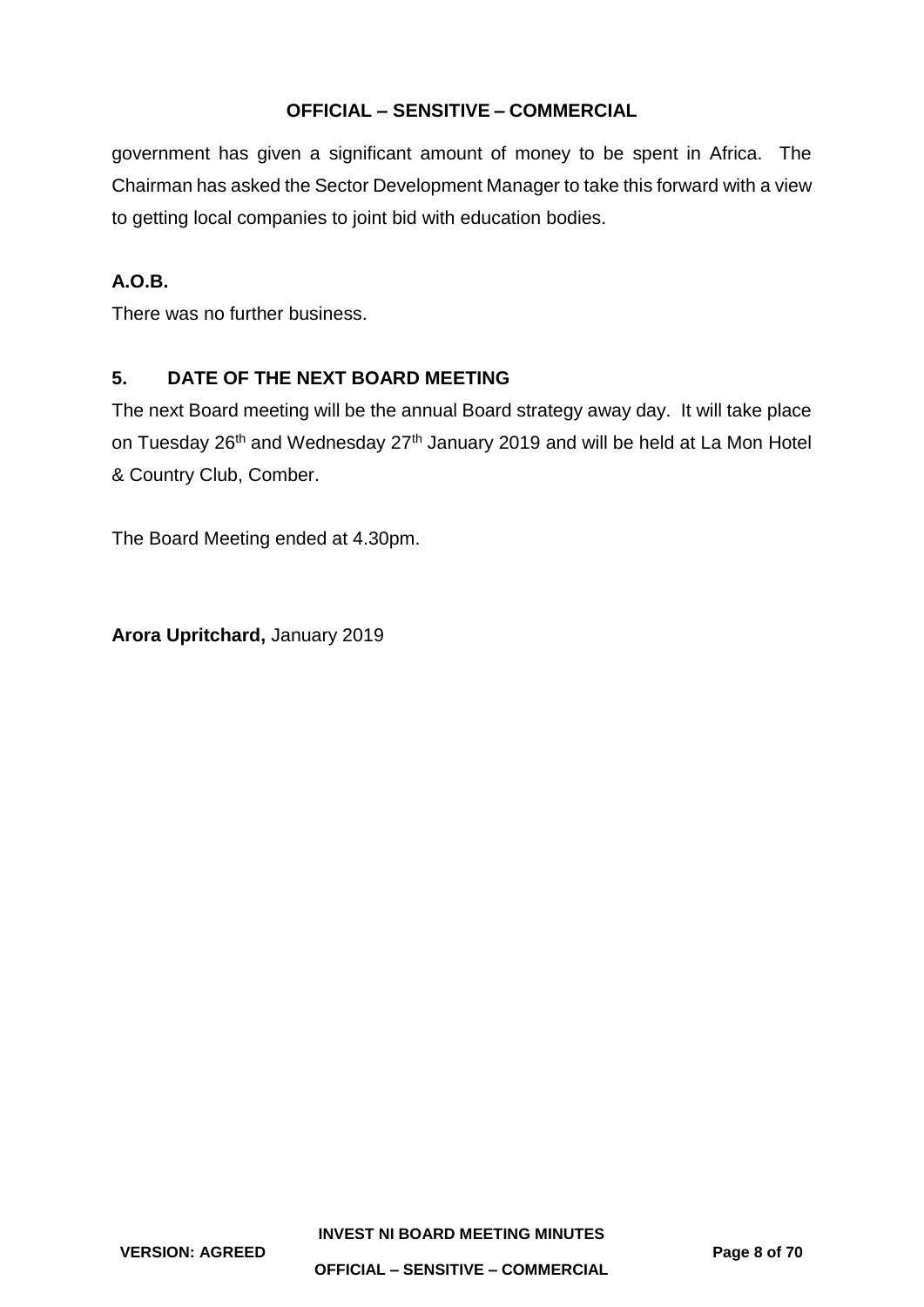# **OFFICIAL – SENSITIVE – COMMERCIAL ONE HUNDRED AND SIXTY-SECOND MEETING OF THE INVEST NORTHERN IRELAND BOARD, 26 FEBRUARY 2019 LA MON HOUSE HOTEL, COMBER**

## **Present:**

#### **Invest NI Board**

| Gerard O'Hare (Deputy Chairman) | <b>Brian Baird</b>      |
|---------------------------------|-------------------------|
| Padraig Canavan                 | Deborah Lange           |
| Ken Nelson                      | <b>Scott Rutherford</b> |

**In Attendance:** Alastair Hamilton, Amanda Braden, Mel Chittock, Brian Dolaghan, Donal Durkan, Des Gartland, Jeremy Fitch, Peter Harbinson, Steve Harper, Olive Hill and Charles Hamilton

**Minute Taker:** Arora Upritchard

## **1. APOLOGIES & DECLARATIONS OF INTEREST**

The meeting commenced at 3.45pm

**Apologies:** Mark Ennis (Chairman), Mark Sweeney, Judith Totten, Mark Nodder, Rose Mary Stalker

The Deputy Chairman asked members to declare any conflicts of interest relating to today's meeting agenda. No conflicts were declared.

## **2. MONTHLY REPORTING TO BOARD**

## **2.1 MINUTES**

The minutes of the January Board meeting were agreed as a full and true record of the meeting.

**INVEST NI BOARD MEETING MINUTES**

**VERSION: AGREED Page 9 of 70**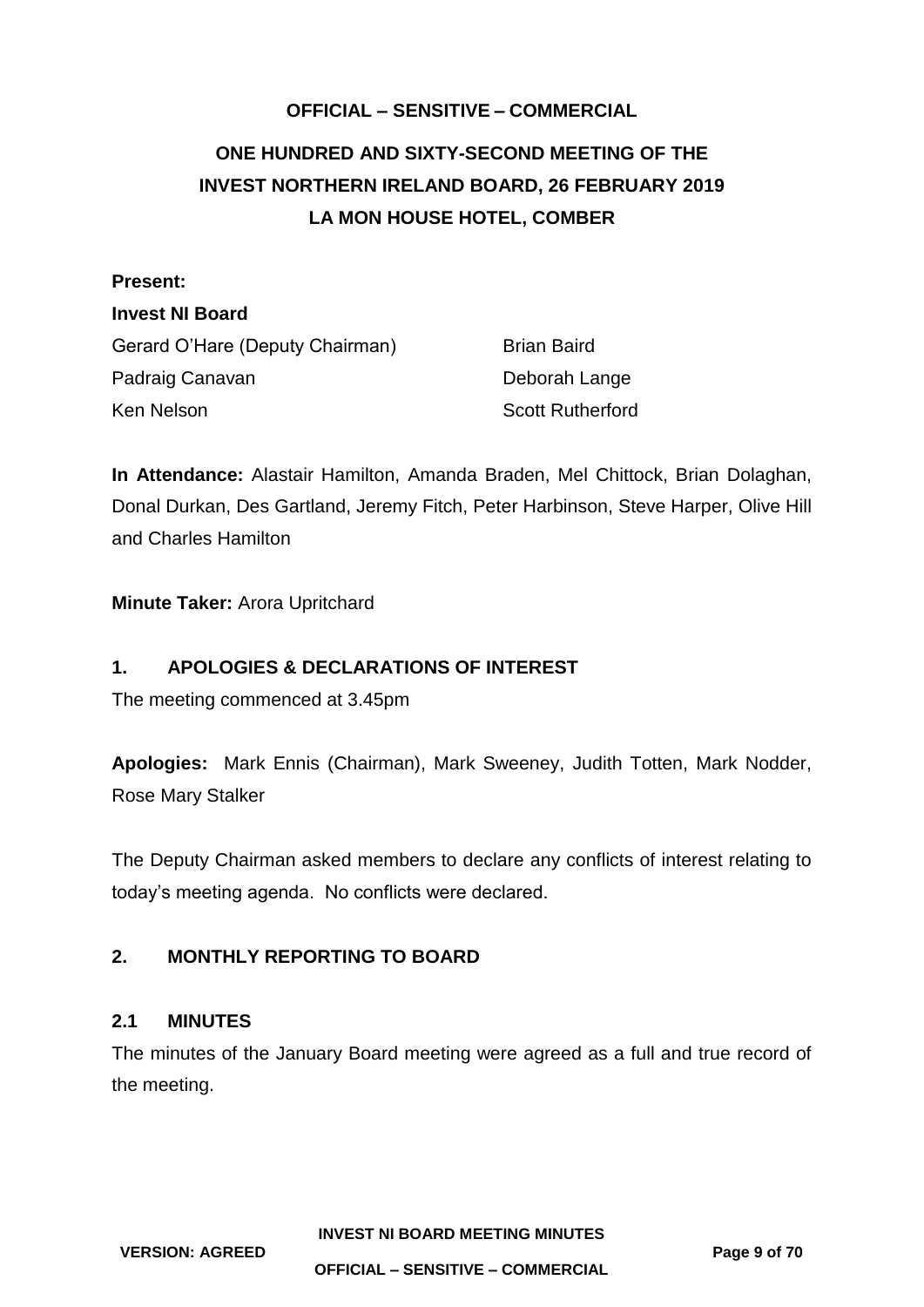#### **2.2 MATTERS ARISING**

The Actions table was reviewed and addressed.

Scott Rutherford asked if a link to the Graduate to Export web page could be shared. **Action**: Steve to send link to Scott Rutherford.

#### **2.3 CEO REPORT**

The Chief Executive asked the Board to note the CEO report.

The CEO referred to the jobs announcement made yesterday by Signifyd commenting that this resulted from a lead made by a member of the US Advisory Council on the West Coast. The CEO relayed the positive comments made by Signifyd's CEO in the company's decision to invest in Northern Ireland.

The CEO reported he had recently met with two HM Trade Commissioners (Asia Pacific and Africa). Invest NI is receiving great support from the Trade Commissioners and the organisation is now well connected to this group.

Deborah Lange asked the executive team what trends they are seeing in the pipeline. Steve Harper gave an update on the FDI pipeline; Jeremy Fitch reported on R&D.

The Deputy Chairman asked if there had been any impact with regards to Brexit. Steve stated that there had been no impact in terms of the number of visits but the Brexit debate was causing some market confusion.

#### **2.4 FINANCE REPORT**

Mel Chittock asked the Board to note the Finance Report.

Mel reported that at this stage the organisation is £8.1m behind budget; slightly ahead of this time last year. The baseline variance is explained by a delay in SFA grant claims related to a small number of larger value claims that are being followed up by the client teams. The Finance team are actively monitoring the value of claims that are forecast to be received in the final quarter.

#### **INVEST NI BOARD MEETING MINUTES**

**VERSION: AGREED Page 10 of 70**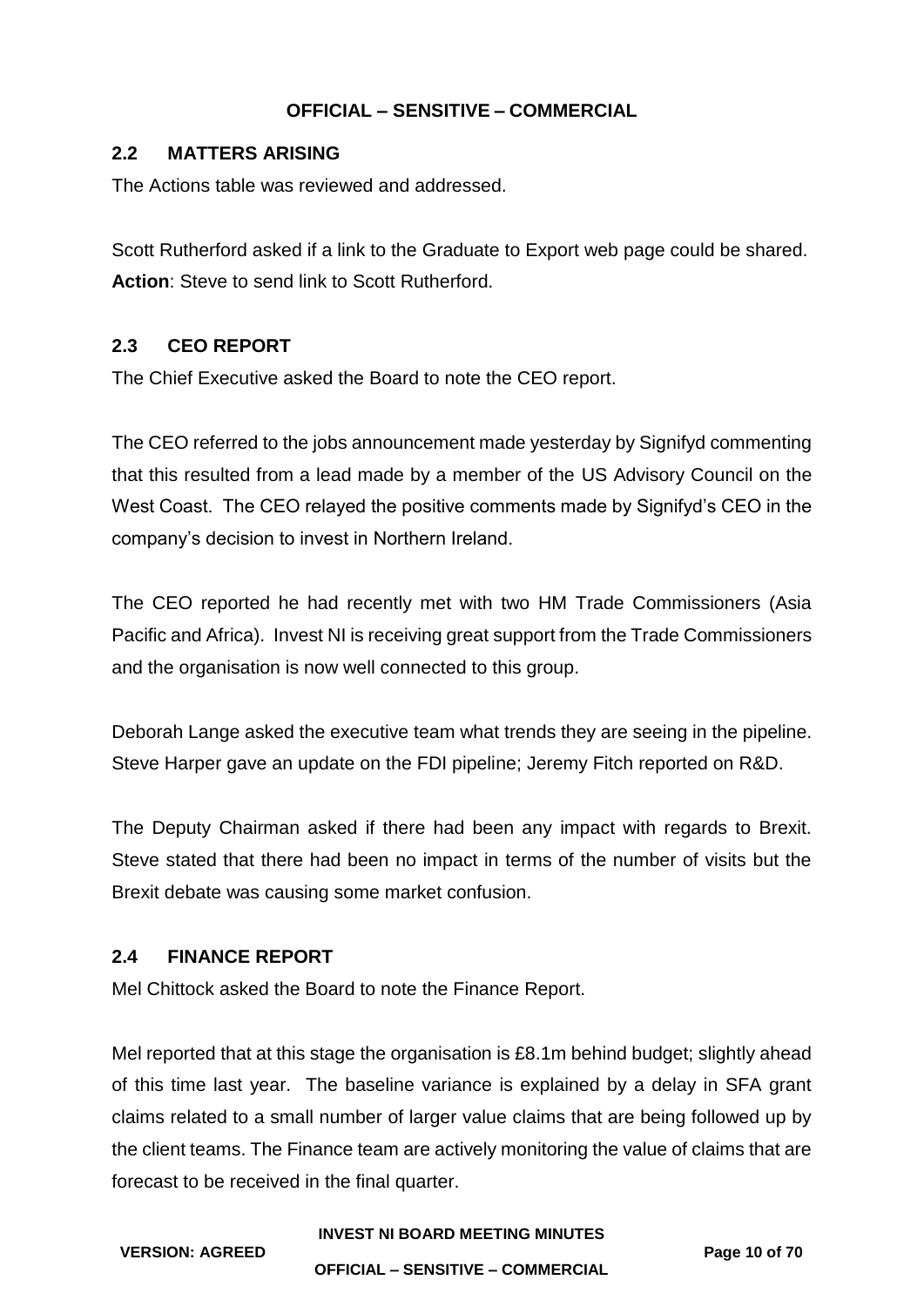Mel also reported that resource receipts are ahead of budget by £1.2m and the capital receipts are on profile. The forecast for resource receipts up to the year-end is on track, and may exceed the budget allocation. Any receipts over budget will be used to offset any programme resource pressures.

Mel stated that new guidance has been received from the Treasury regarding writeoffs. Invest NI has no ability to control write-offs and potentially could require budget cover going forward. Mel stated that the potential risk to the organisation in future years is that it may not have budget cover to manage write-offs, and either overspends or takes money from other activities to cover any potential write-off. Mel has made representations to the Department and signalled pressures for next year.

## **2.5 ARC UPDATE**

Deborah Lange, Chair of the Audit & Risk Committee (ARC) provided a verbal update on February's ARC meeting.

Deborah reported that Internal Audit provided an update on progress against the 2018/19 audit plan stating that they are still on schedule to complete. The 2019/20 audit plan was also discussed but the Chief Executive is still to meet with Internal Audit to finalise. There is a suggestion to reduce the number of review days from 450 days to 350 days. The NI Audit Office also presented the external audit strategy for this fiscal year and the Committee approved the strategy.

Deborah stated that ARC had been due to carry out their self-assessment but this will need to be rescheduled. The Committee is also proposing to review the skills required by Board Members to sit on the Audit & Risk Committee and this will assist with the forthcoming recruitment of new Board members.

Mel Chittock provided an update on the recent hardware failure of the Oracle system. Mel stated that the proposal is to move to a cloud based solution and are currently working through procurement challenges. Brian Baird asked if there is a proposal to

**INVEST NI BOARD MEETING MINUTES**

**VERSION: AGREED Page 11 of 70**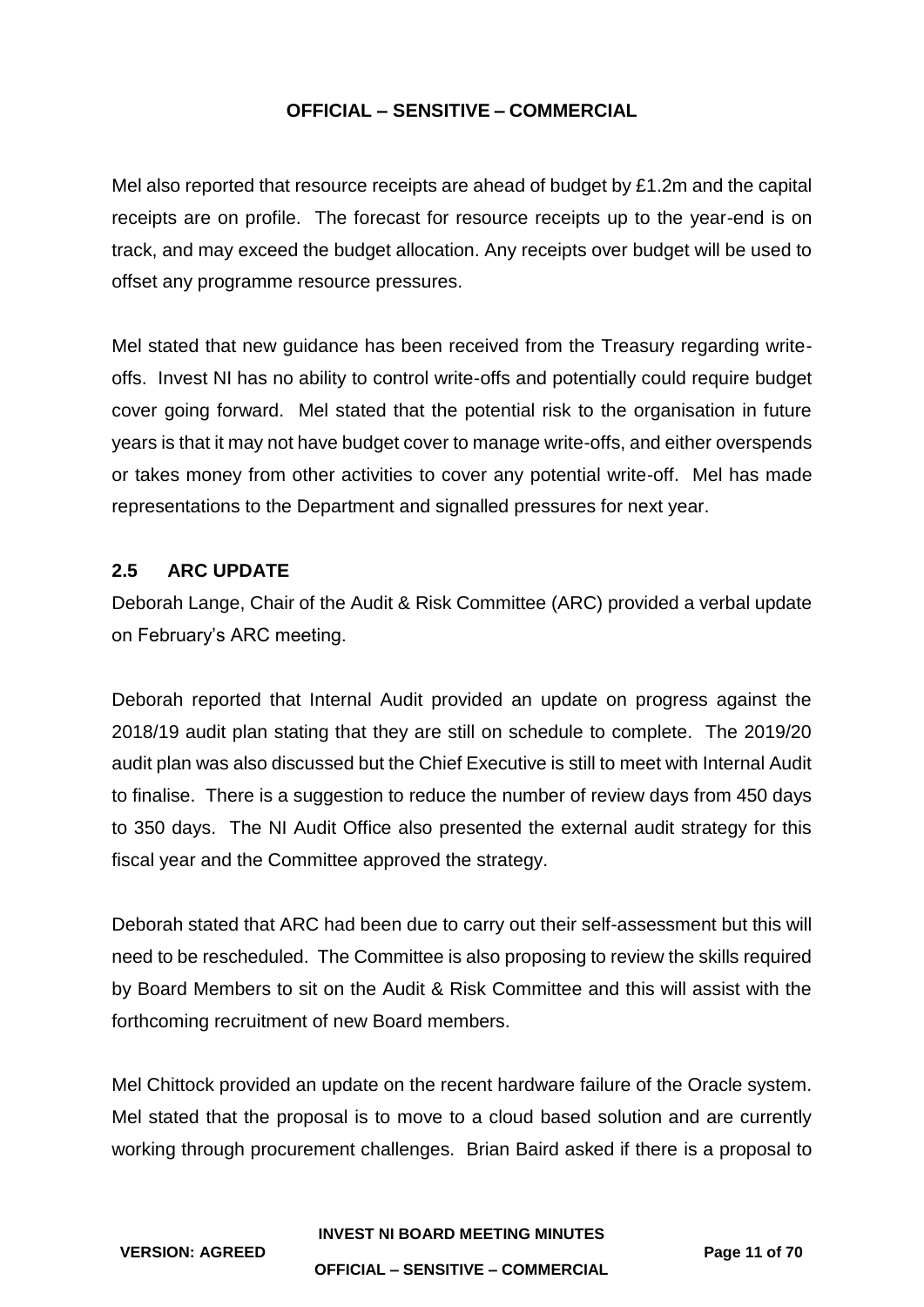move other organisational software to cloud based solutions. Mel confirmed that this would be part of the technology review.

Deborah reported that the Information Governance Manager had also provided a GDPR update to the Committee.

Deborah closed by noting that Board membership on ARC would reduce from 5 to 2 at the end of this year with 3 Board Members coming to the end of their time on the Board, and asked that consideration is given to having new members appointed to ARC over the coming months.

**Action**: Chairman to consider future membership of ARC Committee

## **2.6 MARKETING AND COMMUNICATIONS REPORT**

Peter Harbinson asked the Board to note the Communications report.

Peter reported that there has been an increase in the comms around Brexit, rolling out the first set of webinars to staff and have also started to communicate Day One contingency planning to staff via newsweekly.

Peter highlighted two forthcoming announcements in Downpatrick and Derry/Londonderry.

## **2.7 CASEWORK REPORT TO THE BOARD**

This report was noted by Board members and taken as read.

## **A.O.B.**

Brian Baird asked the executive team for an update on the ICT skills challenge. Brian Dolaghan stated that he and the Permanent Secretary had recently met with the Vice Chancellors of the two main universities and separately with sector companies; there is a debate in terms of what the sector companies actually need. A more in-depth update will be provided at the Board strategy session tomorrow.

**INVEST NI BOARD MEETING MINUTES**

**VERSION: AGREED Page 12 of 70**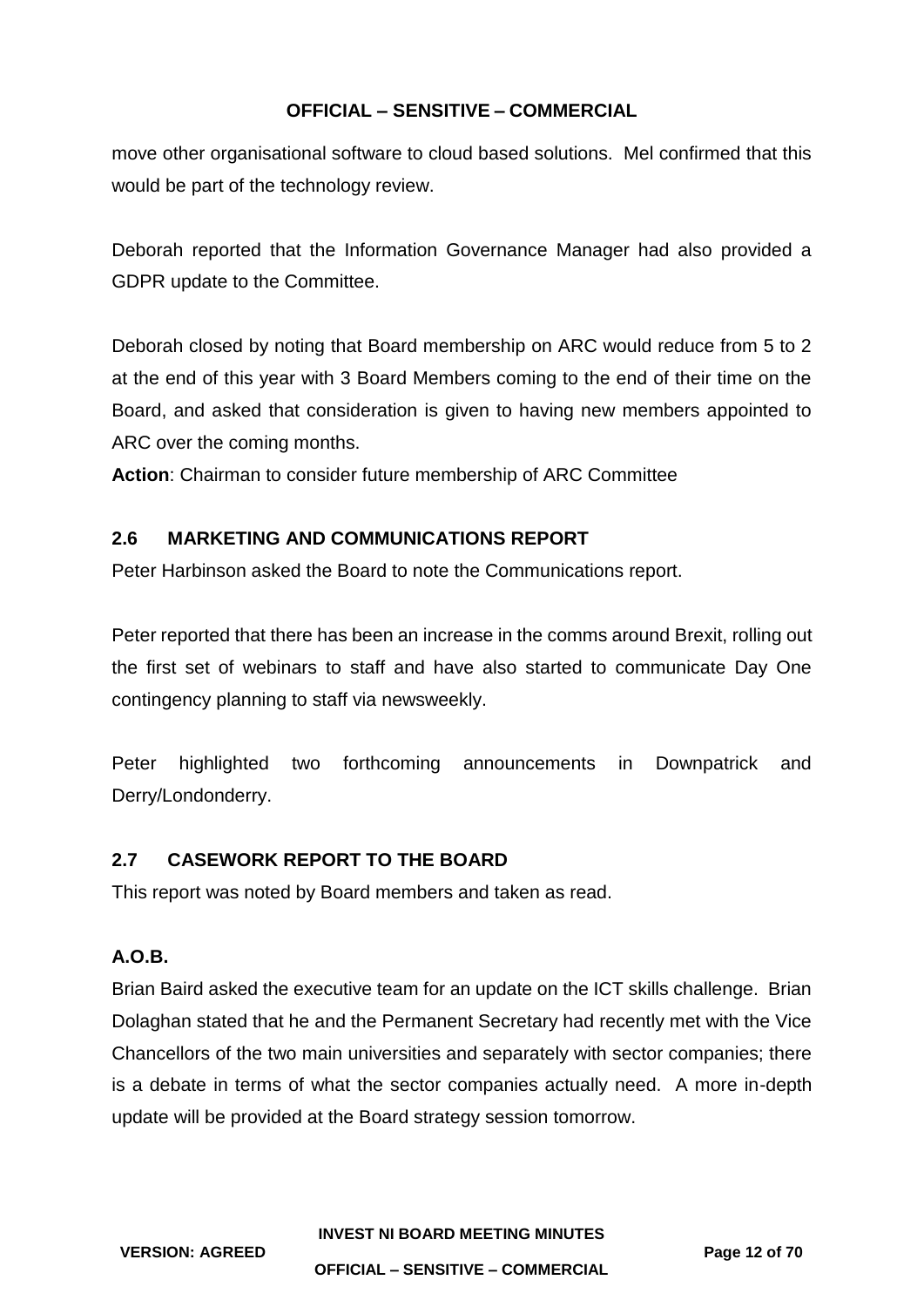## **3. DATE OF THE NEXT BOARD MEETING**

The next Board meeting will be Wednesday 27<sup>th</sup> March 2019 and will be held at Invest NI HQ.

The Board Meeting ended at 4.40pm.

**Arora Upritchard,** February 2019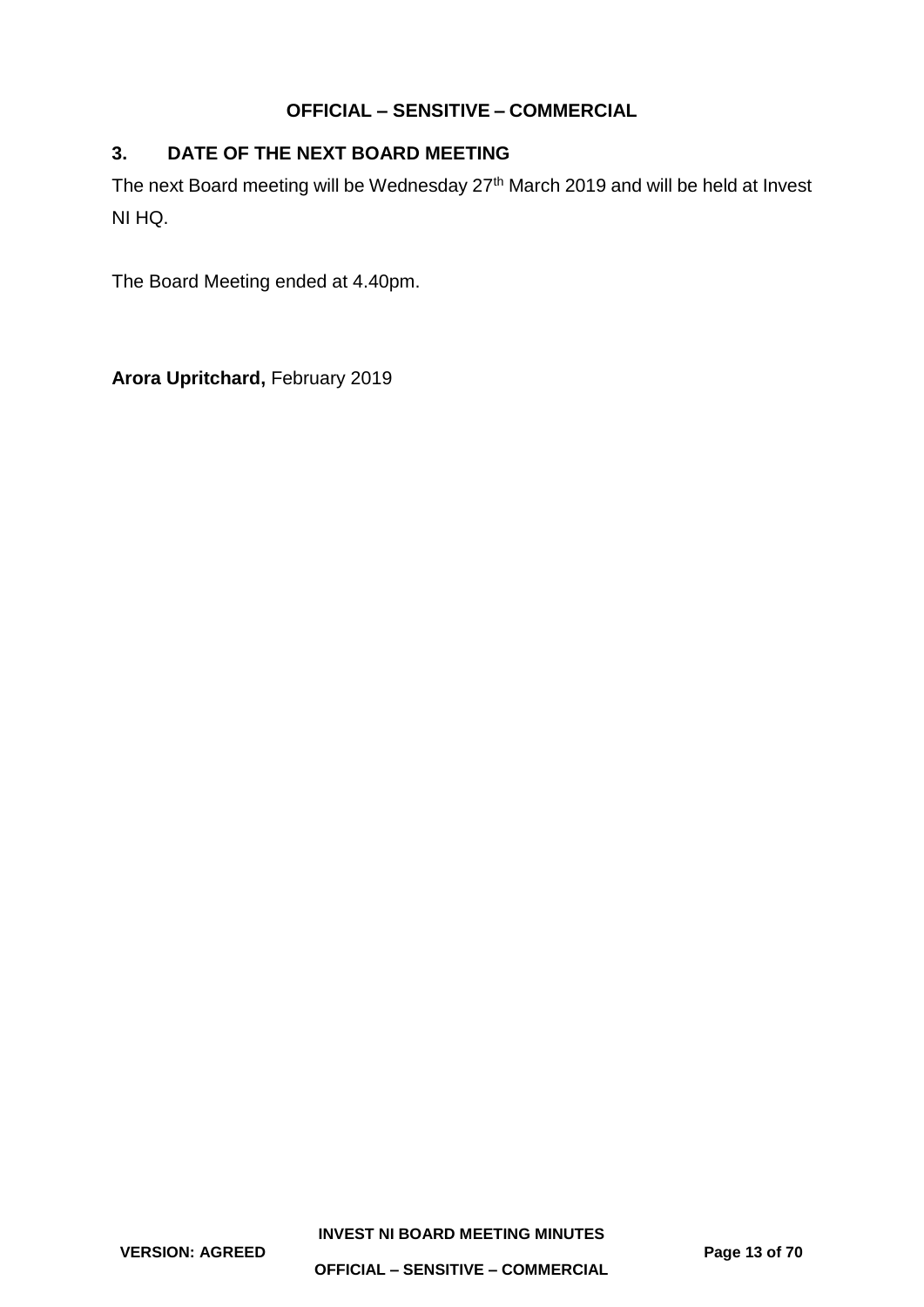# <span id="page-13-0"></span>**OFFICIAL – SENSITIVE – COMMERCIAL ONE HUNDRED AND SIXTY-THIRD MEETING OF THE INVEST NORTHERN IRELAND BOARD, 27 MARCH 2019 INVEST NI HQ, BEDFORD STREET, BELFAST**

#### **Present:**

#### **Invest NI Board**

| Mark Ennis (Chairman)    | <b>Brian Baird</b>      |
|--------------------------|-------------------------|
| Padraig Canavan          | Deborah Lange           |
| Ken Nelson               | Mark Nodder             |
| Gerard O'Hare            | <b>Scott Rutherford</b> |
| <b>Rose Mary Stalker</b> | <b>Mark Sweeney</b>     |

**In Attendance:** Alastair Hamilton, Amanda Braden, Mel Chittock, Brian Dolaghan, Donal Durkan, Des Gartland, Jeremy Fitch, Peter Harbinson, Steve Harper, Olive Hill and Charles Hamilton

**Minute Taker:** Arora Upritchard

## **1. APOLOGIES & DECLARATIONS OF INTEREST**

The meeting commenced at 1.00pm

**Apologies:** Judith Totten

The Chairman asked members to declare any conflicts of interest relating to today's meeting agenda. No conflicts were declared.

## **ITEMS FOR DISCUSSION**

## **2.1 REVISED APPROACH TO EVALUTIONS**

David Roberts, Economist, provided an update on the organisation's revised approach to evaluations.

**VERSION: AGREED Page 14 of 70**

**INVEST NI BOARD MEETING MINUTES**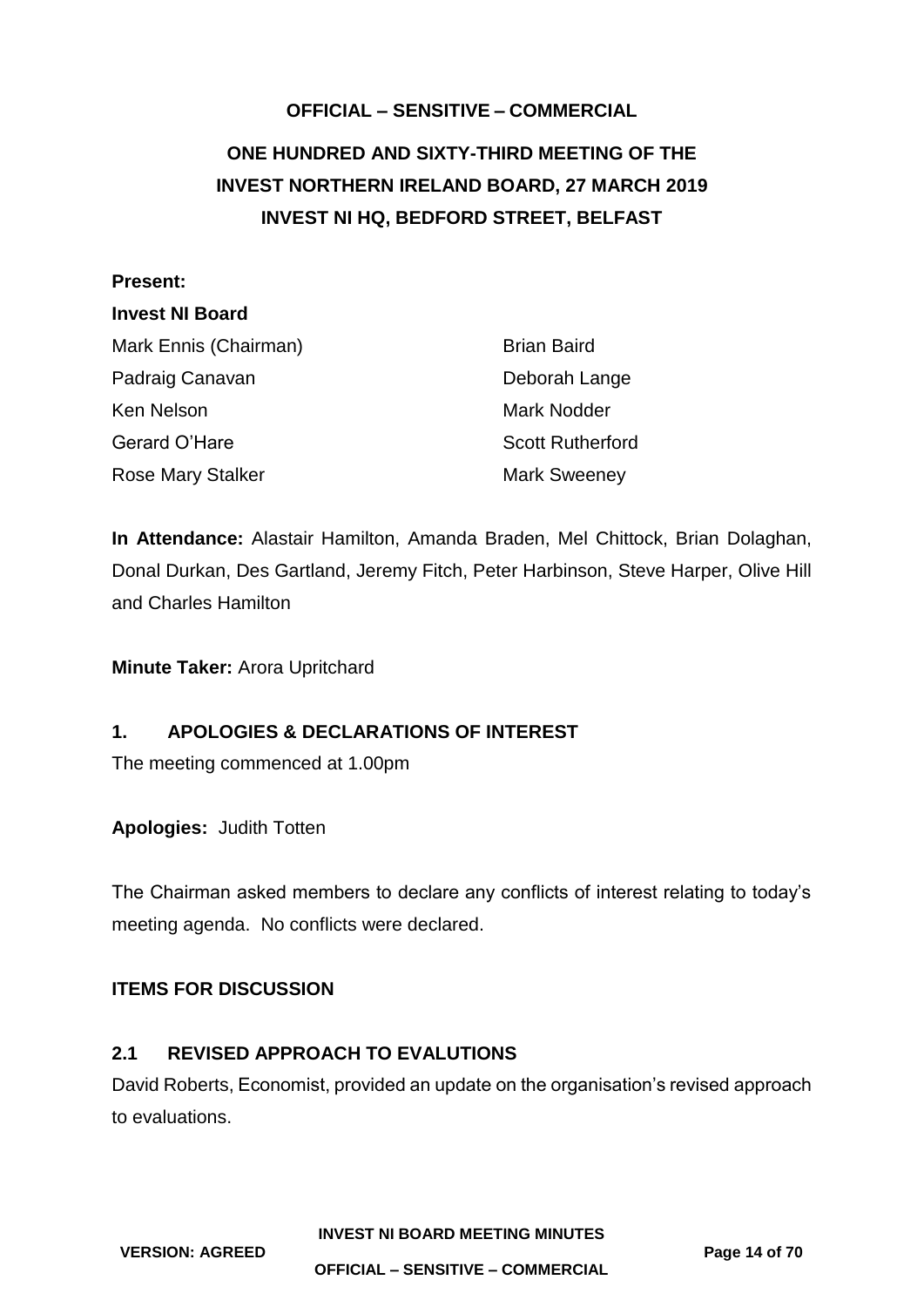David detailed the current evaluation arrangements and the reason behind the proposed changes. David stated that the new approach would see a move towards thematic evaluations, segmentation in line with our trusted business partner model and stand-alone evaluations where appropriate.

A number of Board members were unsure how the move to this new approach would work. David explained in more detail and stated that this new approach was in addition to what we do at project level. The Department for the Economy are keen Invest NI continues to undertake PPEs and they will continue to test those. There will also be a need to implement any recommendations that stem from the RHI Inquiry.

The Chairman stated that he would like to see a worked example to fully understand the process and to provide a more holistic view.

**Action**: Example to show process from monitoring through to evaluation – map out the various steps, what will this new approach replace, what will we stop doing, what are the risks, cost savings etc. This will be presented at the May Board meeting.

Rose Mary Stalker arrived at 13.45pm.

## **2.2 INNOVATION ACCREDITATION**

Jeremy Fitch introduced Paul O'Callaghan, Innovation & Technology Solutions Executive who presented this item.

Paul provided an overview of the Innovation Recognition Award and the Internationally Recognised Innovation Accreditation. The Innovation Accreditation process is a comprehensive 6-8 week process; at the end of which the company will receive an indepth innovation report and score.

Mark Sweeney stated that he had been sceptical at the start but wished to congratulate Paul on bringing this process to life. Paul explained the journey and the difference between a company receiving an innovation recognition certification and the accreditation award.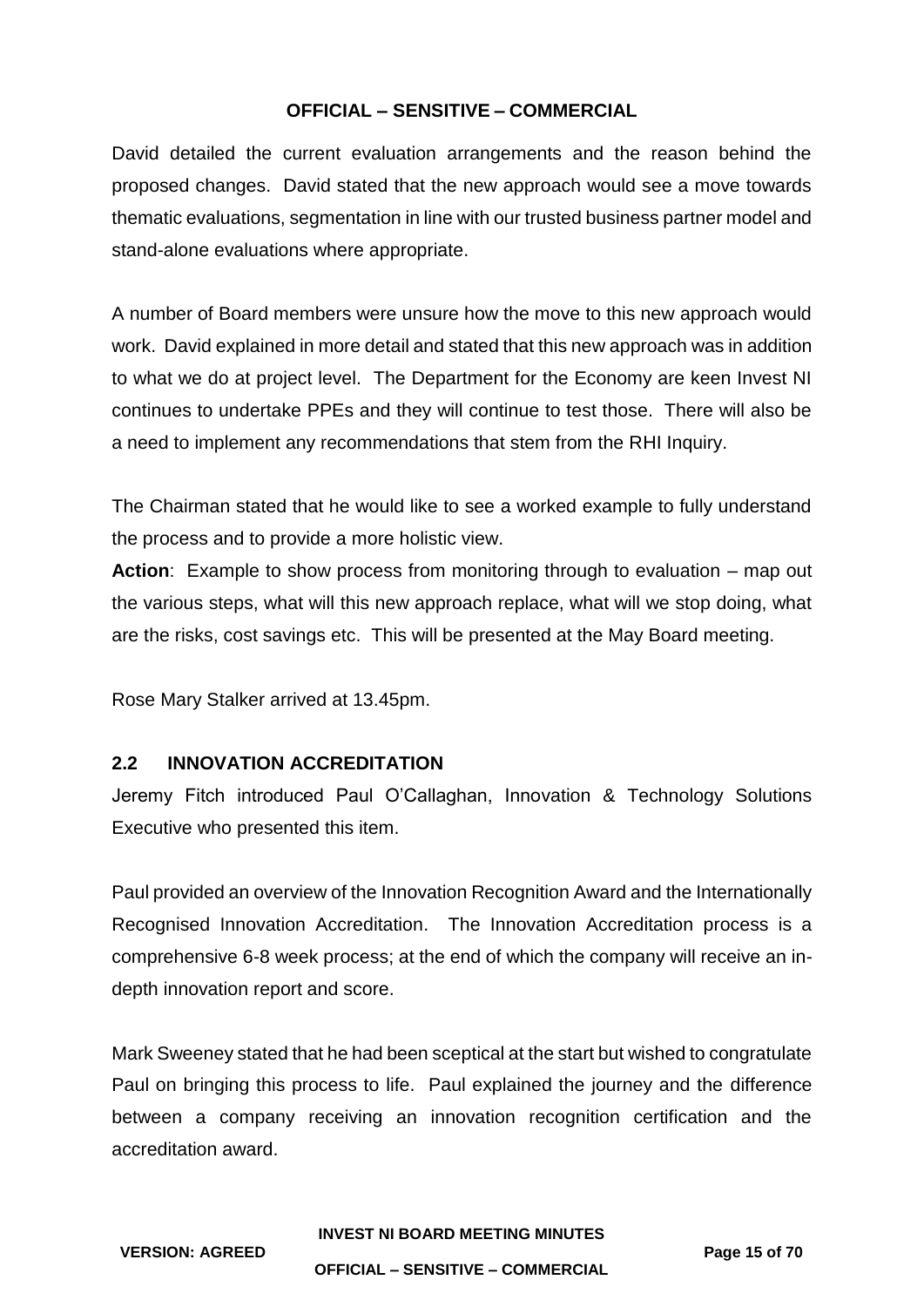Mark Nodder commented that the process is probably more important to the company than the certificate. Mark asked who provided the UK innovation ranking. Paul stated that the Office of National Statistics carries out a survey every two years including companies in Northern Ireland however only around 600 companies are sent the survey. Paul stated that he is currently developing a platform that will allow us to track companies so that in two years' time our platform will provide real figures instead of relying on the national survey.

Mark Nodder asked if we are confident that there is no conflict with any other agency in this field i.e. Matrix. Paul stated that only one other organisation, namely South West College, is in this space and we are not in competition with them.

Brian Baird asked if we had the right consultants to make a success of this. Do the consultants have the capacity to complete this process? Paul reported that Orryx Consulting is the only consultant but that we can call on a pool of accreditors from Innovation 360. It is hoped we will start with 20-25 companies going through the accreditation.

#### **2.3 KPI DATA**

Steve Harper, Executive Director delivered a presentation to provide an overview of FDI in Northern Ireland compared to the other regions of the UK and a range of other Small Advanced Economies.

In summary, NI is the highest region for UK FDI jobs per head and Belfast the highest city. Our top performing sectors compared to other UK regions are Automotive Components; Business Services; Food & Tobacco; Industrial Equipment; Software & IT. Our top performing sectors compared to other small advanced economies are Aerospace; Business Services; Communications; Food & Tobacco; Software & IT. Finally, NI outperforms USA, China, India, Brazil, Russia & Germany for FDI jobs per head.

**INVEST NI BOARD MEETING MINUTES VERSION: AGREED Page 16 of 70 OFFICIAL – SENSITIVE – COMMERCIAL**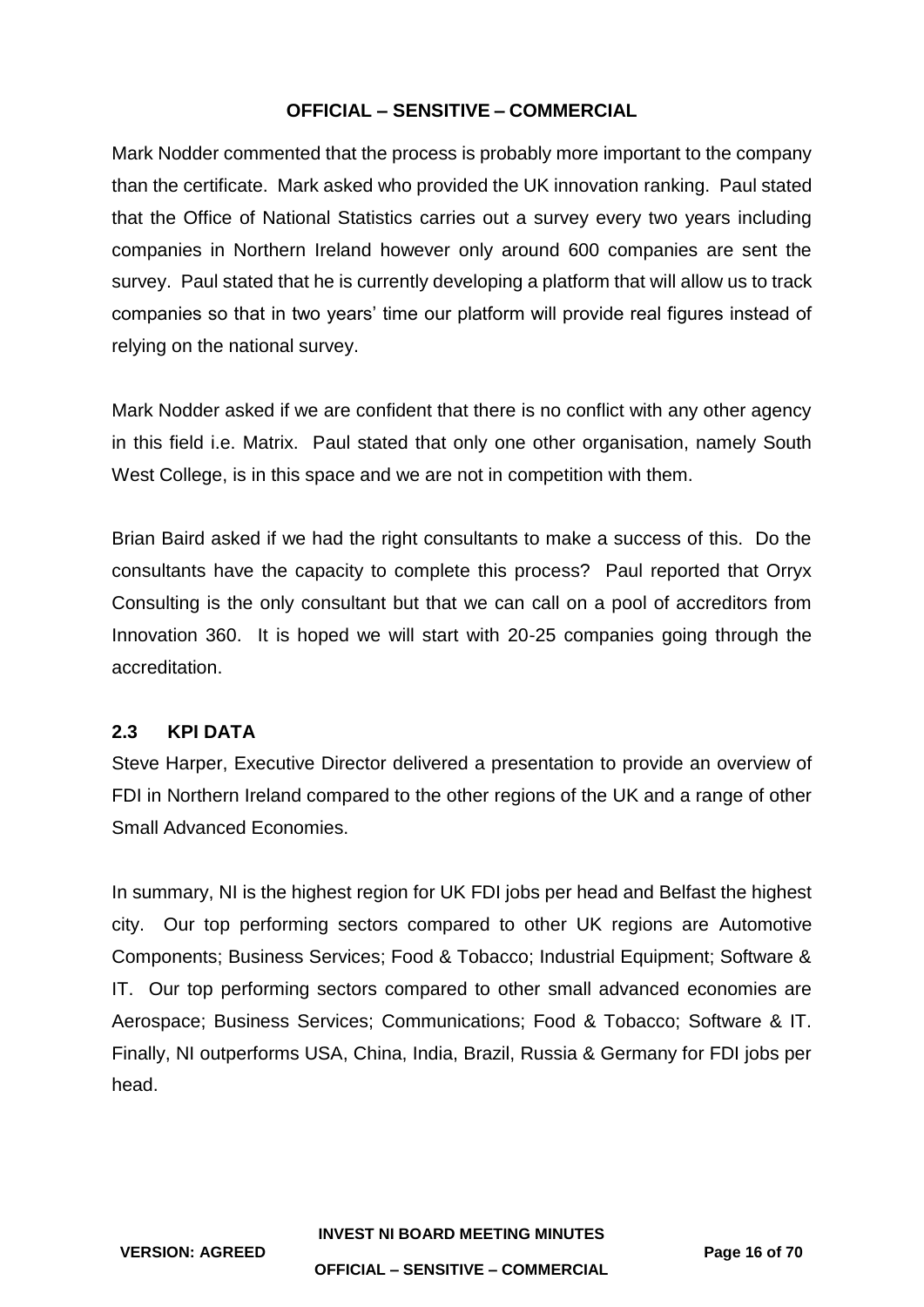#### **3. MONTHLY REPORTING TO BOARD**

#### **3.1 MINUTES**

The minutes of the February Board meeting were agreed as a full and true record of the meeting.

#### **3.2 MATTERS ARISING**

The Actions table was reviewed and addressed.

The Chairman thanked those Board members who had agreed to their extensions, to the end of December, as this will allow continuity for the Board and also on the Audit & Risk Committee whilst the process for recruiting new board members commences.

#### **3.3 CEO REPORT**

The Chief Executive asked the Board to note the CEO report.

The Chief Executive stated that he was impressed with the volume and quality of events at a sectoral level. He wished to highlight the Terex announcement which was the seventh announcement in the North West region creating 100 new jobs and bringing the total jobs announced for the region in the past year to 800.

The Chief Executive also reported that he and Steve Harper had a successful trip to the USA and it is encouraging to see that we are now getting some good referrals from our US network.

The Chief Executive also provided an update on a number of areas discussed at the recent Board away day.

Jeremy Fitch informed the Board of recent discussions with the universities in regards to skills. Next steps will be to gain industries view with CBI offering to help to gather this. This will happen at a meeting on  $30<sup>th</sup>$  April.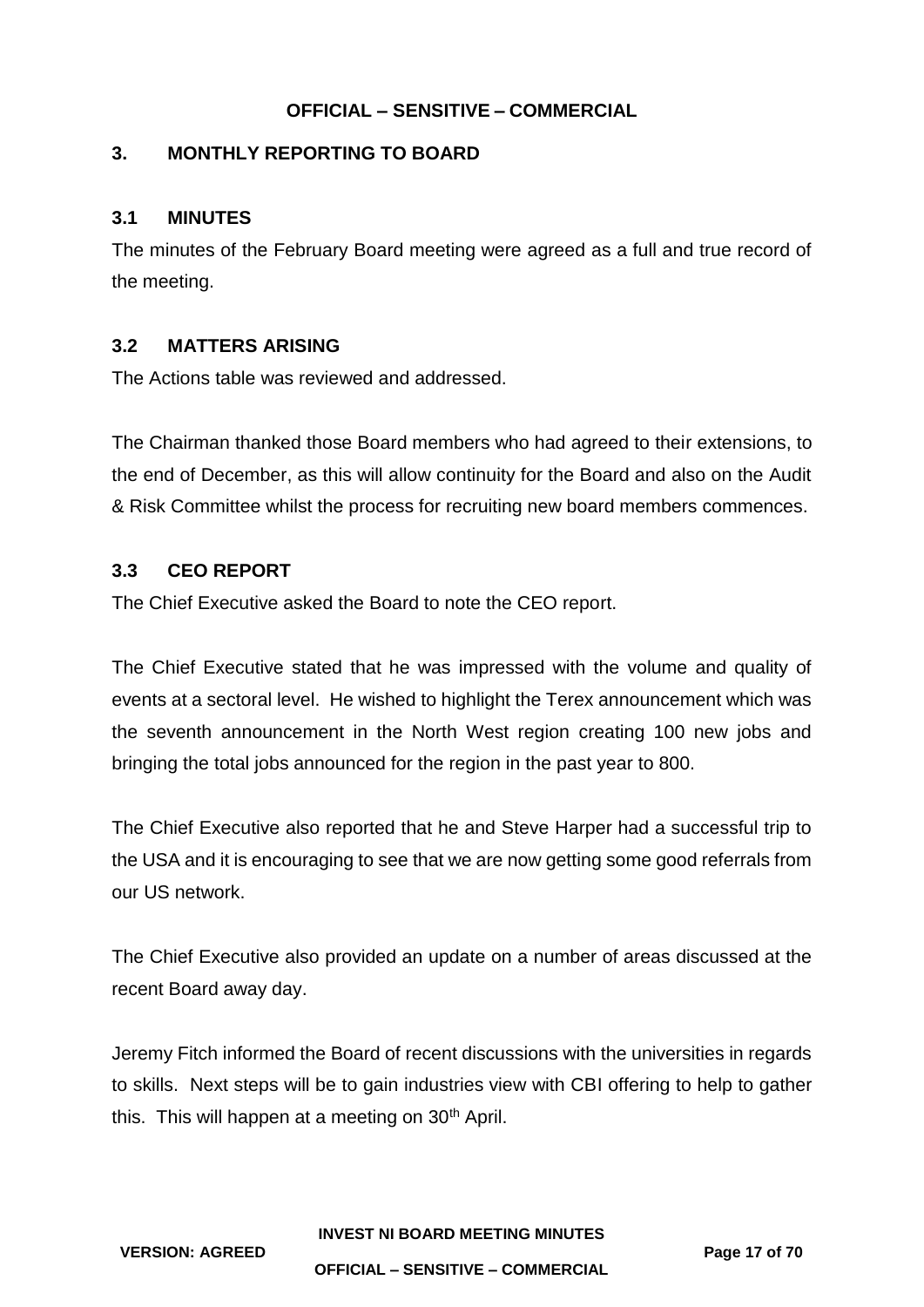#### **3.4 FINANCE REPORT**

Mel Chittock asked the Board to note the Finance Report.

Mel reported that Finance are forecasting a small underspend on FTC due to a project not proceeding in this financial year. Finance are currently managing additional receipts and as a result have transferred £500k back to the Department. Overall our position will be very close to our budget allocations.

The Chairman wished to congratulate the Finance team on the average processing time for claims at 26 days; which is ahead of the corporate target of 30 days.

#### **3.5 BREXIT**

Donal Durkan, Executive Director provided an update on Brexit including the current position, update on activity and the organisation's continuity plan.

Donal reported that 828 Online Assessments have been completed to date with over 12,000 unique visits to the 'Get Ready for Brexit' website. Over 1,000 businesses have now attended one of the seven Invest NI Brexit Information Workshops. A staff training session was also held at the start of March, with 215 attendees. Donal provided details of a proposed Brexit Summit Partnership Event on 16<sup>th</sup> April. **Action**: Donal to circulate further information on this event.

Ken Nelson wished to put on record that the co-ordination between Invest NI and InterTradeIreland had been excellent on all the Brexit events. He had one concern regarding the potential to get clogged up with basic enquiries and to ensure that we concentrate on the key issues. This was noted by Donal and he will discuss with the Brexit team to be aware of concerns raised.

Olive Hill wished to acknowledge the staff who have been putting themselves forward for rotas to deal with queries from clients in particular over the recent bank holiday.

**INVEST NI BOARD MEETING MINUTES**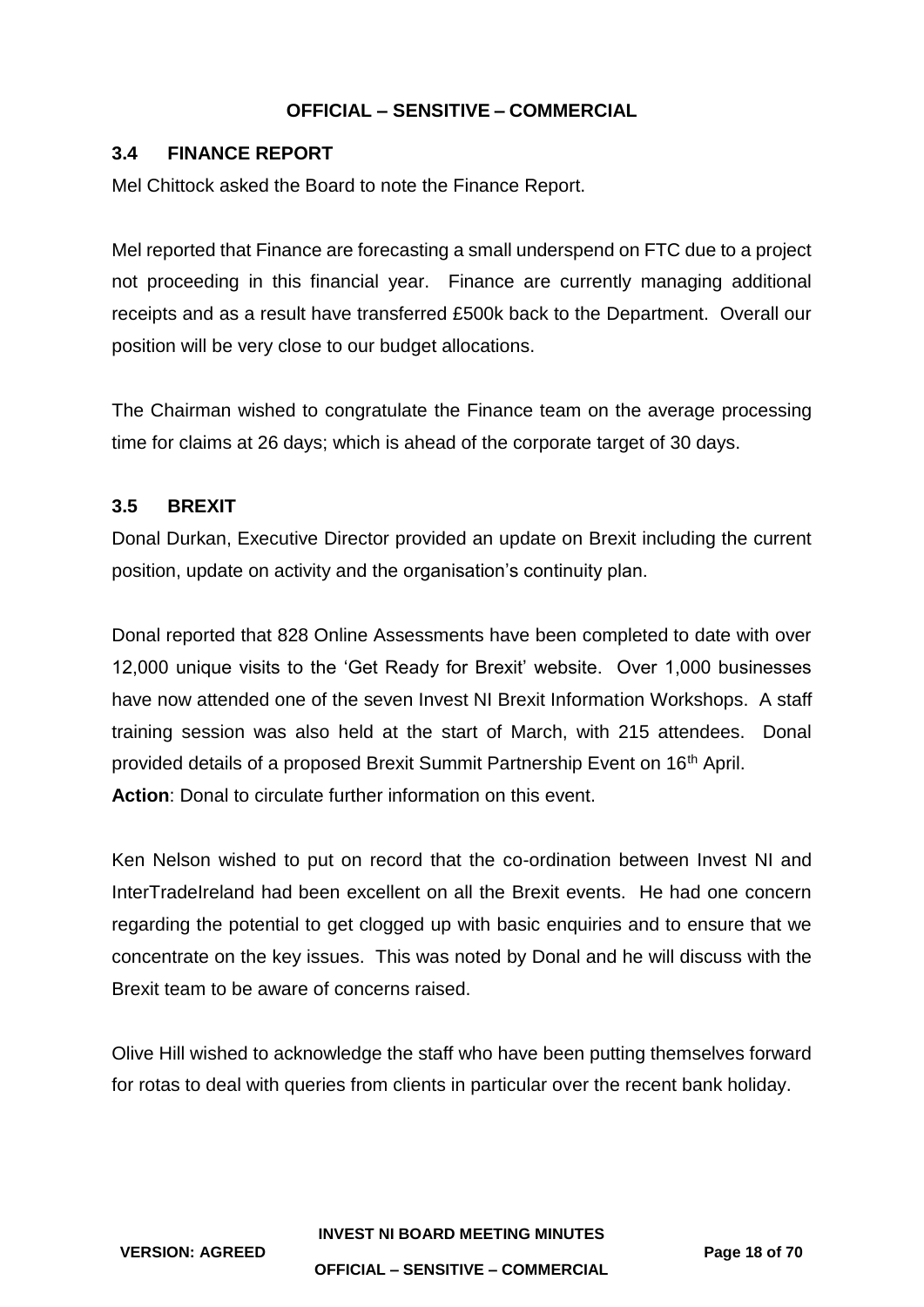## **3.6 ARC UPDATE**

Deborah Lange, Chair of the Audit & Risk Committee (ARC) asked the Board to note the minutes of February's Audit & Risk Committee meeting.

Deborah referred to the minutes of the recent committee meeting. Deborah reported that the Audit & Risk Committee had worked on their self-assessment with a brainstorming session and have come up with some suggestions. Deborah reported that the committee is still to finalise the risk appetite paper and this will be circulated to Board when completed.

Deborah also reported that there are a number of whistleblowing and fraud cases ongoing and she will report back to Board members in due course if required.

## **3.7 MARKETING AND COMMUNICATIONS REPORT**

Peter Harbinson asked the Board to note the Communications report.

Peter referred to the overview on recent PR activity including some media Steve Harper carried out whilst in the USA which will be issued over the coming weeks. Peter informed the Board that we will now be slowing down the Brexit campaign until more clarity becomes available.

Peter informed the Board that purdah is now in place until 2<sup>nd</sup> May.

## **3.8 CASEWORK REPORT TO THE BOARD**

There were no caseworks to note this month.

## **A.O.B.**

The Chairman reminded Board members that they need to complete their GDPR training.

The Chairman asked Board members if they had any feedback or comments on the new electronic system, Decision Time, to feed back to the Board Secretariat.

**INVEST NI BOARD MEETING MINUTES**

**VERSION: AGREED Page 19 of 70**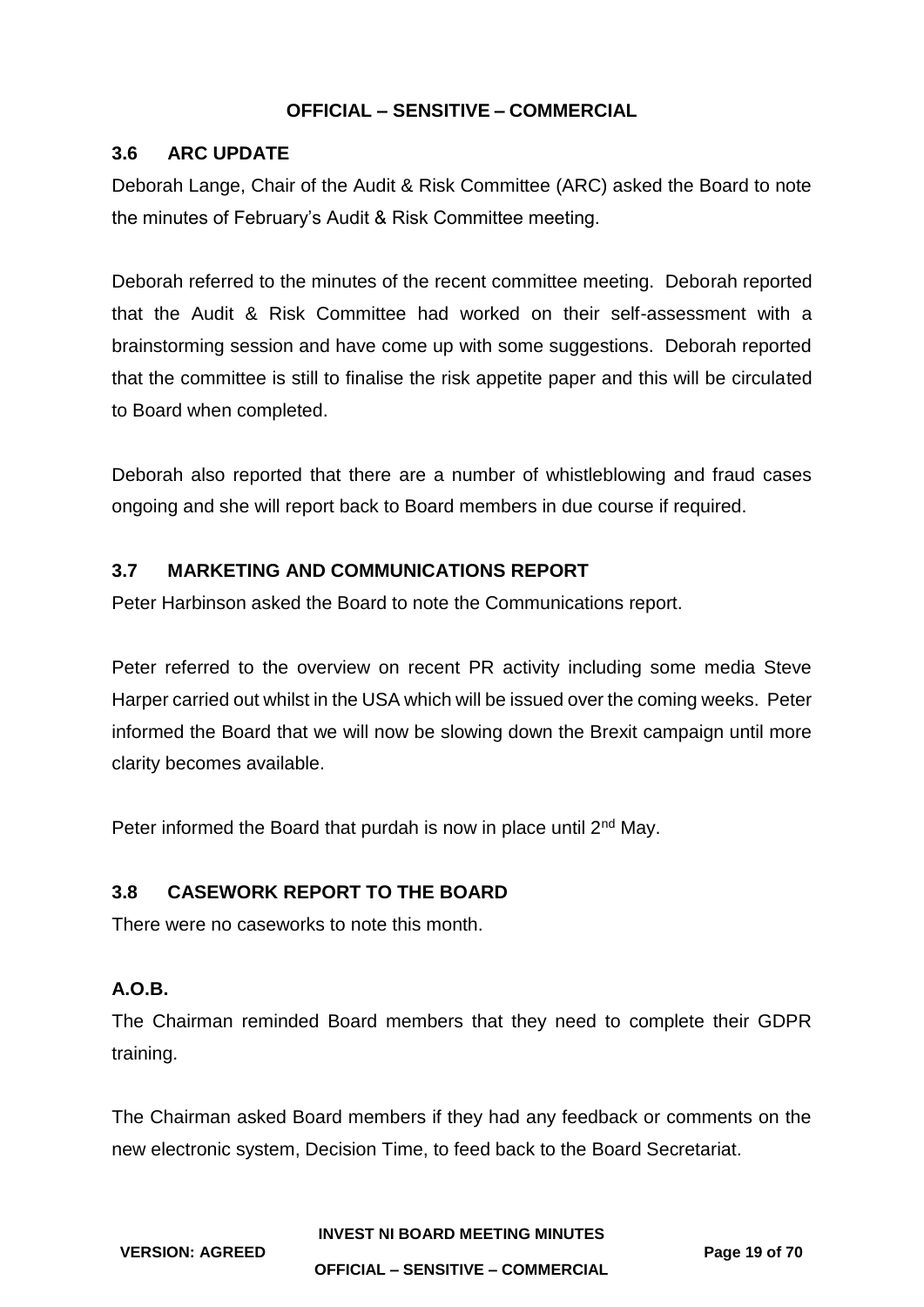<span id="page-19-0"></span>The Chairman asked Board members if they had any comments on the draft Board Operating Framework paper tabled. Deborah Lange raised a query on the approval of caseworks over £1m. Deborah also asked if the framework should include any information on board member's gifts, hospitality and expenses. It was agreed to cross reference that Board members come under the Invest NI staff policies in these areas and to include these as an appendix, along with the Nolan principles. The Chairman stated subject to these changes that the Board Operating Framework be approved.

## **Action**: Approved

## **4. DATE OF THE NEXT BOARD MEETING**

The next Board meeting will be Tuesday 30<sup>th</sup> April 2019 and will be held at Invest NI HQ.

The Board Meeting ended at 3.20pm.

**Arora Upritchard,** March 2019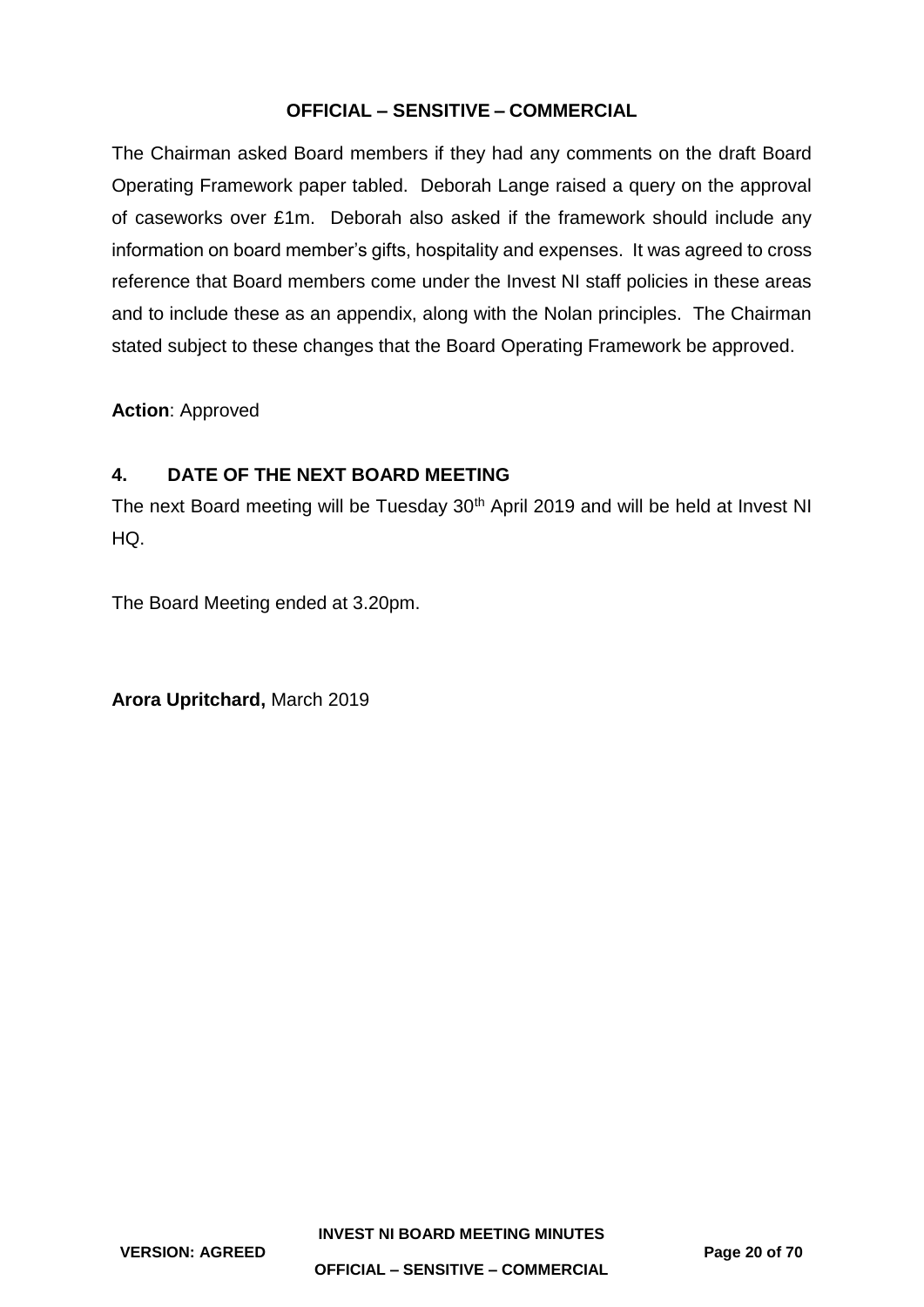# **OFFICIAL – SENSITIVE – COMMERCIAL ONE HUNDRED AND SIXTY-FOURTH MEETING OF THE INVEST NORTHERN IRELAND BOARD, 30 APRIL 2019 INVEST NI HQ, BEDFORD STREET, BELFAST**

#### **Present:**

#### **Invest NI Board**

| Mark Ennis (Chairman) | <b>Brian Baird</b>       |
|-----------------------|--------------------------|
| Padraig Canavan       | Deborah Lange            |
| Mark Nodder           | <b>Rose Mary Stalker</b> |
| Mark Sweeney          | Judith Totten            |

**In Attendance:** Alastair Hamilton, Amanda Braden, Mel Chittock, Brian Dolaghan, Donal Durkan, Des Gartland, Jeremy Fitch, Peter Harbinson, Steve Harper and Charles Hamilton

**Minute Taker:** Arora Upritchard

## **1. APOLOGIES & DECLARATIONS OF INTEREST**

The meeting commenced at 1.00pm

**Apologies:** Ken Nelson, Scott Rutherford and Dr Gerard O'Hare

The Chairman asked members to declare any conflicts of interest relating to today's meeting agenda. Rose Mary Stalker declared a conflict in the approval of the Collaborative Growth Network for GES, this is part of the MEA Manufacturing Task Force activity.

## **ITEMS FOR DISCUSSION**

## **2.1 ERDF AND ESF FUNDING**

Jeremy Fitch introduced Diarmuid McLean, Department for the Economy.

**INVEST NI BOARD MEETING MINUTES**

**VERSION: AGREED Page 21 of 70**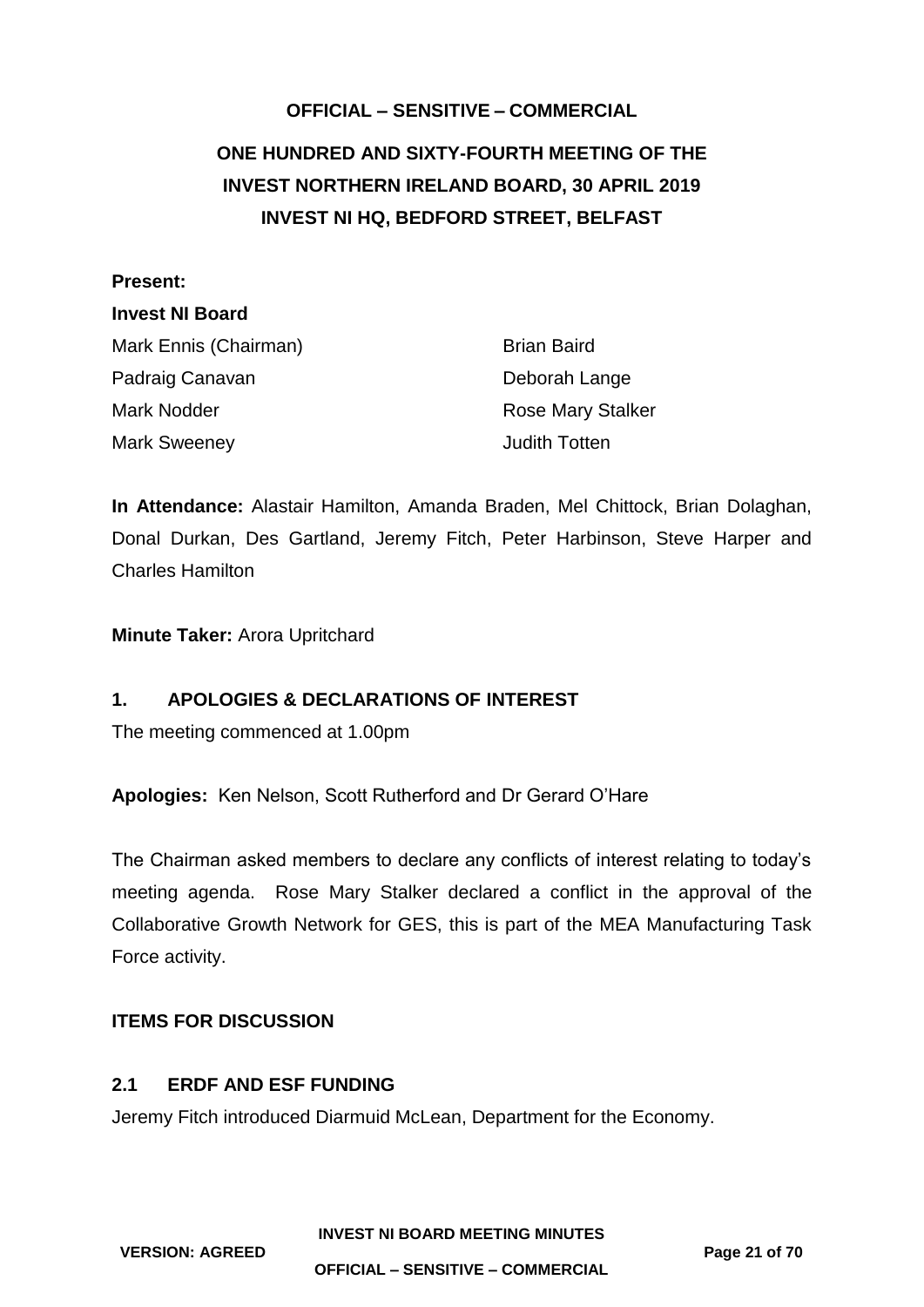Diarmuid provided a presentation to the Board on the Shared Prosperity Fund. Diarmuid stated that the ERDF Investment in Growth and Jobs Programme for 2014- 20 provides additional spending power within Northern Ireland of £250.2m whilst the ESF Investment in Growth and Jobs Programme for 2014-20 provides an additional £202.7m of spending power.

The current ERDF/ESF funding will end in 2020 with drawdown to 2023 and whilst UKG has committed to establishing a replacement fund it is not simply about replacing like for like. Diarmuid detailed some of the possibilities to replace these funds but stated that comprehensive assessments would need to be undertaken on the current areas and levels of support provided and agreement on priority areas for investment and support going forward. In all likelihood this is likely to involve major policy decisions and cessation of support in some areas.

Dr Sweeney stated that there are risks and opportunities with any major change; we need to be careful we don't lose ourselves in negatives as there are some good ideas. Diarmuid stated that the Department have been willing to engage on a joint approach with MHCLG to develop new interventions but that they need to understand how it sits in the NI block.

Rose Mary Stalker stated that one certainty is that the Treasury will be looking for efficiencies and asked how good our evidence base is. Diarmuid replied that he thinks it is very good and that the Department have been very diligent in regards to the programmes and evaluations. Rose Mary also asked if there is anything to learn from other regions. Diarmuid stated that the Scottish Executive will be visiting to share their insights.

The Chairman thanked Diarmuid for his presentation and Diarmuid left the meeting.

## **2.2 SMART WORKING**

Donal Durkan, Executive Director, introduced Paddy Robb & Siobhan Haughey who delivered an update on smart working.

**INVEST NI BOARD MEETING MINUTES**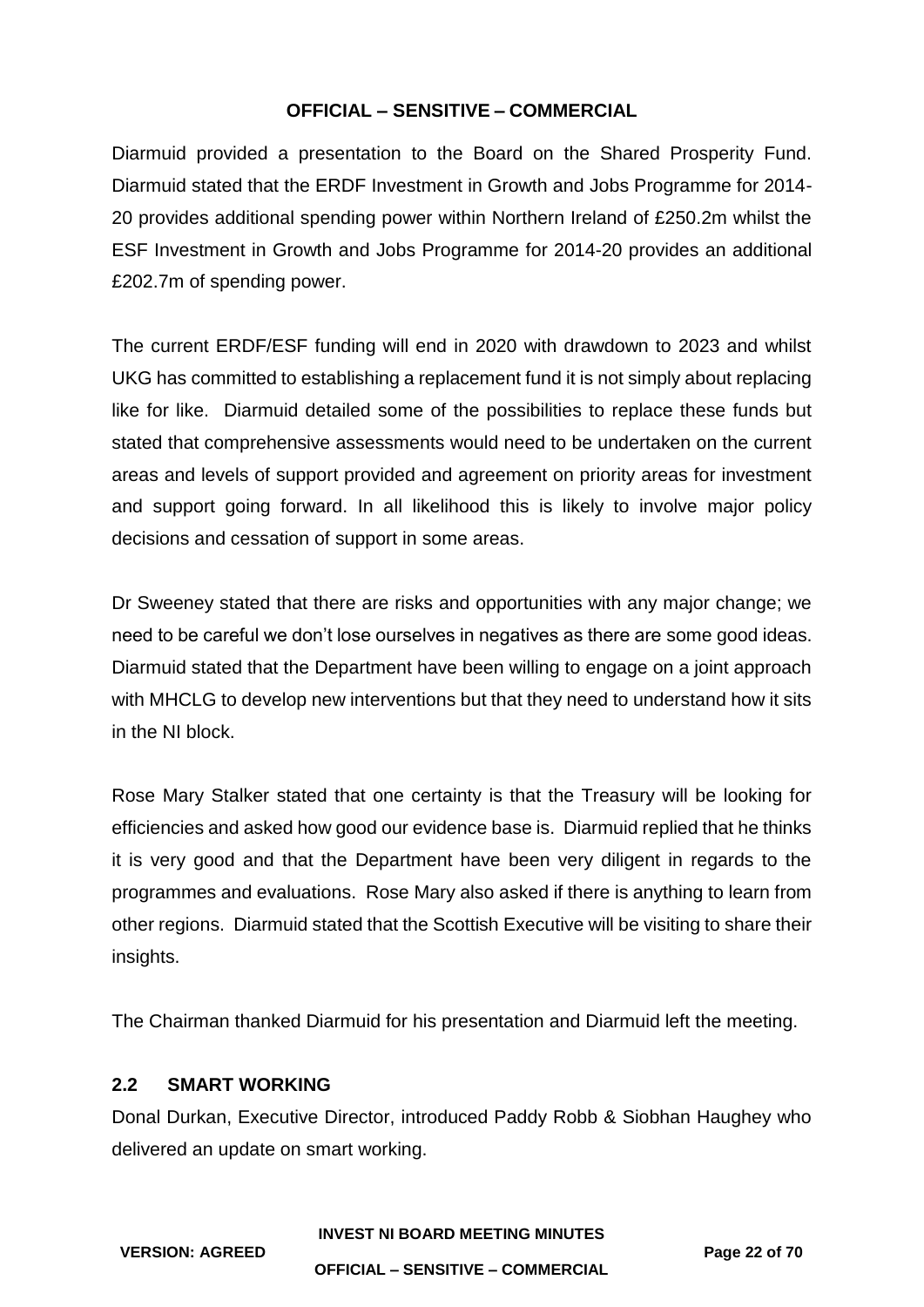Paddy and Siobhan provided an overview on what smart working is; the drivers for change; the benefits of smart working and the current pilot project. Paddy stated that the pilot project will be for three months concluding in June; after which an evaluation will be carried out and recommendations presented to the Executive Leadership Team and Invest NI Board.

Dr Sweeney asked if there were any concerns post pilot. Paddy stated that if the organisation proceeds with this style of working that it will need to ensure there is consistent line management, regular support for staff and clarity in roles. Siobhan stated that there are expectations from staff around this pilot and that it is about getting the balance around staff, the organisation and client's right. There will be challenges across roles but the pilot has taken this in to account. Padraig Canavan asked that the pilot also surveys colleagues who did not take part as they may not have the same expectations.

The Chairman thanked Paddy and Siobhan for their presentation and the Board looks forward to hearing the recommendations following the review.

## **3. MONTHLY REPORTING TO BOARD**

#### **3.1 MINUTES**

The minutes of the March Board meeting were agreed as a full and true record of the meeting.

#### **3.2 MATTERS ARISING**

The Actions table was reviewed and addressed.

The Chairman referred to the action for new Audit & Risk Committee members and stated that the skill set for new Board Members should consider audit, governance and risk management. Deborah Lange commented that the Audit & Risk Committee is currently undertaking an audit of skills for this committee.

**INVEST NI BOARD MEETING MINUTES**

**VERSION: AGREED Page 23 of 70**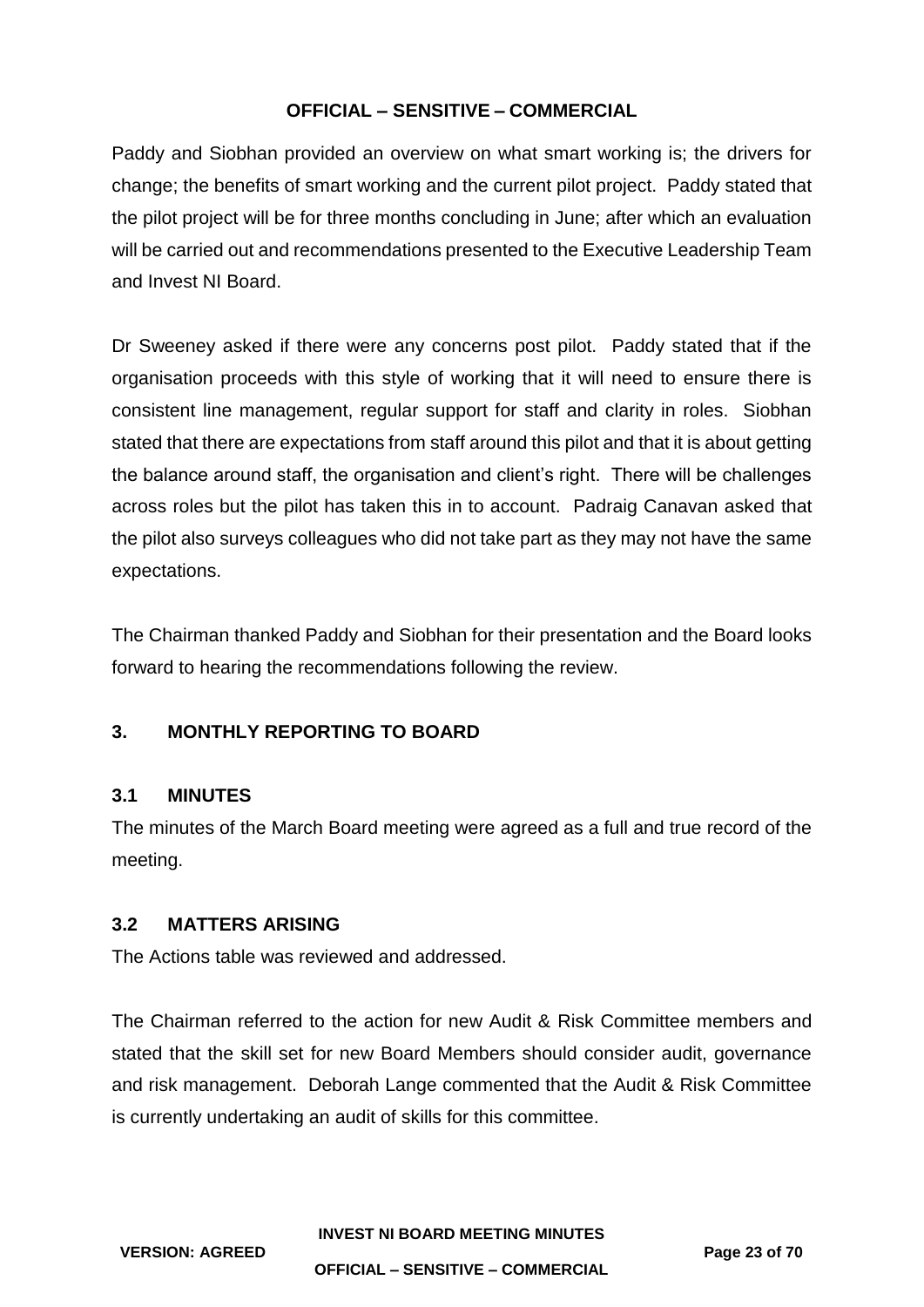#### **3.3 CEO REPORT**

The Chief Executive asked the Board to note the CEO report.

The Chief Executive highlighted two major project announcements in recent weeks. He also reported that recruitment of communication staff in international locations is starting to make a major impact. The Chief Executive also provided an update on the movement of senior posts in the overseas offices.

#### **3.4 END OF YEAR RESULTS**

Operating Directors George McKinney, Dr Vicky Kell and Bill Montgomery presented the end of year results.

Dr Kell opened the presentation by stating that the year-end scorecard was in a good position. The organisation has missed the target on absenteeism but this has been improving over the last quarter. A number of policies and procedures have now been put in place to help address this target going forward. This is a strong performance for the customer, people & process quadrants.

Dr Kell and George McKinney took the Board through each target of the performance quadrant targets. All targets for 2018/19 in this quadrant have been met.

The Chief Executive stated that this is a tremendous year's outcome and reported to the Board that the scorecard is now managed at Operating Director level and they should be proud of the achievement this year.

The Board wished to put on record their congratulations to the Operating Directors for this achievement.

#### **3.5 OPERATING PLAN 2019-20**

The Operating Directors presented, for the Board's consideration and approval, the 2019/20 Operating Plan.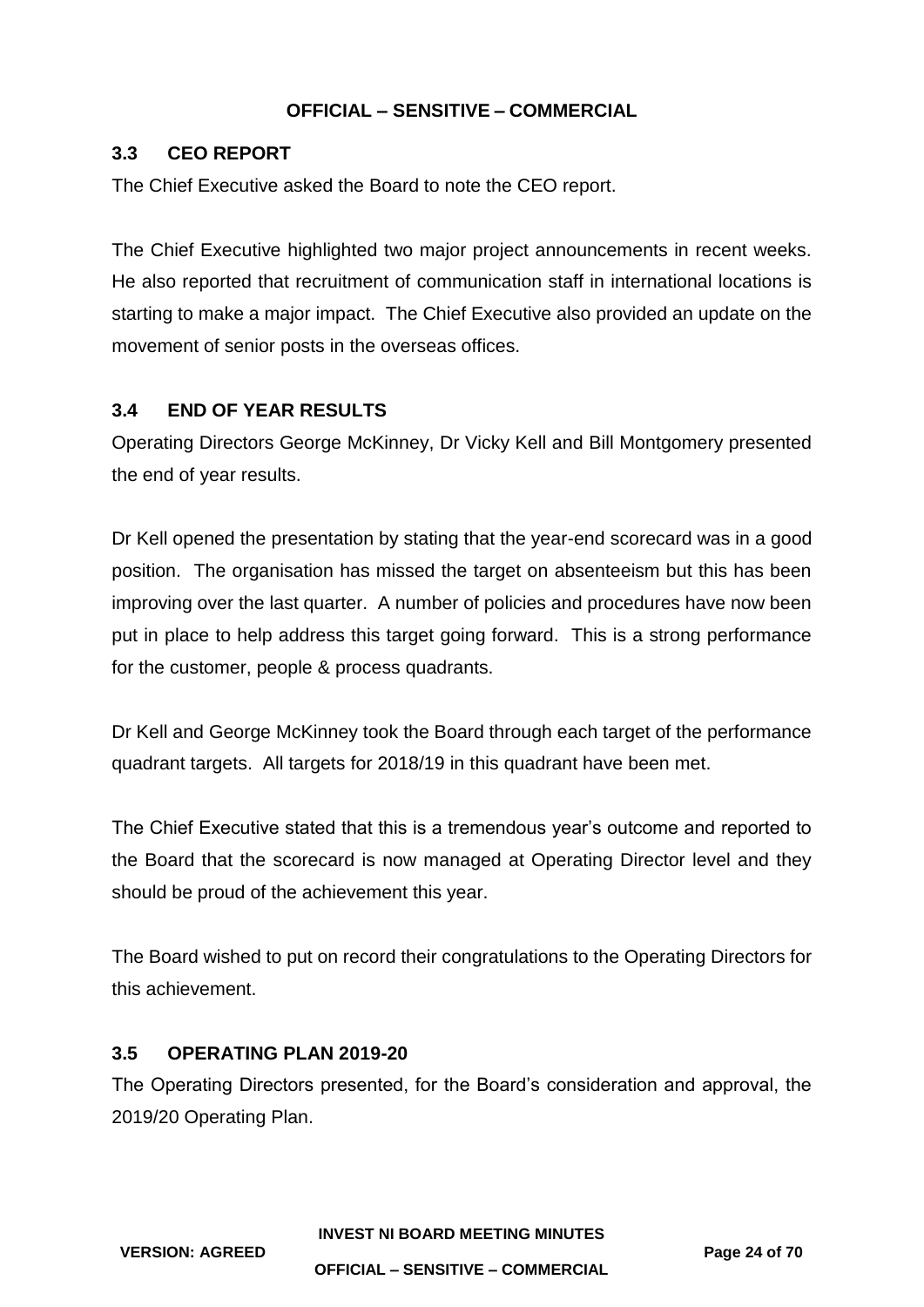The main debate centred on the year 3 targets for innovation and scaling. Dr Kell explained the rationale for these targets however the Board were not content to approve the proposed targets and asked that these be amended.

The Board confirmed that, following the requested changes, they were content to approve the 2019/20 Operating Plan.

## **APPROVED**.

## **3.6 FINANCE REPORT**

Mel Chittock asked the Board to note the Finance Report. Mel summarised the provisional outturn for 2018/19 which has been reported to the Department.

Resource budget; net outturn of 99.77% equating to a variance of £214k. Resource Programme baseline expenditure is £2,331k over budget. Programme salaries outturn is £384k under budget. Admin expenditure is £42k under budget largely due to a reclassification of expenditure from admin to capital in the BSDL group. Resource Receipts are £2,119k over the £8.2M budget which allows us to over spend. This is explained by additional grant clawback that was not expected.

Capital budget; net outturn of 33.54% equating to a variance of £978k. Capital baseline is £1,692k over budget. Financial Transactions Capital ring-fenced budget is £981k under budget, out of a total budget of £10m. Cash Draw for the year was £96m, which was fully drawn down. This funded all payments that were required up to the end of March.

Mel reported that the opening budget allocations for 2019/20 have now been confirmed. Largely the position is a flat opening position with the roll forward of 2018/19 opening allocations in the absence of a comprehensive spending exercise.

Mel reported that June monitoring has been completed and the Finance team will be proposing some adjustments. Capital demands from divisions have been allocated and the proposed reduction reflects excess budget that cannot be utilised at this stage

**INVEST NI BOARD MEETING MINUTES**

**VERSION: AGREED Page 25 of 70**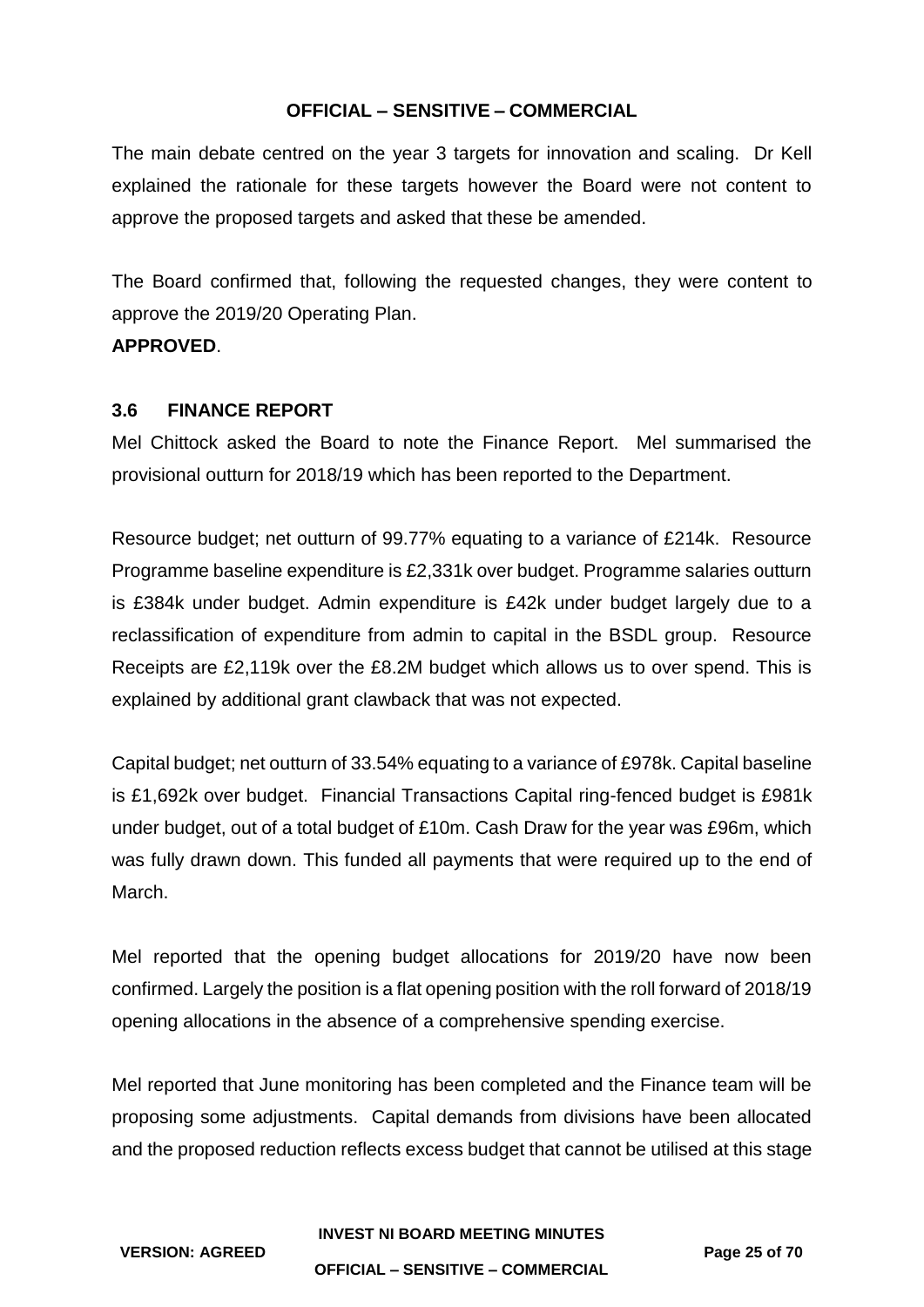and so is being returned for re-allocation. The Skills transfer will be against a specific DfE skills initiative that Invest NI is contributing towards.

The Chairman asked that the thanks of the Board be passed on to the Finance team for an excellent achievement this year.

## **3.7 BREXIT**

Donal Durkan, Executive Director provided an update on Brexit.

Donal provided an update on the current position, update on activities and an update on any forward plans. Donal Durkan proposed and the Board agreed that the monthly Brexit update presentation would be stood down until there was something material to report.

## **3.8 MARKETING AND COMMUNICATIONS REPORT**

Peter Harbinson asked the Board to note the Communications report.

Peter stated that local PR activity has been curtailed due to purdah however there were a couple of good announcements as referred to by the Chief Executive. Peter stated that we will still have constraints due to the EU election purdah period.

Peter reported that we recently hosted an IMEA press trip to Northern Ireland and hoped to see some good press coverage in the coming months. Peter also referred to the overview of the organisations digital activity over the year which is up 60% over all digital platforms.

Peter provided the Board with an update on the forthcoming staff conference which is due to be held on 13<sup>th</sup> June.

## **3.9 CASEWORK REPORT TO THE BOARD**

This report was noted by Board members and taken as read.

**INVEST NI BOARD MEETING MINUTES**

**VERSION: AGREED Page 26 of 70**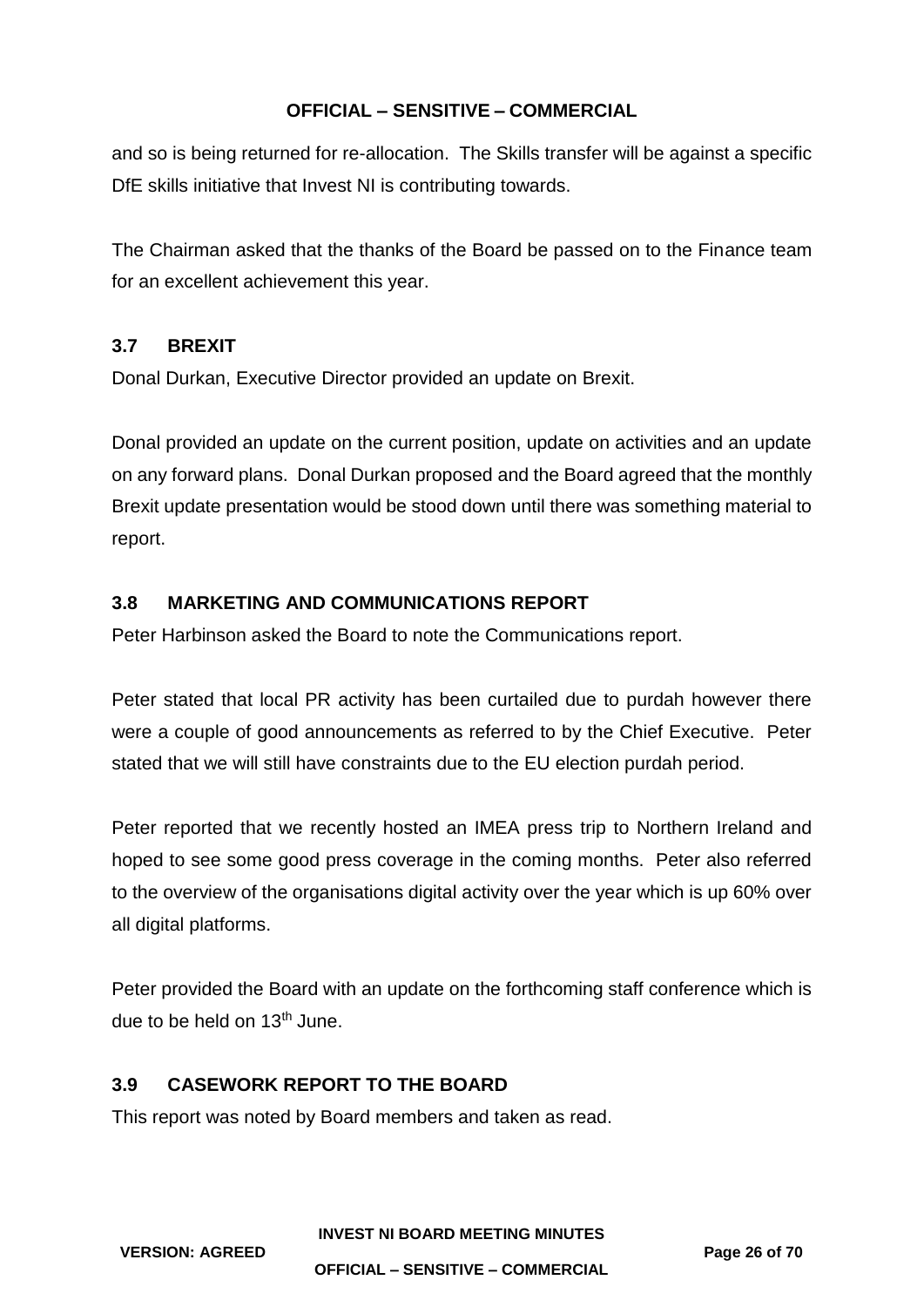#### **4. CHAIRMAN'S BUSINESS**

The Chairman highlighted a forthcoming event being hosted by the International Business Group and Food team on  $12<sup>th</sup>$  June as part of the international staff visit. The Chairman encouraged Board members to attend.

The Chairman reported that Invest NI staff have selected Air Ambulance NI as their corporate charity for the next two years.

The Chairman stated that the approved Board Operating Framework is now available in the document repository along with the updated gifts and hospitality policy and guidance on expenses.

## **A.O.B.**

Deborah Lange wished to raise an area for discussion namely female representation within the organisation. Deborah would like to have a discussion to make sure there is nothing impeding women in the organisation progressing.

The Chief Executive stated that Olive Hill had recently undertaken a piece of work in this area and that he would share the findings. The Chief Executive stated that he would be happy to take this forward.

#### **Action: Chief Executive**

Brian Dolaghan referred to the recent announcement at Seagate and that they have just celebrated their 25<sup>th</sup> anniversary. Brian stated that this is a fantastic story and that it brought home the importance of those strategic investments. The Chairman suggested that this could be used as a case study for the forthcoming staff conference.

## **5. DATE OF THE NEXT BOARD MEETING**

The next Board meeting will be Wednesday 22<sup>nd</sup> May 2019 and will be held at Allstate. May's Meadow, Belfast.

The Board Meeting ended at 3.40pm.

**Arora Upritchard,** April 2019

|                        | <b>INVEST NI BOARD MEETING MINUTES</b>   |               |
|------------------------|------------------------------------------|---------------|
| <b>VERSION: AGREED</b> |                                          | Page 27 of 70 |
|                        | <b>OFFICIAL – SENSITIVE – COMMERCIAL</b> |               |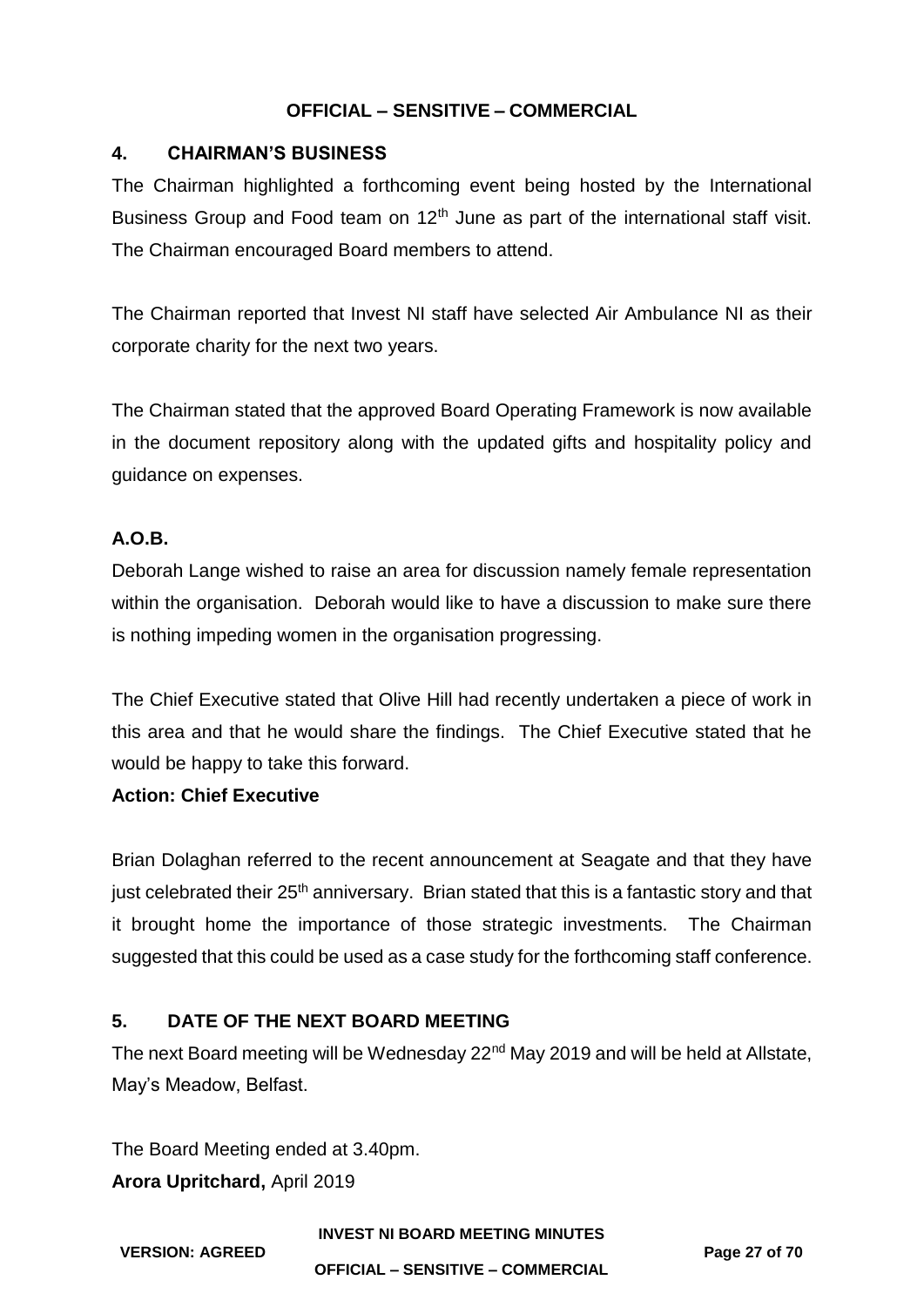<span id="page-27-0"></span>**VERSION: AGREED Page 28 of 70**

**INVEST NI BOARD MEETING MINUTES**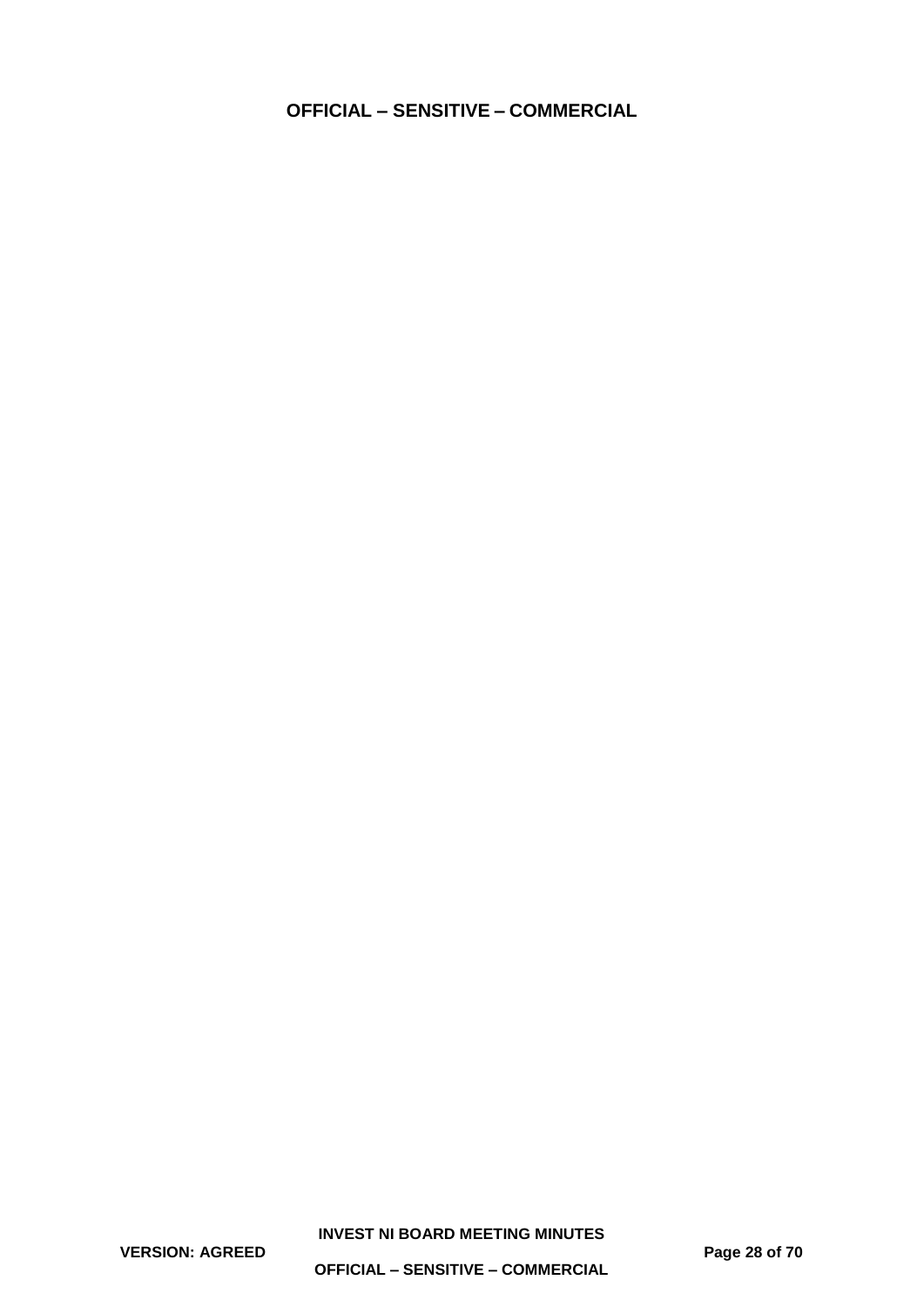# **OFFICIAL – SENSITIVE – COMMERCIAL ONE HUNDRED AND SIXTY-FIFTH MEETING OF THE INVEST NORTHERN IRELAND BOARD, 22 MAY 2019 ALLSTATE, MAY'S MEADOW, BELFAST**

#### **Present:**

#### **Invest NI Board**

Mark Ennis (Chairman) Brian Baird Deborah Lange Ken Nelson Mark Nodder **Dr Gerard O'Hare** Scott Rutherford **Rose Mary Stalker** Rose Mary Stalker Dr Mark Sweeney

**In Attendance:** Alastair Hamilton, Mel Chittock, Donal Durkan, Des Gartland, Peter Harbinson, Steve Harper and Charles Hamilton

**Minute Taker:** Arora Upritchard

## **1. APOLOGIES & DECLARATIONS OF INTEREST**

The meeting commenced at 1.45pm following a tour of the new Allstate offices.

**Apologies:** Padraig Canavan, Judith Totten, Jeremy Fitch, Brian Dolaghan, Amanda Braden

The Chairman asked members to declare any conflicts of interest relating to today's meeting agenda. No conflicts were declared.

## **ITEMS FOR DISCUSSION**

## **2.1 ALLSTATE PRESENTATION / ICT SKILLS UPDATE**

The Chairman introduced John Healy, Chief Executive of Allstate and Dr Owen Sims, Senior Policy Advisor, CBI.

**INVEST NI BOARD MEETING MINUTES VERSION: AGREED Page 29 of 70 OFFICIAL – SENSITIVE – COMMERCIAL**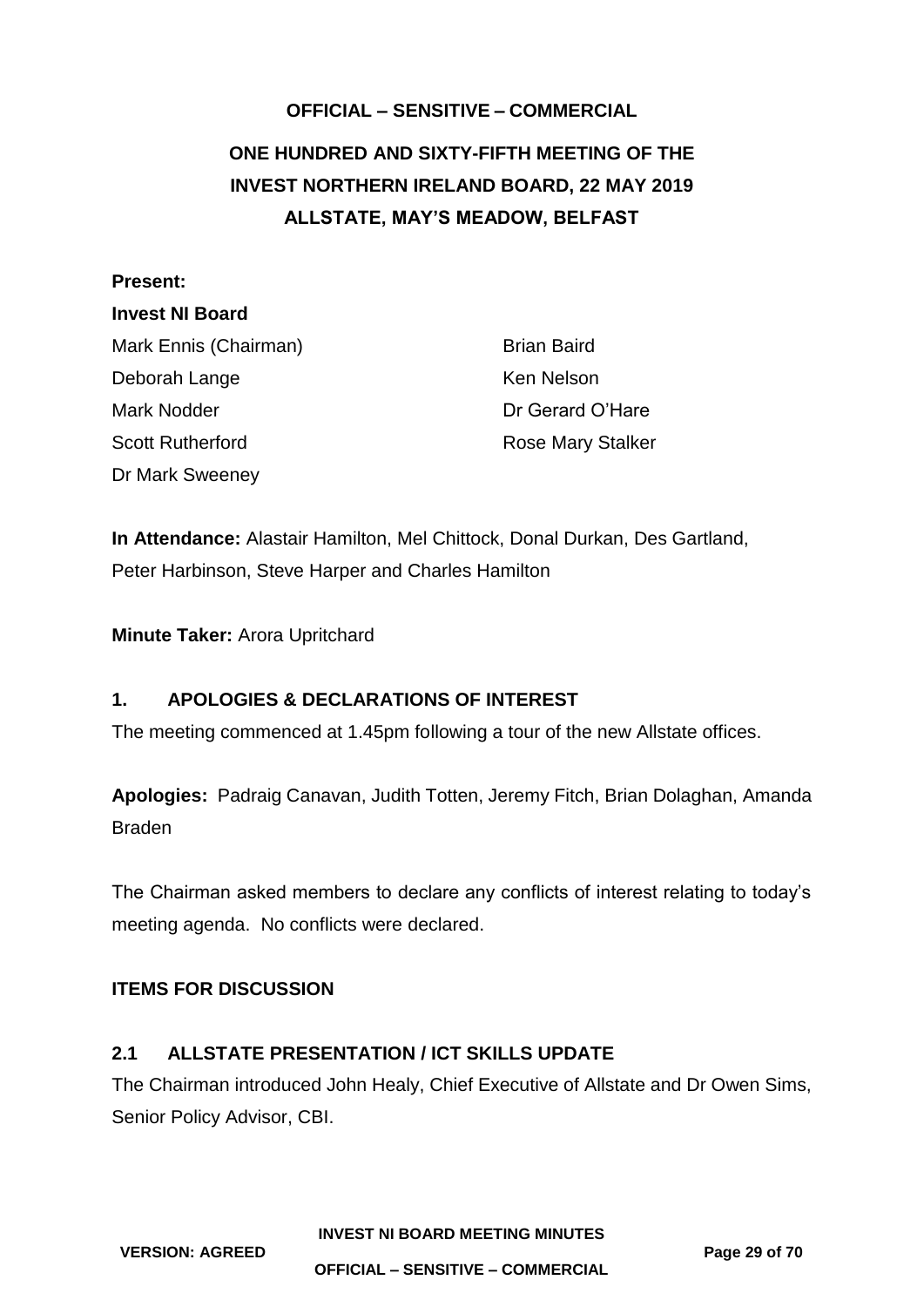John welcomed the Board members to the new Allstate offices and thanked them for taking the time to tour the new facility. John provided a brief history of the new building and the progression of the company. John stated that the new office has the capacity to hold 1500 employees and that Allstate is also one of the largest employers in the North West (approximately 900 staff). John handed over to Dr Owen Sims from the CBI who delivered a presentation on the market for digital skills to show what is happening in the tech sector.

Dr Sim's presentation focussed on the growth of the digital economy; employment and jobs created in NI; recording the skills gap; reflections on wages and salaries and supply of people and digital skills.

Dr Sweeney asked what key things should be done differently to increase the skills supply. John stated that there is a real need to get HLAs working and also to work with the universities to improve their offerings. There is a need to align the sector better and it is hoped that the Digital Forum will help to move this forward.

Rose Mary Stalker asked how broad the forums remit will be and if other sectors will be involved. John stated that he doesn't want it to just be an IT sector conversation and perhaps they should include representatives from other sectors.

The Chairman thanked Dr Sims for his presentation and thanked John for offering his facilities to the Invest NI Board for their meeting. The Chairman stated that he was very impressed with Allstate's new offices and wished John and his staff great success as they continue to grow.

John and Dr Sims left the meeting.

## **2.2 MATERIALS HANDLING SECTOR**

Bill Montgomery, Director of Advance Manufacturing & Engineering and Andrew Greer, Client Manager Materials Handling provided a presentation on the materials handling sector.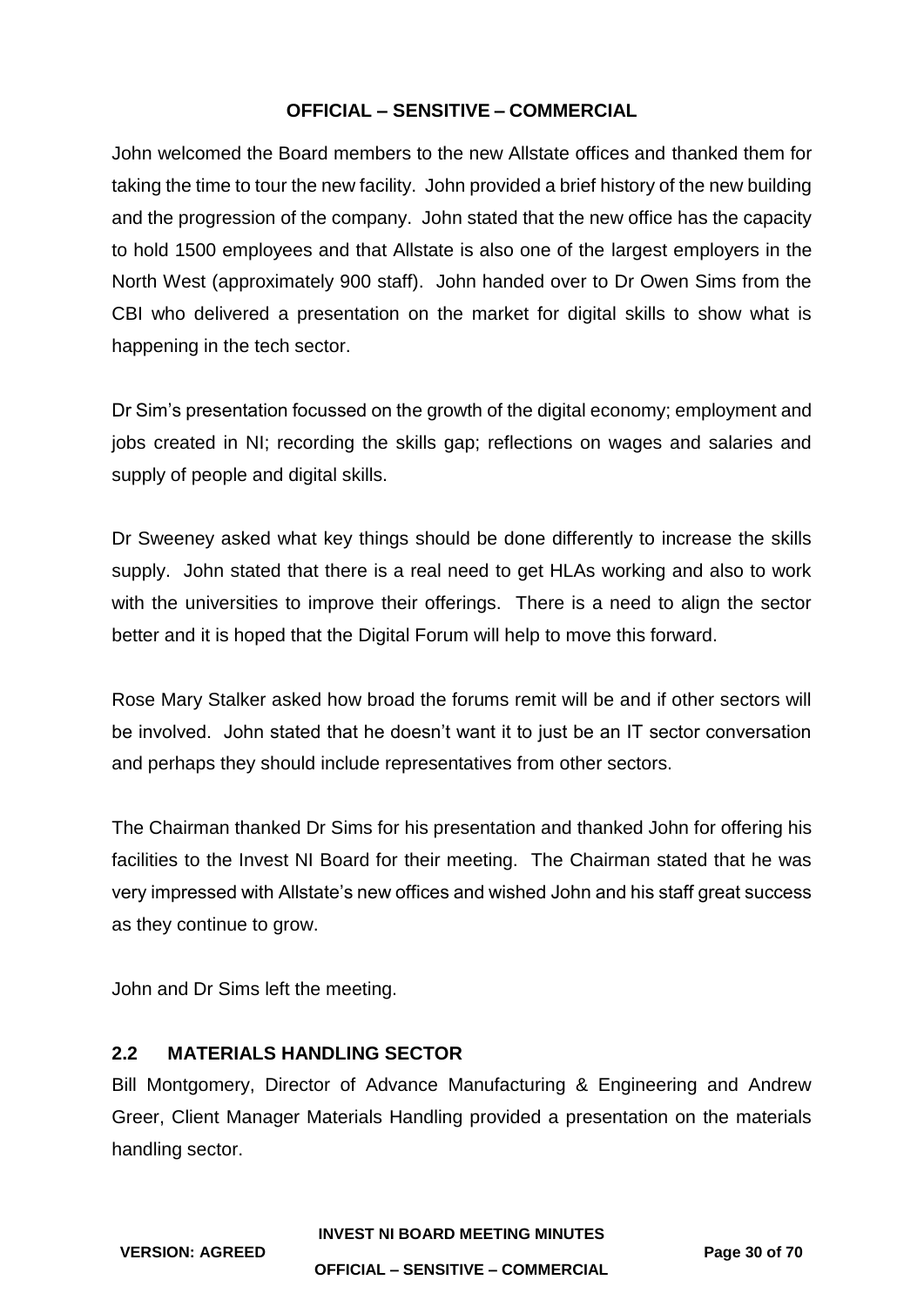Andrew provided an overview of this sector. Andrew's presentation included a SWOT analysis and key themes going forward including export development, innovation and R&D, supply chain development, skills and capacity and FDI.

Dr Sweeney asked how acute the skills shortage is in the engineering area. Andrew reported that there is a bit of tailing off, in part, due to an upsurge in 2016. Skills shortages started to become critical in 2017 which is when the forum was instigated. Andrew reported that salaries have increased in this sector but there is uncertainty on how things will look post Brexit. Bill felt that the sector is currently managing and that companies are being much more proactive in what they are doing to plug the skills gap.

Mark Nodder asked what Northern Irelands USP is in this sector? Andrew stated that Northern Ireland has developed a small niche of great brands. Northern Ireland is well known, within this sector, for being best at distribution. Steve Harper stated that the way in which these companies distribute their products is best in class.

The Chairman thanked Andrew and Bill for their presentation and both left the meeting.

## **3. MONTHLY REPORTING TO BOARD**

## **3.1 MINUTES**

The minutes of the April Board meeting were agreed as a full and true record of the meeting.

## **3.2 MATTERS ARISING**

The Actions table was reviewed and addressed.

## **3.3 CEO REPORT**

The Chief Executive asked the Board to note the CEO report.

The Chief Executive wished to further comment on a few areas from his report. The Chief Executive referred to the recent announcement in the North West by Seagate.

**INVEST NI BOARD MEETING MINUTES**

|                        | INVEST NI BOARD MEETING MINUTES          |  |
|------------------------|------------------------------------------|--|
| <b>VERSION: AGREED</b> |                                          |  |
|                        | <b>OFFICIAL – SENSITIVE – COMMERCIAL</b> |  |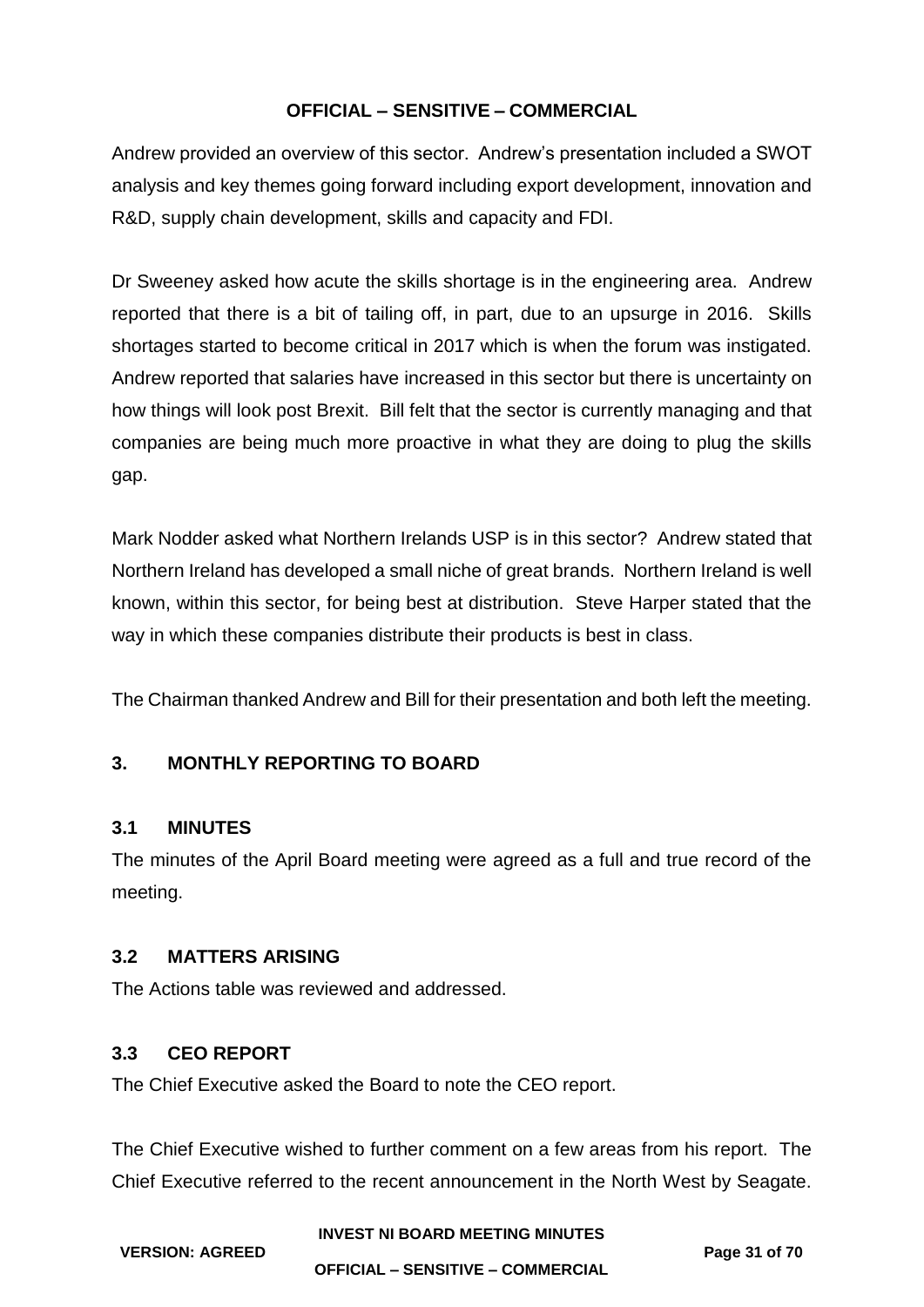He stated that feedback had been very positive and highlighted the importance of manufacturing in this region.

The Chief Executive provided the Board members with an update on the plan to appoint NI Trade Ambassadors. It is hoped to have these appointments made within the next 3-4 months. The Chief Executive also provided feedback on his recent trip to Hong Kong and Singapore and reported that the new team is doing tremendously well and they are building excellent connections particularly at government levels.

The Chief Executive congratulated the Chairman on his recent success at the Institute of Directors awards in winning the Non-Executive Director award and wished him well as he goes forward to the national competition.

The Chief Executive reported on the draft year two results. He stated that it has been a really strong performance and that a more in depth presentation will be provided at the next Board meeting once the figures have been finalised.

The Chairman and Board members congratulated the Executive Leadership team on the excellent results and asked that their thanks be passed on to their teams.

## **3.4 FINANCE REPORT**

Mel Chittock asked the Board to note the 2018/19 provisional outturn as reported in the Finance Report. Mel reported that the organisation has now completed the yearend accounting adjustments, and submitted the provisional outturn to DfE. The June 2019 monitoring round has also been submitted to DfE and the adjustments are noted in the Finance Report.

Mel wished to formally provide a report to the Board on Northern Ireland Co-operation Overseas (NI-CO). NI-CO's auditors presented their report to their ARC Committee in May and their opinion on the financial statements was unqualified and there were no issues to be reported to those charged with governance. Despite ongoing concerns around the impact of the UK's exit from the EU could have on the company, NI-CO results remain positive. Mel also stated that Invest NI will extend the tenure of the NI-

#### **INVEST NI BOARD MEETING MINUTES**

**VERSION: AGREED Page 32 of 70**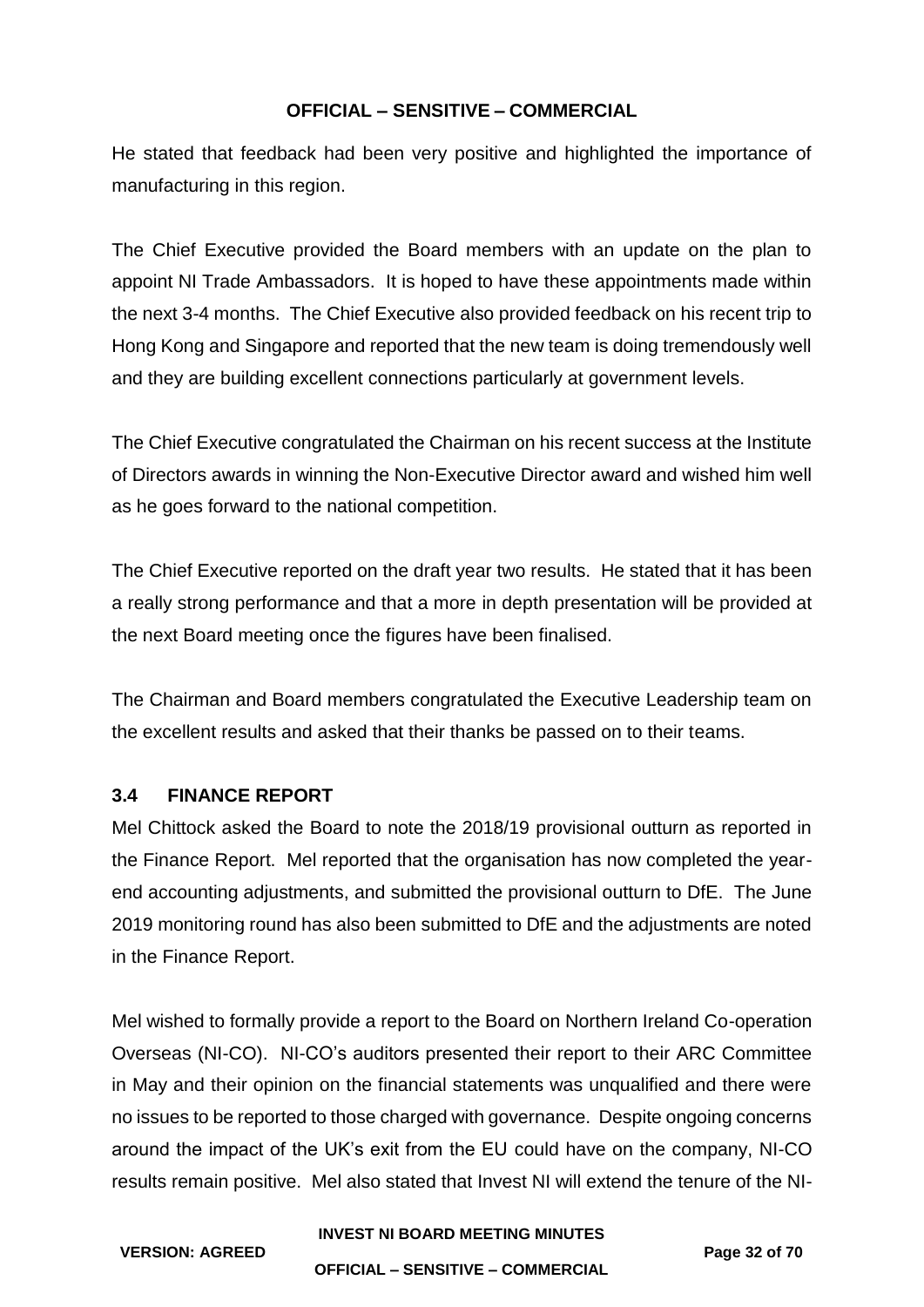CO Chairman and three Board Members by 12 months to 31st September 2020 to provide continuity of strategic guidance through the UK's exit from the EU.

## **3.5 AUDIT & RISK COMMITTEE**

Deborah Lange, Chair of the Audit & Risk Committee provided a verbal update on the recent committee meeting.

Deborah reported that a meeting had been held with Internal Audit and NI Audit Office and no concerns were raised regarding the annual accounts. The Audit & Risk Committee approved the 2019/20 plan and Deborah reported that, whilst there was a reduction in hours for 2019/20 compared to 2018/19, over the two year period to 2020/21 all the proposed audits will be completed.

Deborah also reported that the Committee spent time reviewing the corporate, emerging and Brexit risk registers. The Committee also completed their selfassessment and a summary will be provided to Board in due course.

#### **3.6 MARKETING AND COMMUNICATIONS REPORT**

Peter Harbinson asked the Board to note the Communications report.

Peter reported that there had been limited PR activity recently due to the two periods of purdah. Peter also reported that there had been some good feedback from the recent IMEA press visit.

Peter referred to the update provided on the organisations online advertising and the increase in the click through rate. Peter reported that the international general awareness campaign finished in March and should have the report on this within the next couple of weeks.

Peter advised Board members that the staff conference will take place on 13<sup>th</sup> June at 2pm in the Ulster Hall.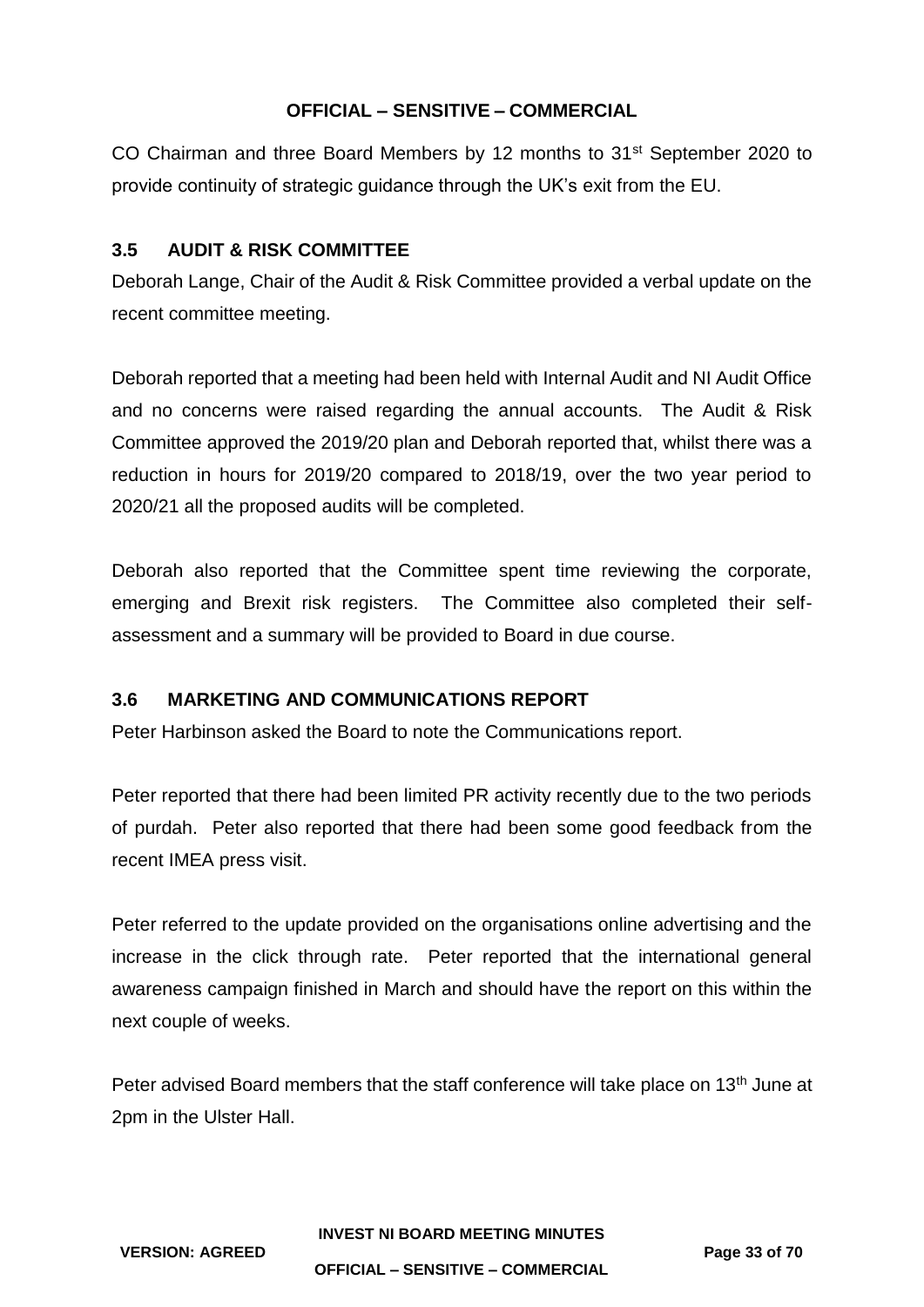## **3.7 CASEWORK REPORT TO THE BOARD**

This report was noted by Board members and taken as read.

## **4. CHAIRMAN'S BUSINESS**

The Chairman reminded Board members to complete their information security training.

The Chairman took the opportunity to thank Des Gartland for his time as Acting Executive Director and for all his work and contributions to the Board during this time.

## **A.O.B.**

There was no further business.

## **5. DATE OF THE NEXT BOARD MEETING**

The next Board meeting will be Wednesday 26<sup>th</sup> June 2019 and will be held at Invest NI HQ.

The Board Meeting ended at 3.50pm.

**Arora Upritchard,** May 2019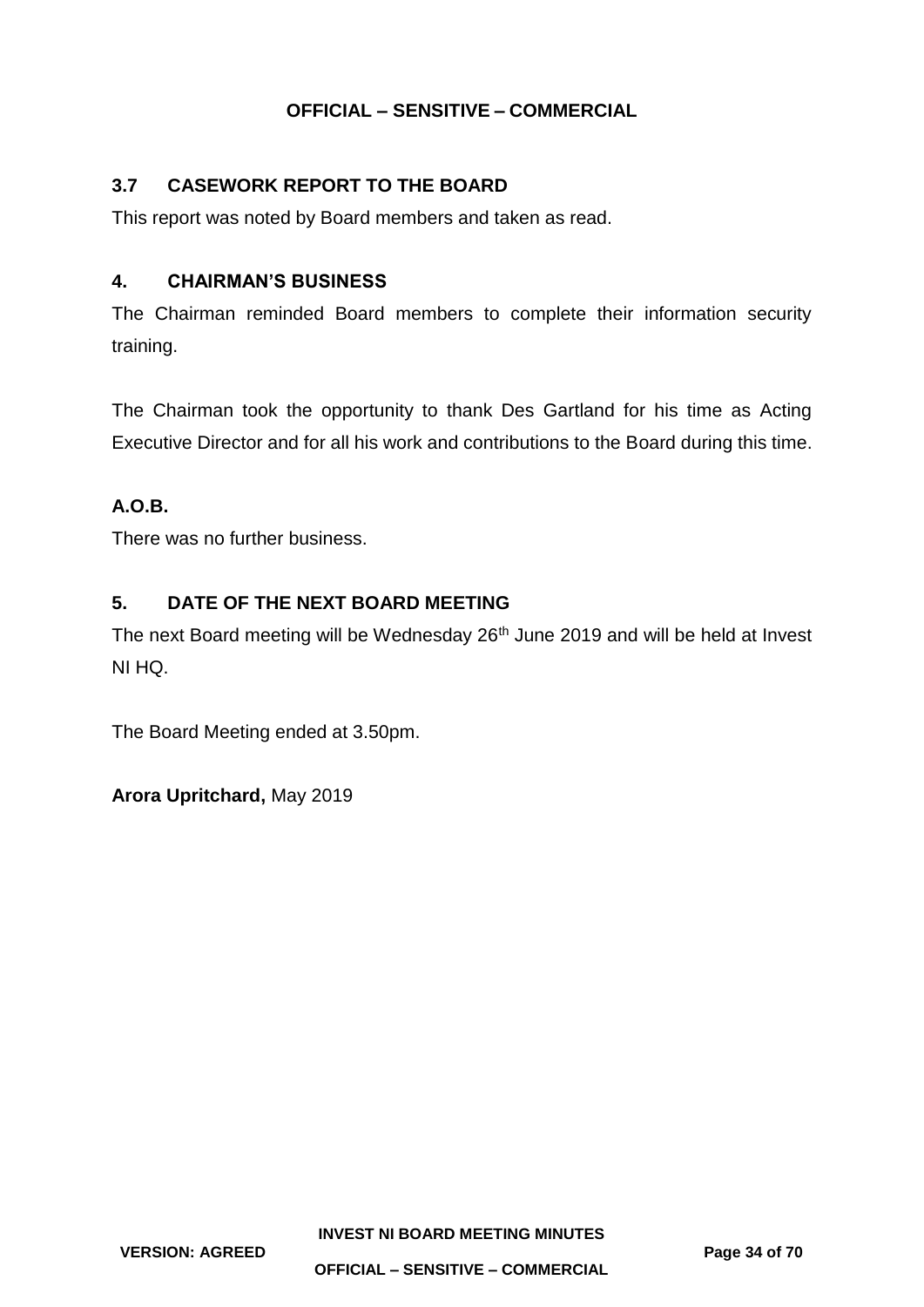# <span id="page-34-0"></span>**OFFICIAL – SENSITIVE – COMMERCIAL ONE HUNDRED AND SIXTY-SIXTH MEETING OF THE INVEST NORTHERN IRELAND BOARD, 26 JUNE 2019 INVEST NI HQ, BEDFORD STREET, BELFAST**

#### **Present:**

#### **Invest NI Board**

| Mark Ennis (Chairman)    | <b>Brian Baird</b>      |
|--------------------------|-------------------------|
| Deborah Lange            | Ken Nelson              |
| Mark Nodder              | <b>Scott Rutherford</b> |
| <b>Rose Mary Stalker</b> | Dr Mark Sweeney         |
| Judith Totten            |                         |

**In Attendance:** Alastair Hamilton, Amanda Braden, Mel Chittock, Brian Dolaghan, Donal Durkan, Jeremy Fitch, Peter Harbinson, Steve Harper, Alan McKeown and Charles Hamilton

**Minute Taker:** Arora Upritchard

## **1. APOLOGIES & DECLARATIONS OF INTEREST**

The meeting commenced at 1.00pm.

**Apologies:** Padraig Canavan, Dr Gerard O'Hare

The Chairman asked members to declare any conflicts of interest relating to today's meeting agenda. No conflicts were declared.

## **ITEMS FOR DISCUSSION**

## **2.1 SKILLS UPDATE**

Jeremy Fitch delivered a presentation on ICT skills challenges. The presentation focussed on the key skills challenges facing the region; a summary of the main labour availability challenges; how Invest NI is helping address the issues and what more can be done.

**INVEST NI BOARD MEETING MINUTES**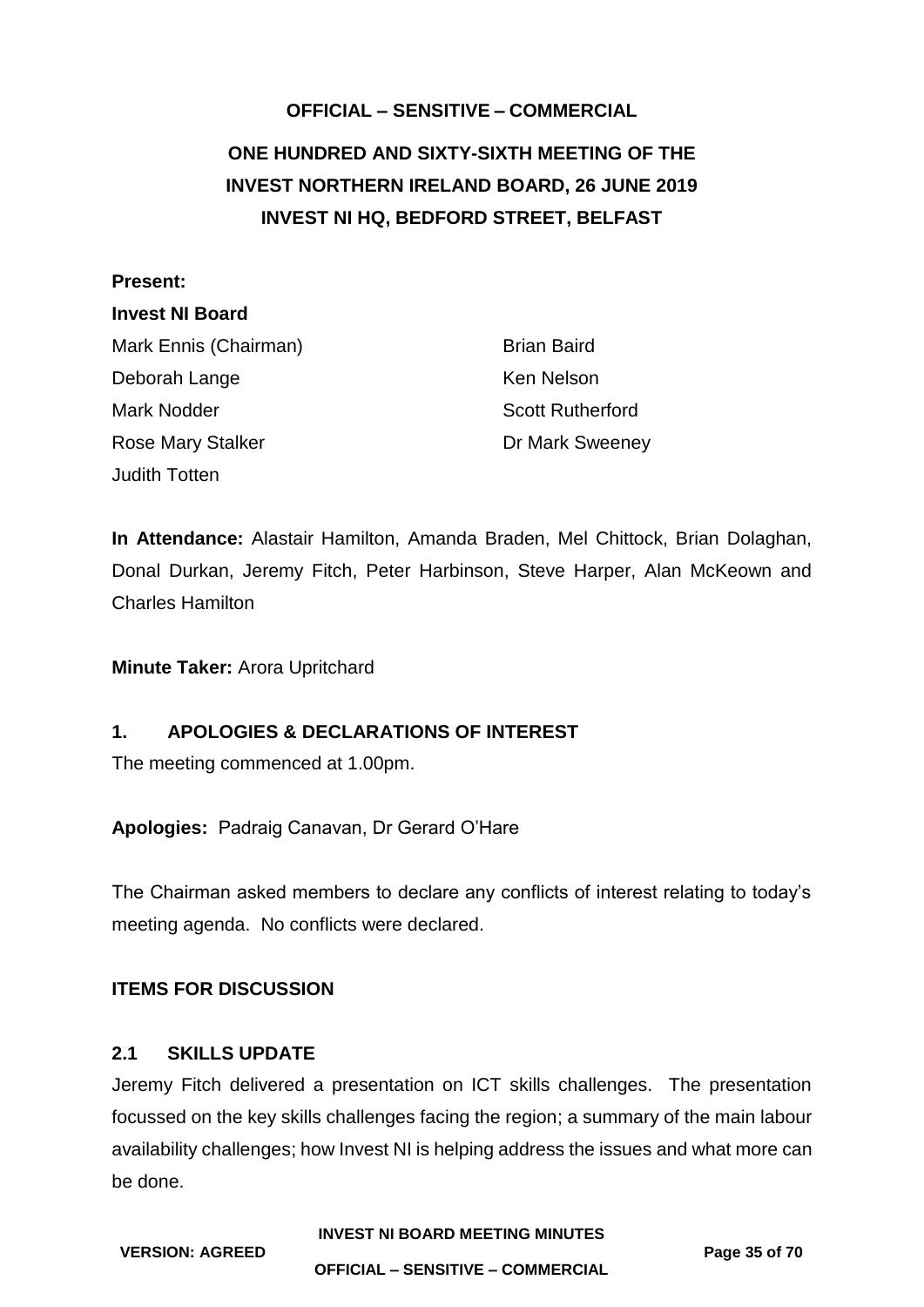Jeremy highlighted some of the newly established key groups including the CBI-NI Digital Forum which will hold its first meeting at the end of June and the recently launched NI Connections FinTech Pilot.

Rose Mary Stalker informed the Board of a community interest she has set up called 4C UR Future. 4C UR Future was an event aimed at highlighting the future career pathways and opportunities available to the students within the manufacturing and engineering sector. Rose Mary stated that this pilot was designed to inform and inspire young people to pursue a career within the manufacturing and engineering sector and that it is essential that we try to inspire children at this early stage.

Deborah Lange asked if FDI sales focus was specifically targeting financial services as per the pipeline update. Steve Harper confirmed that the organisation was not just focussed on this sector and that we are actively targeting multiple sectors for investment opportunities.

## **2.2 REVISED APPROACH TO EVALUATIONS**

David Roberts, Economist, provided an update on the organisation's revised approach to evaluations. David's presentation followed up on areas raised from the presentation in March mainly focussing on the current programme evaluation arrangements; why we need a new approach; what the new arrangements will look like and the benefits for customers and for Invest NI.

Rose Mary Stalker stated that this was a very positive move from the client's perspective. Ken Nelson asked if this new approach will widen the pool of consultancy firms engaged in this work. David stated that whilst Invest NI operates from a framework contract the proposal is to procure via CPD therefore opening up to the market.

Mark Sweeney stated that the presentation had been very helpful in bringing out the inter-relationships but queried Competency Centres being evaluated as a stand-alone, as he felt that these should be covered under a thematic review. David stated that

**INVEST NI BOARD MEETING MINUTES**

**VERSION: AGREED Page 36 of 70**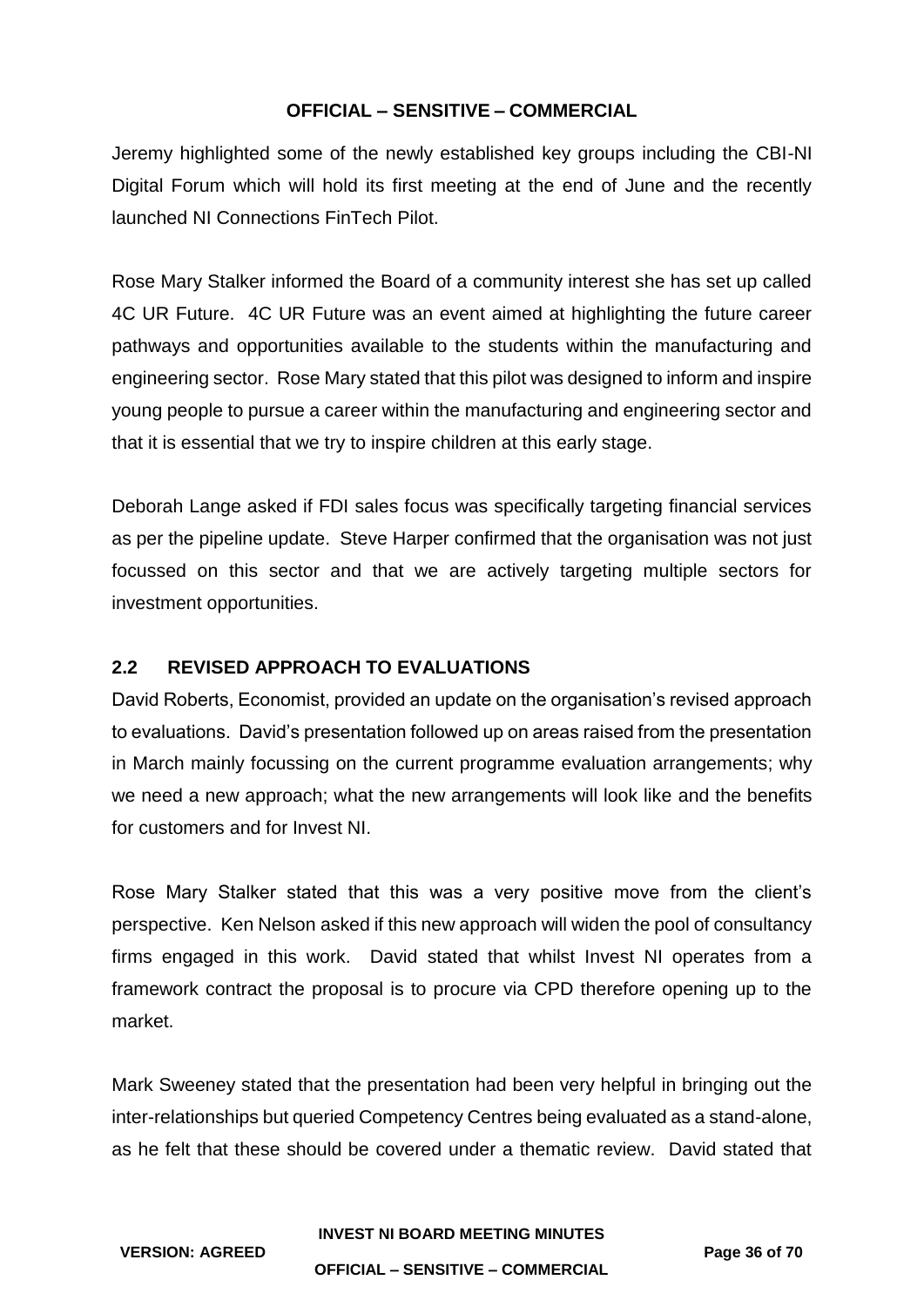these will be evaluated as a collective rather than individually and therefore will be part of a bigger innovation evaluation.

The Chairman thanked David for his update on this new approach and David left the meeting.

## **3. MONTHLY REPORTING TO BOARD**

#### **3.1 MINUTES**

The minutes of the May Board meeting were agreed as a full and true record of the meeting.

#### **3.2 MATTERS ARISING**

There were no outstanding actions for review.

## **3.3 CEO REPORT**

The Chief Executive asked the Board to note the CEO report and briefed the Board on some recent engagements.

The Chief Executive reported that both he and Steve Harper had attended the recent Devolved Administrations Executive Forum meeting and stated that it is now in a good place helped by embedding our staff in to the DIT network.

The Chief Executive also provided some feedback on his visit to the Paris Air Show. He reported that the Invest NI stand was well supported by local companies, and provided an update on the 10 year aerospace plan with partners ADS.

The Chief Executive said that he had recently met with the new Lord Mayor of Belfast and this had been a very positive meeting.

The Chief Executive referred to the recent staff conference and highlighted that the organisation had launched a number of new staff related initiatives at this event

**INVEST NI BOARD MEETING MINUTES**

**VERSION: AGREED Page 37 of 70**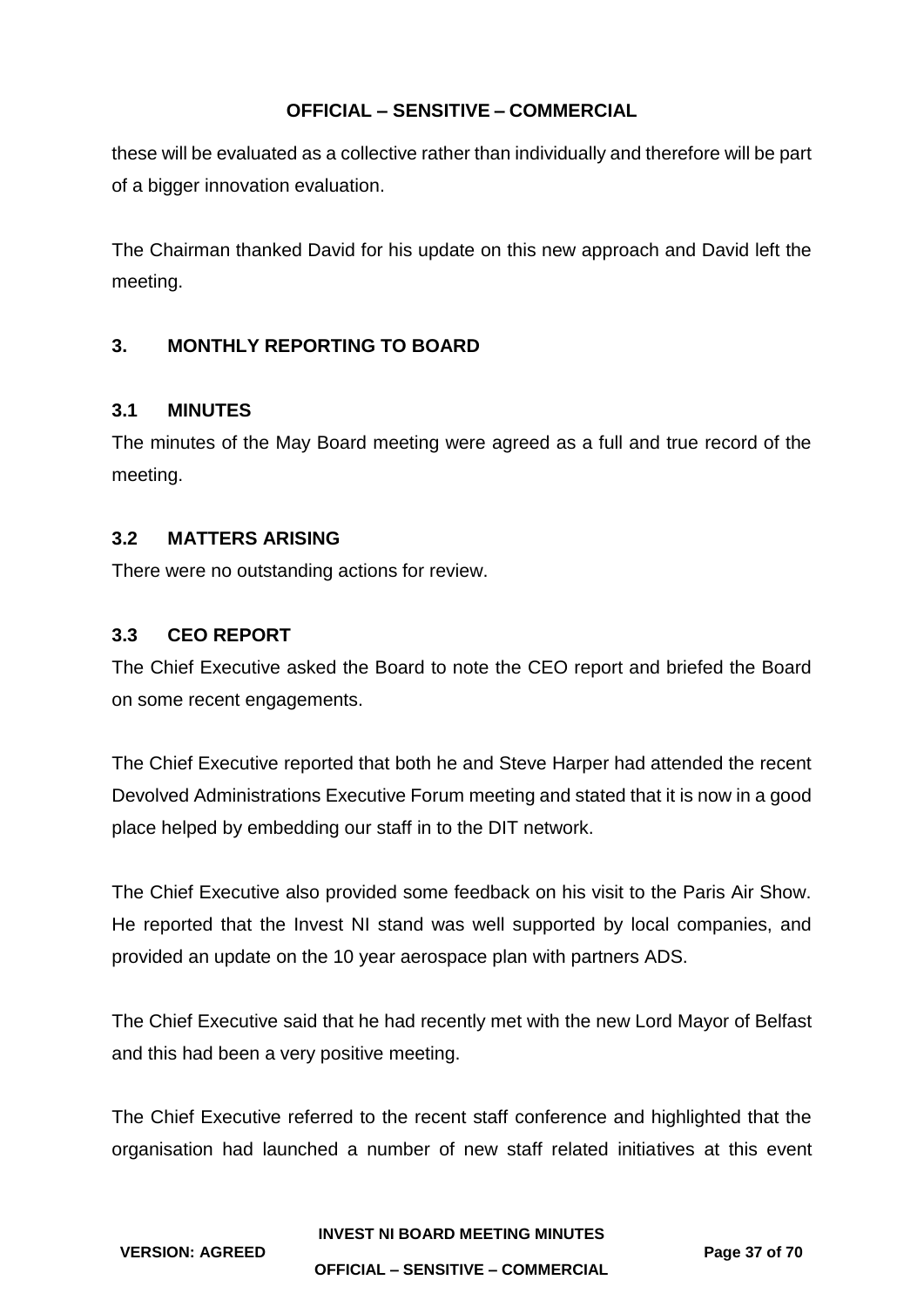namely the mental health strategy, personal growth vouchers and the long service awards.

Ken Nelson asked if the organisation provides employees with a statement of all the benefits they receive from the organisation. Amanda reported that whilst a personal statement is not provided there is an internal intranet page dedicated to 'benefits of employment with Invest NI' that details all of this information. This is also followed up with promotions via newsweekly during the year.

#### **3.4 KPI RESULTS**

Brian Dolaghan provided a detailed presentation on the 2018 key performance indicator results.

Brian began by giving an overview of the contribution to the Business Strategy targets and provided a summary of the 2018 portfolio. Brian looked at the wider picture of the portfolio moving on to a sectoral analysis of the 2018 KPIs, further breaking information down by external sales, employment numbers and the sector contribution by portfolio as well as the destination of sales. Brian closed his presentation by detailing sector performance and growth trends from 2013 to 2018. Brian felt that going forward there was a need to focus on scaling of companies.

Mark Nodder felt that the telling aspect of these results is that so much of Northern Ireland's sales is driven by a small clutch of companies which distorts the figures. He also agreed entirely that our focus on scaling should continue.

Mark Sweeney asked Brian how much of Northern Ireland's success, in the export markets, is related to currency – have we seen the surge? Brian felt that this has had an impact but stated Northern Ireland had some competitive advantages over other regions. Currency exchange fluctuation is definitely a risk but Northern Ireland needs to sell something people want to buy.

**INVEST NI BOARD MEETING MINUTES VERSION: AGREED Page 38 of 70**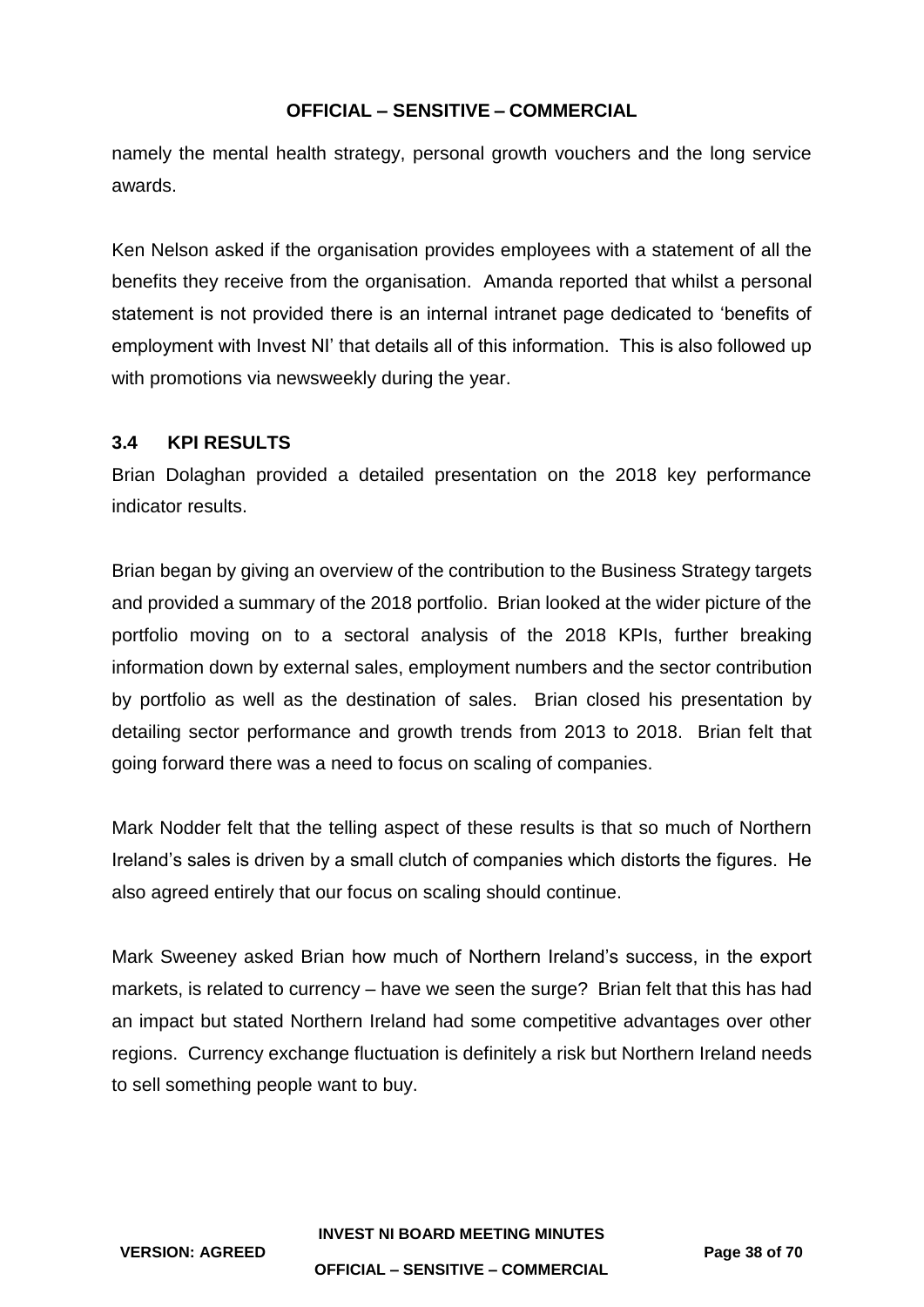#### **3.5 FINANCE REPORT**

Mel Chittock asked the Board to note the Finance Report. With only two months of reporting it was still very early in the year although it was encouraging that teams were slightly ahead of budget profiles.

Mark Sweeney asked Mel for his view in terms of the recent holiday pay case against the PSNI and if the organisation has taken this in to account. Mel stated that the organisation has very few areas where overtime is worked and the Finance team's assessment is that there will be minimal impact as a result of the case in question.

## **3.6 ANNUAL REPORT & ACCOUNTS**

Katrina O'Dowd and Michelle McLoughlin of the Finance team joined the meeting.

Katrina presented the Annual Report and Accounts to the Board. She confirmed that these had been presented in detail to the Audit & Risk Committee (ARC) earlier and any key items discussed. As before, the accounts are consolidated and audited by NIAO. They include the BSDL group as well as NICO which are audited by Deloitte and PwC respectively. The consolidated accounts were submitted to NIAO for audit on 15 May 2019, and the audit work has now concluded with no issues arising. Katrina confirmed that the accounts were prepared on the same basis as last year apart from the implementation of IFRS 9 - financial instruments, an adjustment to the equity method of accounting for associates to take account of the subordination within the funds and the adoption of IFRS 15 – revenue recognition. Katrina stated that while the ARC had discussed some of the key numbers within the accounts, there were no material movements or issues that needed to be brought to the attention of the Board.

At this point Deborah Lange briefed members that the Audit had gone well. She congratulated the Finance team as it had been a difficult year. She noted that NIAO was very complimentary about Invest NI. She stated that a conversation has taken place about the quality of information received from NI Civil Service Pensions branch and highlighted our concerns about the lack of transparency in the information being provided.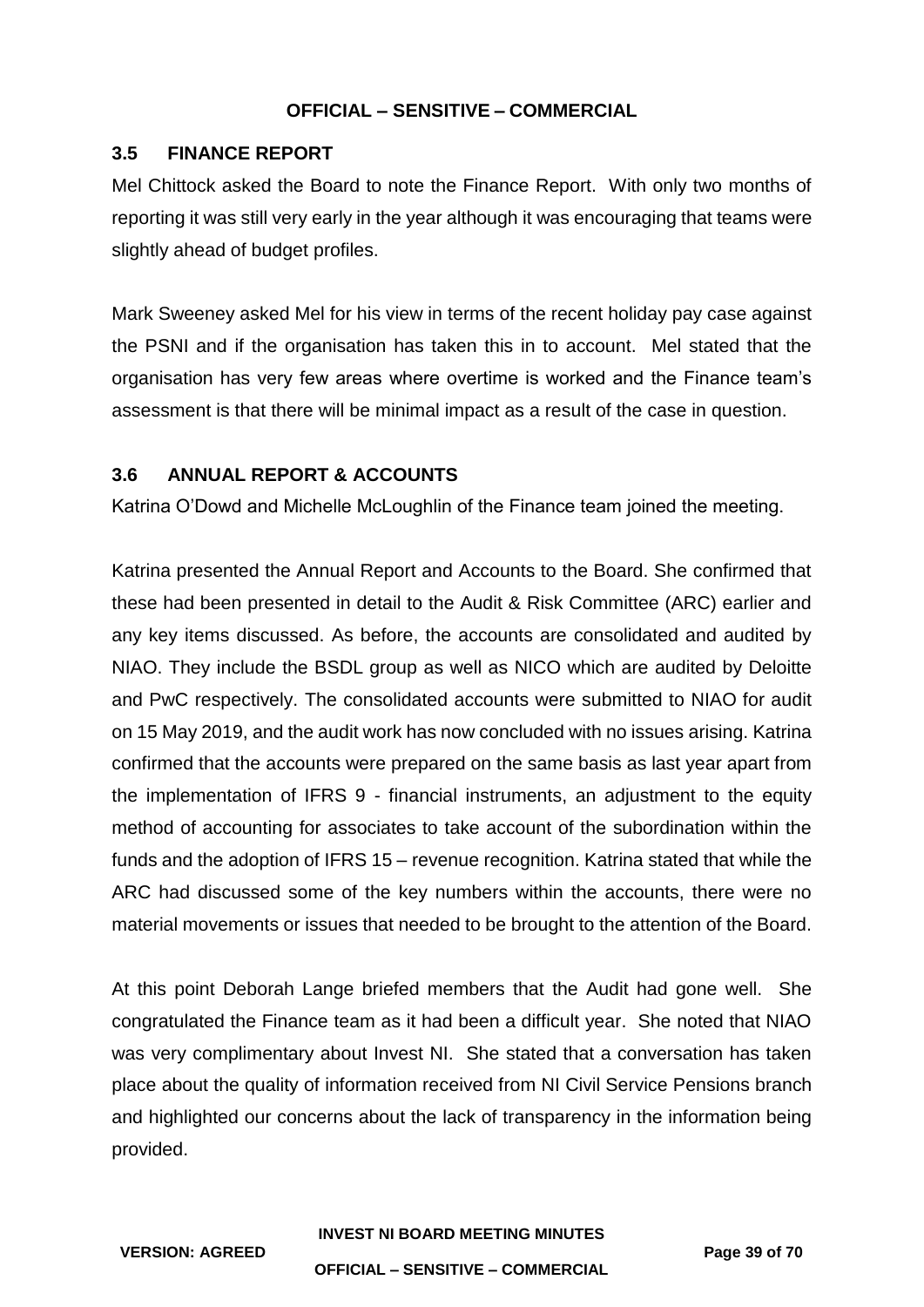As Chair of the Audit and Risk Committee, Deborah stated that the Committee recommends that the Board approved the annual accounts and that the Chief Executive signs the letter of representation. Board members agreed with this proposal.

#### **Agreed**

The Chairman thanked Mel and the Finance team for their work on the accounts and asked that thanks from Board members be passed on.

#### **3.7 AUDIT & RISK COMMITTEE**

Deborah Lange, Chair of the Audit & Risk Committee (ARC) asked the Board to note the minutes of May's Audit & Risk Committee meeting.

Deborah also provided a verbal update on the committee meeting that took place this morning. Deborah reported that today's meeting was mainly focussed on the accounts. Deborah wished to raise the issue of the risk associated with the change of Chairman, Chief Executive and Board Members and feels this should be placed on the risk register. It was felt that a lot can be done to mitigate any risk through the induction process and that Board members should have input in the induction topics. ARC members have also completed the skills survey and she will be approaching the continuing Board members to also complete the survey, and a summary of skills will then be passed to the Board Secretariat for the new Chairperson.

Deborah stated that the risk workshop is an annual topic for discussion and ARC is recommending that this be placed on the Board agenda for October, when a new Chairperson will be in place and to utilise the experienced Board members before their departure at the end of this year.

**Action**: Risk workshop to be added to the forward planner.

#### **3.8 EMERGING RISK REGISTER**

Deborah Lange referred to the Emerging Risk Register.

**INVEST NI BOARD MEETING MINUTES**

**VERSION: AGREED Page 40 of 70**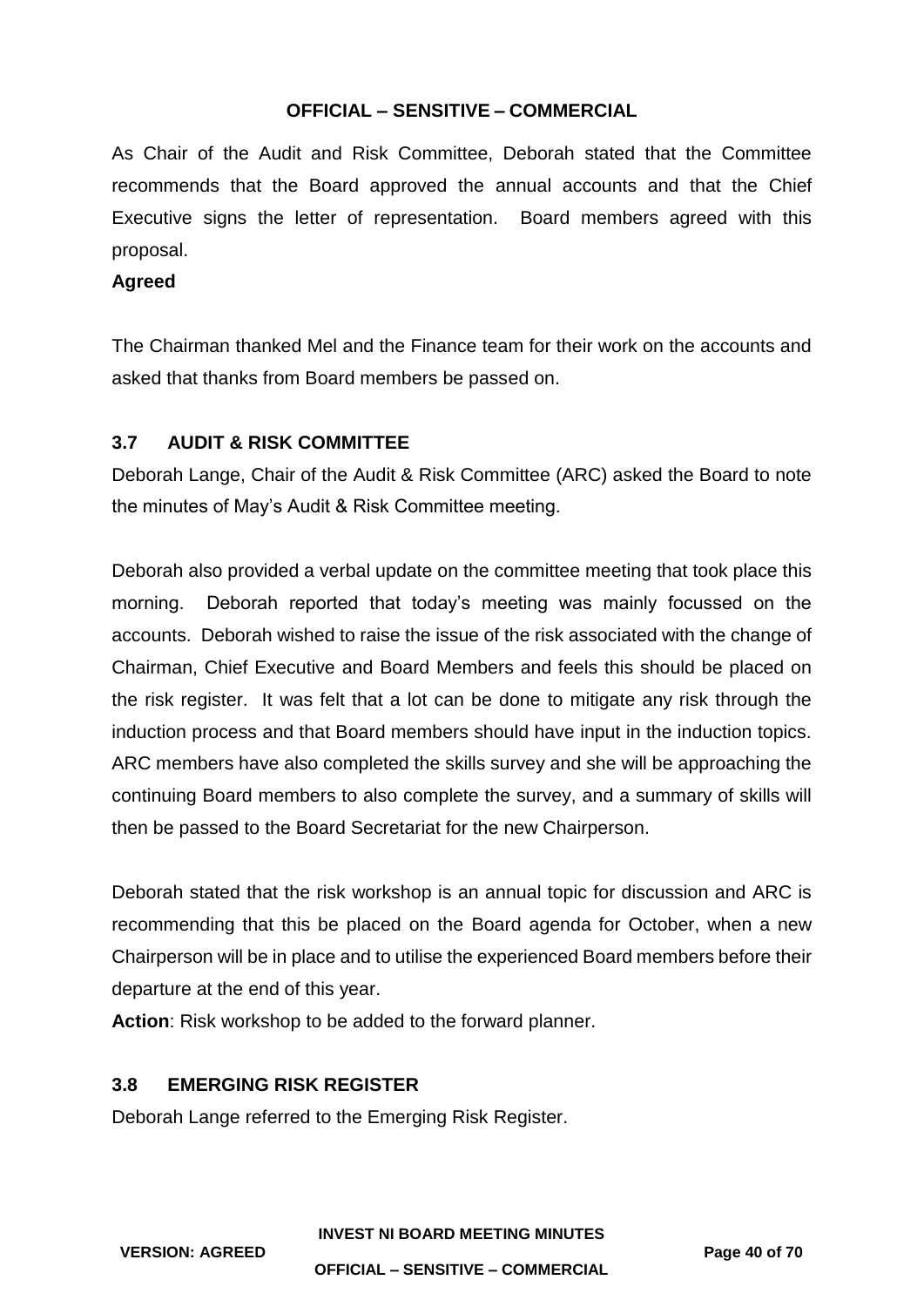Deborah reported that the emerging risk register had been reviewed at the May ARC meeting. Deborah stated that AI has reached the point where it needs to be escalated to the corporate register. Deborah commented that questions were raised on how often the emerging risk register should be reviewed. The suggestion is that it returns every six months but is tabled sooner if required.

Mel felt that with the speed of change he was unsure how this document would pick up a fast moving issue. The Chairman felt that a quarterly graphic could be included with further discussion every six months.

**Action**: ELT to consider an Emerging Risk register graphic, to be included each quarter. Emerging Risk to be added as an item for Board discussion every six months.

## **3.9 MARKETING AND COMMUNICATIONS REPORT**

Peter Harbinson asked the Board to note the Communications report.

Peter commented that some activity had still been impacted by purdah. 2018/19 performance results were published through an online feature and associated social media activity. Peter also reported that there had been some good international press and that we have started to push out some announcements with more to follow over the summer months. Peter also stated that the recent Access to Finance event at Titanic Belfast had been well received.

## **3.7 CASEWORK REPORT TO THE BOARD**

This report was noted by Board members and taken as read.

#### **4. CHAIRMAN'S BUSINESS**

The Chairman reminded a number of Board members to complete their Information Security training.

## **A.O.B.**

There was no further business.

**INVEST NI BOARD MEETING MINUTES**

**VERSION: AGREED Page 41 of 70**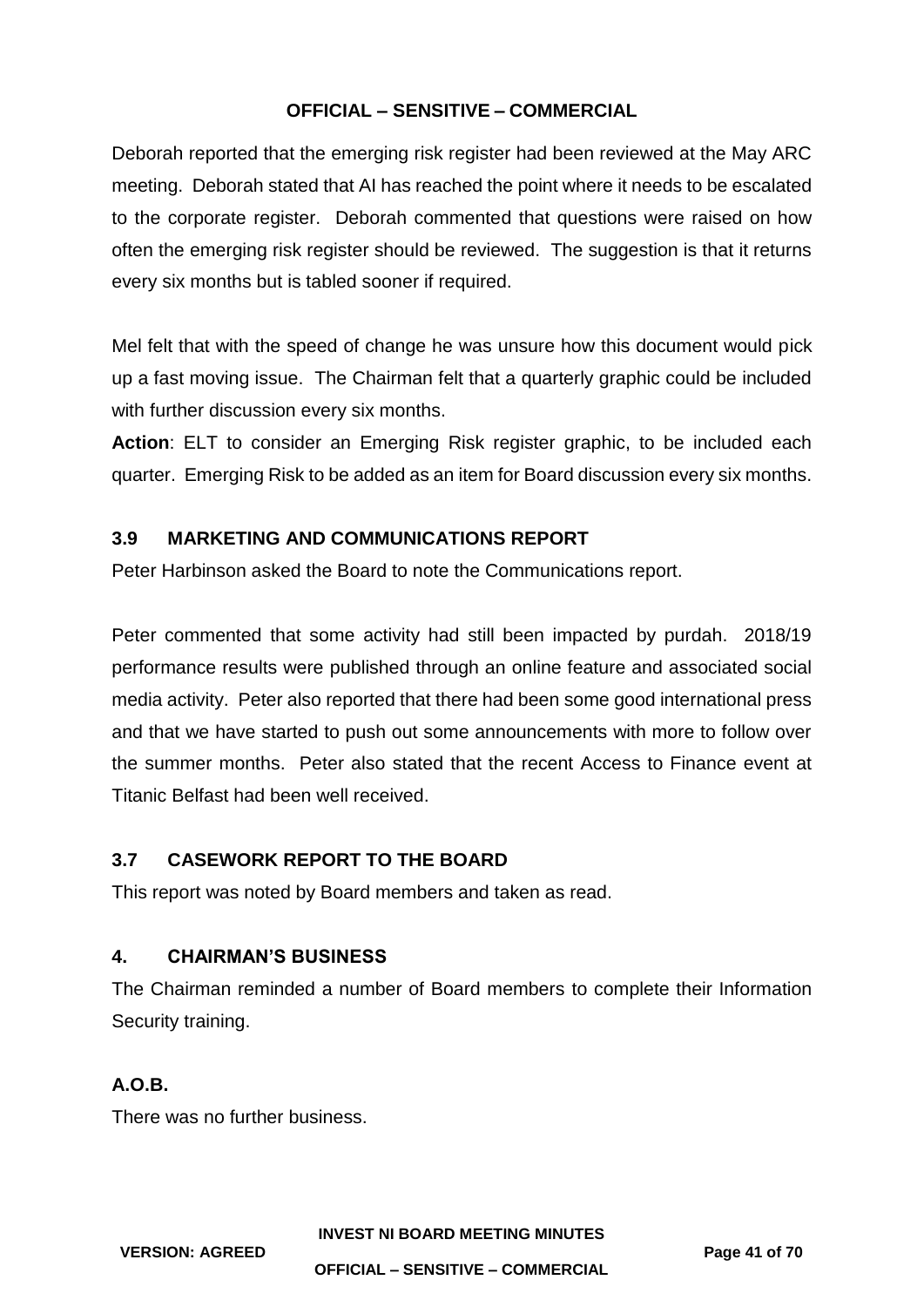As this is the Chairman's last Board meeting, Deborah wished to acknowledge his tenure and commitment to the organisation. Mark is the longest serving Board member with 10 years and 4 months to his credit. On behalf of her fellow Board members, Deborah remarked that it has been a pleasure to serve with Mark and they wanted to wish him every success with his next journey.

## **5. DATE OF THE NEXT BOARD MEETING**

The next Board meeting will be Wednesday 28<sup>th</sup> August 2019 and will be held at Invest NI HQ.

The Board Meeting ended at 3.15pm.

**Arora Upritchard,** June 2019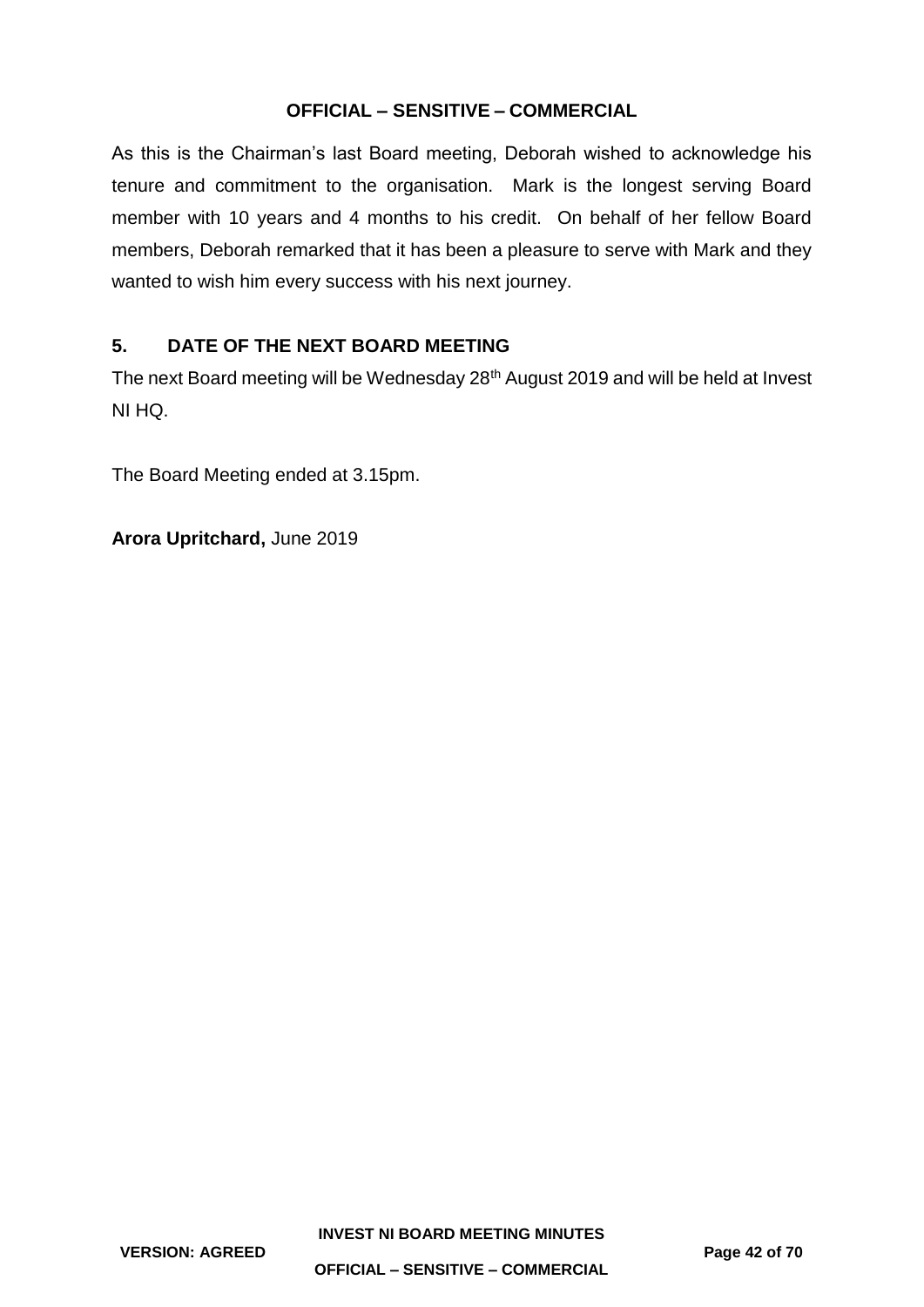## <span id="page-42-0"></span>**ONE HUNDRED AND SIXTY-SEVENTH MEETING OF THE INVEST NORTHERN IRELAND BOARD, 28 AUGUST 2019 INVEST NI HQ, BEDFORD STREET, BELFAST**

| <b>Present:</b>           |                         |
|---------------------------|-------------------------|
| <b>Invest NI Board</b>    |                         |
| Rose Mary Stalker (Chair) | <b>Brian Baird</b>      |
| Padraig Canavan           | Deborah Lange           |
| Ken Nelson                | <b>Mark Nodder</b>      |
| Dr Gerard O'Hare          | <b>Scott Rutherford</b> |
| Dr Mark Sweeney           | <b>Judith Totten</b>    |

**In Attendance:** Alastair Hamilton, Amanda Braden, Mel Chittock, Brian Dolaghan, Donal Durkan, Jeremy Fitch, Peter Harbinson, Steve Harper and Charles Hamilton

**Minute Taker:** Arora Upritchard

#### **1. APOLOGIES & DECLARATIONS OF INTEREST**

The meeting commenced at 1.10pm.

**Apologies:** Alan McKeown

The Chair opened the meeting by wishing to put on record her personal thanks, and that of her fellow Board members, for the outstanding leadership that the outgoing Chairman, Mark Ennis, demonstrated. The Chair stated that she will do her very best to live up to the standard set and that she looks forward to working with the Chief Executive and the Executive Leadership team.

The Chair also wished to acknowledge that this was Charles Hamilton's final board meeting as he is due to retire and on behalf of the Board wished him well as he goes forward.

The Chair asked Board members to declare any conflicts of interest relating to today's meeting. Scott Rutherford declared that Queen's University had involvement in the Energy Competence Centre, Tech Start, Future Screens NI, Neurovalens and City Deal.

**INVEST NI BOARD MEETING MINUTES**

**VERSION: AGREED Page 43 of 70**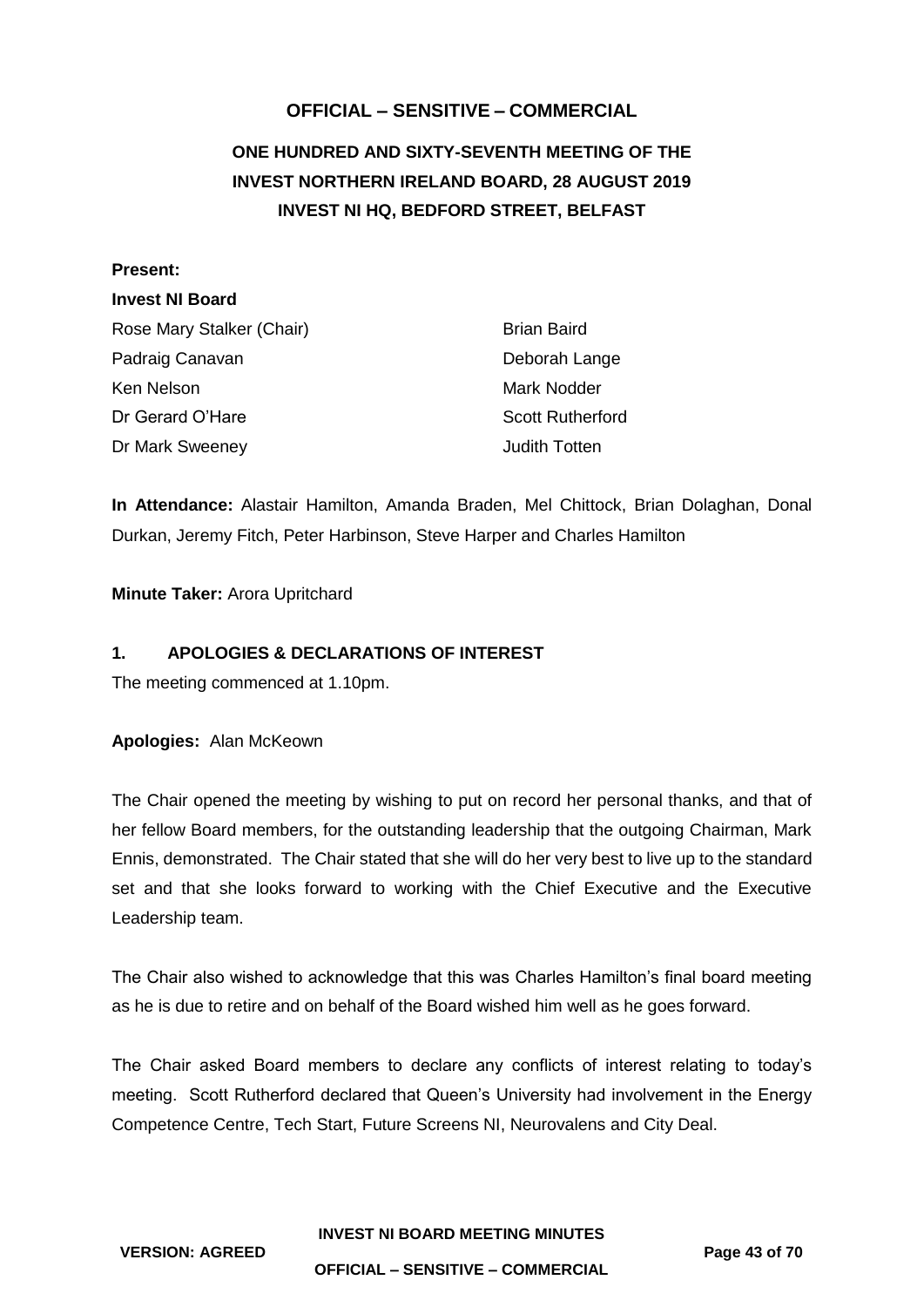#### **ITEMS FOR DISCUSSION**

#### **2.1 CUSTOMER SEGMENTATION**

Brian Dolaghan delivered a presentation on the recent customer segmentation project. Brian stated that the purpose of today's presentation was to provide a refresh on the information previously presented to the Board in February at the away day. Brian detailed the current segmentation and support model and the proposed evolution of the new model. Brian described the main proposed differences and detailed the implementation strategy and the rationale behind the proposal.

Board members welcomed the presentation and liked the simplification of the segmentation model. Brian Baird felt that there is still a missing element namely market trends. In order to build a healthy economy we need to exploit burgeoning trends in the market. Brian Dolaghan indicated that this model is not to be taken in isolation and as Invest NI talks to its clients that sector strategies are overlaid. Brian Baird also reiterated his desire to see further customer analysis distinguishing the performance of product and service companies.

Padraig Canavan welcomed the move to use the regional offices more but would encourage relationship management rather than customer management. He would also encourage, where the teams are young, to lean more heavily on digital engagement. Mark Nodder raised concerns about the proposed digital engagement element of the new customer support team and would like further assurance on this point. Peter Harbinson confirmed that a digital update is due to come to Board next month.

**Action**: Peter Harbinson to cover in forthcoming digital presentation.

The Board were keen to understand how the organisation will measure success. Brian Dolaghan stated that the organisation will continue with the customer satisfaction survey but it will also be measured on how many customers move category and the frequency on which they do this. This new model allows for more regular interaction and a more focused service. Brian agreed to provide a verbal update in October on the measures for success. **Action**: Brian Dolaghan & Alan McKeown to provide verbal update in October.

The Chief Executive stated that there is another aspect to this new model in that it helps the organisation to plug career progression gap. It will give staff opportunities to take their core skills in to a new environment and help to make the easier to step in to a client facing role.

#### **INVEST NI BOARD MEETING MINUTES**

**VERSION: AGREED Page 44 of 70**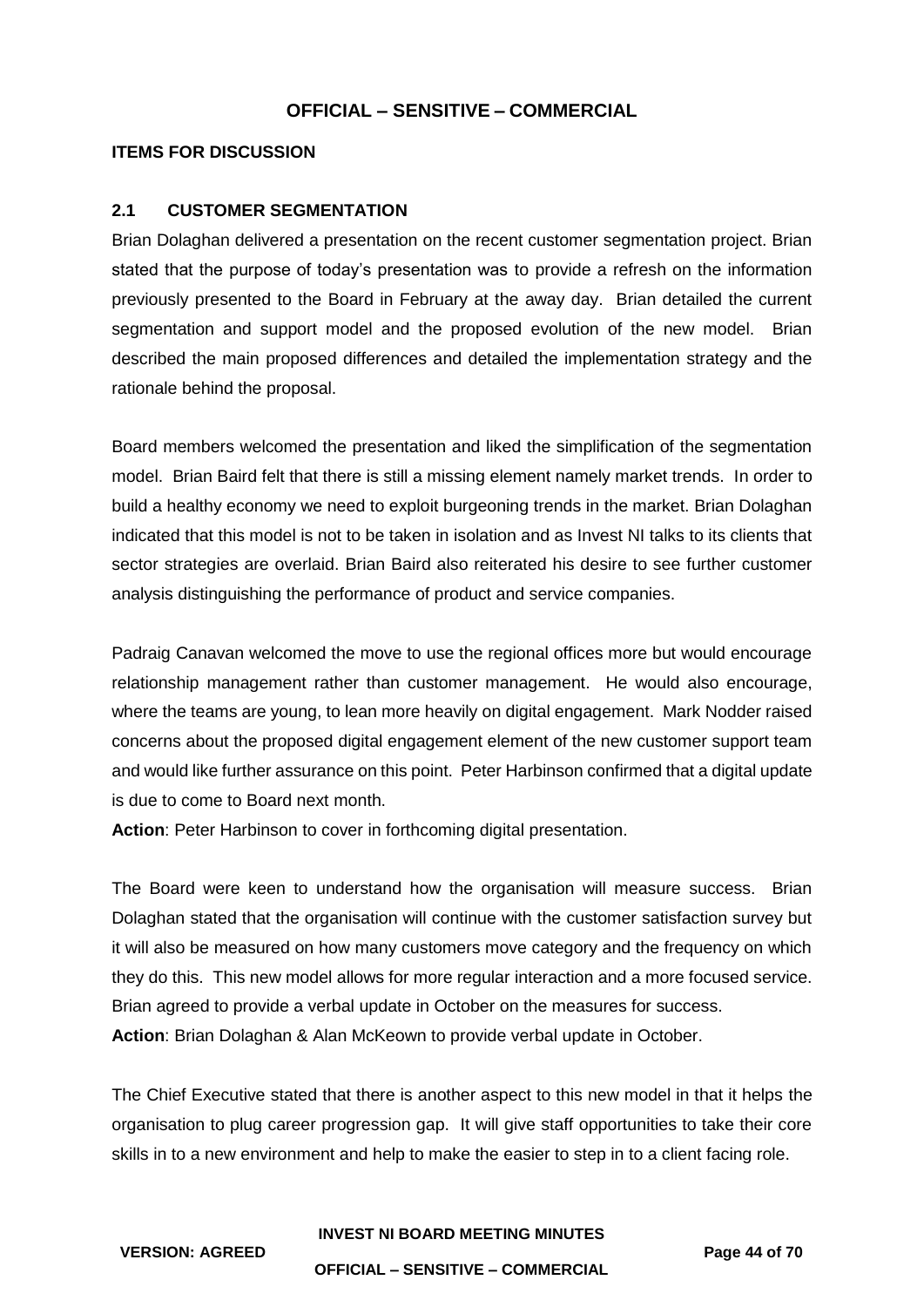#### **3. MONTHLY REPORTING TO BOARD**

#### **3.1 MINUTES**

The minutes of the June Board meeting were agreed as a full and true record of the meeting.

#### **3.2 MATTERS ARISING**

The Action table was reviewed and addressed.

#### **3.3 CEO REPORT**

The Chief Executive asked the Board to note the CEO report and briefed the Board on some recent engagements.

The Chief Executive provided Board members with an update on two recent cases. He reported that Belfast City Council has set up a Manufacturing Forum and that the recent meeting had been led by the new Secretary of State for Northern Ireland and he had accompanied him to the meeting.

The Chief Executive updated the Board members on the outcome of the recruitment for the Head of the London Office and the successful candidate will take up post in October. He also confirmed that the official opening of the London Hub will take place on 26<sup>th</sup> September and agreed to provide a presentation update. The Chief Executive stated that he was very impressed with the design and fit out of the new hub and that it gives a real sense and feel of Northern Ireland.

**Action**: Steve Harper to provide presentation update on the London Hub

Mark Sweeney asked Steve Harper for his views on the activities in Hong Kong and what risk there was to Invest NI. Steve gave an update and stated that we are following the guidance from the Consulate.

#### **3.4 PERFORMANCE UPDATE – QUARTER 1**

Operating Directors, Charles Hamilton and Bill Montgomery, provided Board members with a performance update for quarter 1 of 2019/20.

Charles Hamilton began by highlighting the strong performance in the customer and people quadrants. The absence rate has continued to improve and this is to be welcomed. In the process quadrant budget spend has slipped ahead of profile. Bill Montgomery highlighted the

#### **INVEST NI BOARD MEETING MINUTES**

**VERSION: AGREED Page 45 of 70**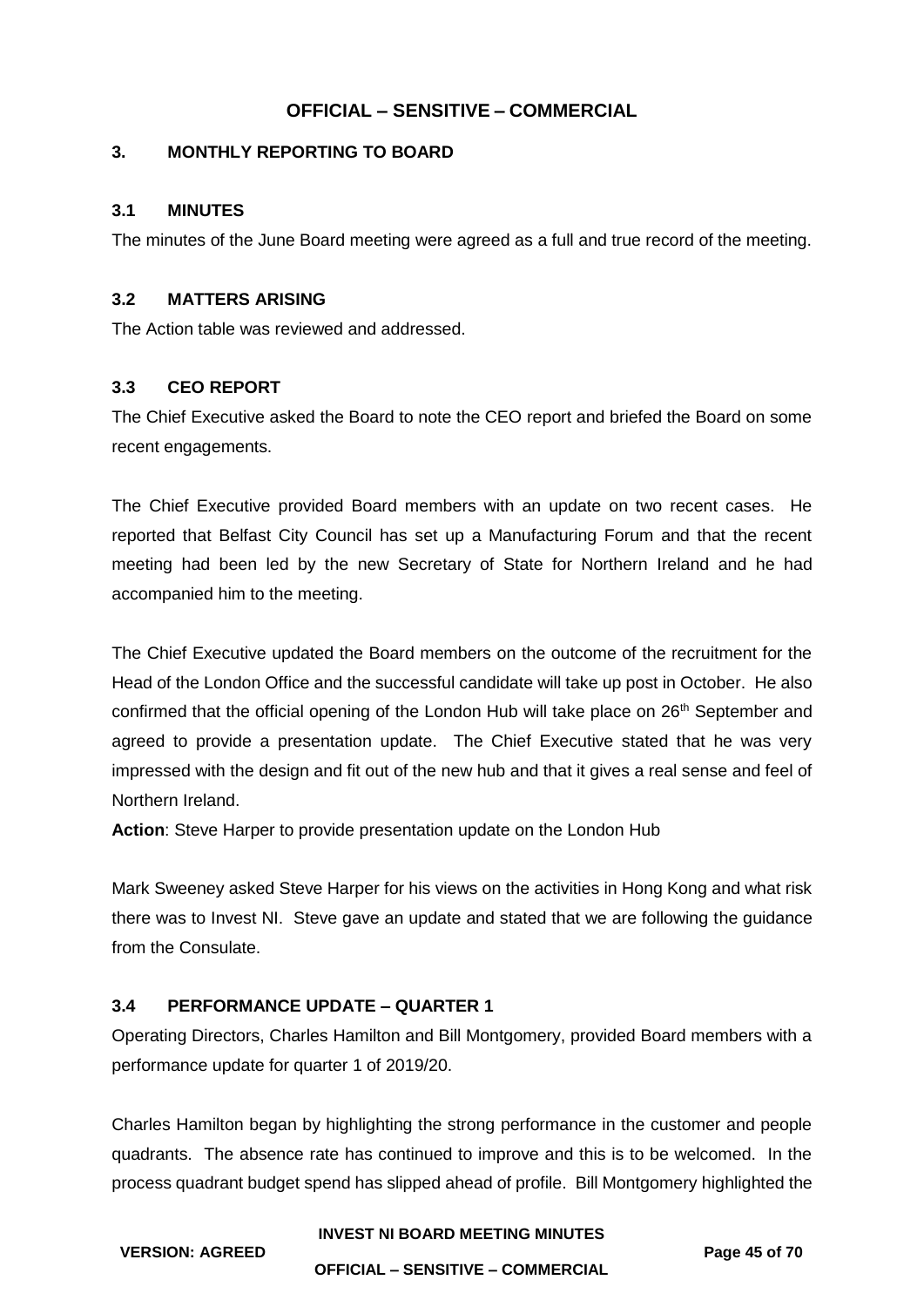position in the performance quadrant. Forecast position now reflects a system based forecast rather than target. Jobs performance has had an excellent start to the year across all job categories and Invest NI is performing very strongly to date in terms of job quality. R&D investment progress improved across June and July but still behind profile.

On the OPMR update, of the 20 targets 18 are categorized as green or amber-green. Two targets related to R&D Investment, have been re-categorised as amber following receipt of the latest Divisional update. On Scaling and Pre-Scaling, whilst there is no concern that the targets will be achieved, the Division remains confident that our quotas for both will be filled. The Chair asked on targets 6, 11 & 12 if the Directors are predicting these will be met. Charles confirmed that whilst it is a challenge the Operating Directors think this will be achieved. R&D will be the more difficult one to achieve.

Mark Sweeney stated it was good to see the change in the trajectory on absenteeism as he is aware a lot of work and effort has gone in to improving this.

The Chief Executive stated that this is one of the best quarter one reports the organisation has had in a long time. The Chair thanked Charles and Bill and asked they pass on the thanks of the Board to their colleagues on this good result.

#### **3.5 BREXIT UPDATE**

Donal Durkan provided a verbal update to the Board in terms of the current Brexit position.

Donal confirmed that with a much greater focus on No Deal preparations across government the internal Brexit Steering Group has been re-established. We are also working very closely with colleagues in DfE and InterTradeIreland on overall contingency planning and business preparedness and mitigations. This includes bids to central government for the development of new/enhanced interventions to help mitigate No Deal impacts, however it has been pointed out to Ministers that there is no mitigation available that could fully protect the economy in the event of a No Deal. Donal reported that over 1,000 businesses have now completed the Brexit Online Assessment Tool. A further staff training workshop and three Brexit Information Workshops have been organised for September, with a further two Information Workshops in October.

Board discussed the potential for a No Deal Brexit and the impact this will have on a range of sectors across Northern Ireland, and in particular the agri-food sector.

#### **INVEST NI BOARD MEETING MINUTES**

**VERSION: AGREED Page 46 of 70**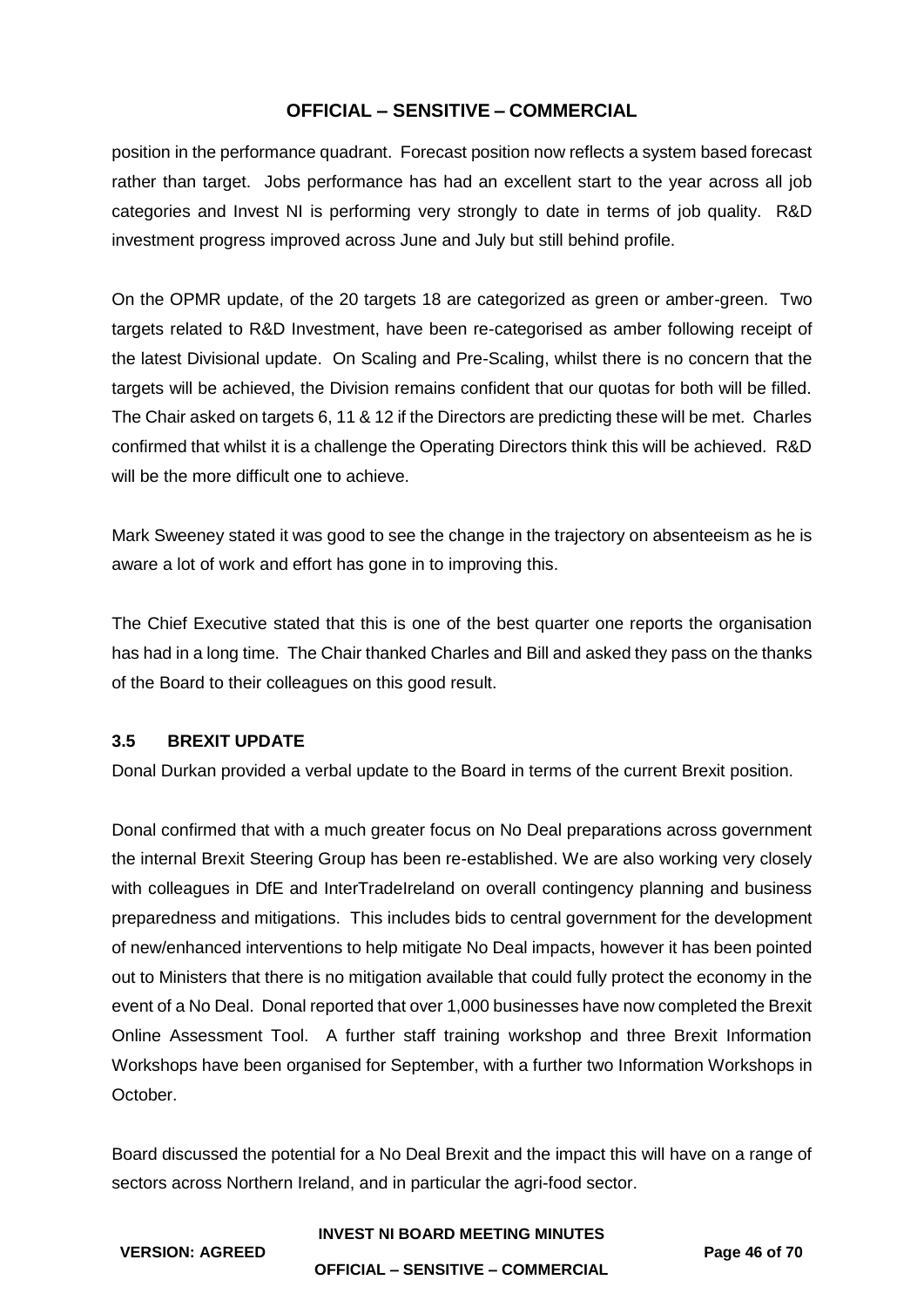The Chair asked for the Chief Executive's view. The CEO stated that trying to call this was an impossibility. He stated that Donal and his team have prepared for every eventuality as much as they can. We have done the right thing to bid for funding across a range of areas. In terms of resources, handling calls and dealing with customers the organisation is clear on what it can do and is fully prepared for every eventuality.

The Chair stated that it inspires her with confidence that Donal Durkan and his team on top of this. This is an important matter and should remain on the Board agenda for every meeting. **Action**: Brexit Update to be a standing item on the Board Agenda until further notice.

#### **3.6 FINANCE REPORT**

Mel Chittock asked the Board to note the Finance Report. Mel reported that expenditure year to date is ahead of budget profile; this is a result of spend in three areas – rescue and restructuring support, grant for R&D and Access to Finance payments.

Mel reported that the Finance team is currently managing a resource pressure of £6m and detailed the outcome of the recent October monitoring bid and Brexit funding. Mel also reported that a bid of circa £500k had been made in relation to employer pension pressures. With regards to capital, Mel stated that the Finance team are currently managing a capital pressure of circa £3m predominately due to the rescue and refinancing assistance previously mentioned.

Deborah Lange asked what the plan is for resourcing staff quickly in relation to Brexit. Amanda Braden stated that the organisation is very good at flexing staff around the organisation and this is in hand.

#### **3.7 AUDIT & RISK COMMITTEE**

Deborah Lange, Chair of the Audit & Risk Committee asked the Board to note the minutes of June's Audit & Risk Committee meeting. Deborah stated that she provided a verbal update at the June Board and the minutes were attached for information.

Deborah confirmed that Mark Nodder has agreed to become a member of the Audit & Risk Committee. She thanked the Chair for her last two years' service on the Committee.

**INVEST NI BOARD MEETING MINUTES**

**VERSION: AGREED Page 47 of 70**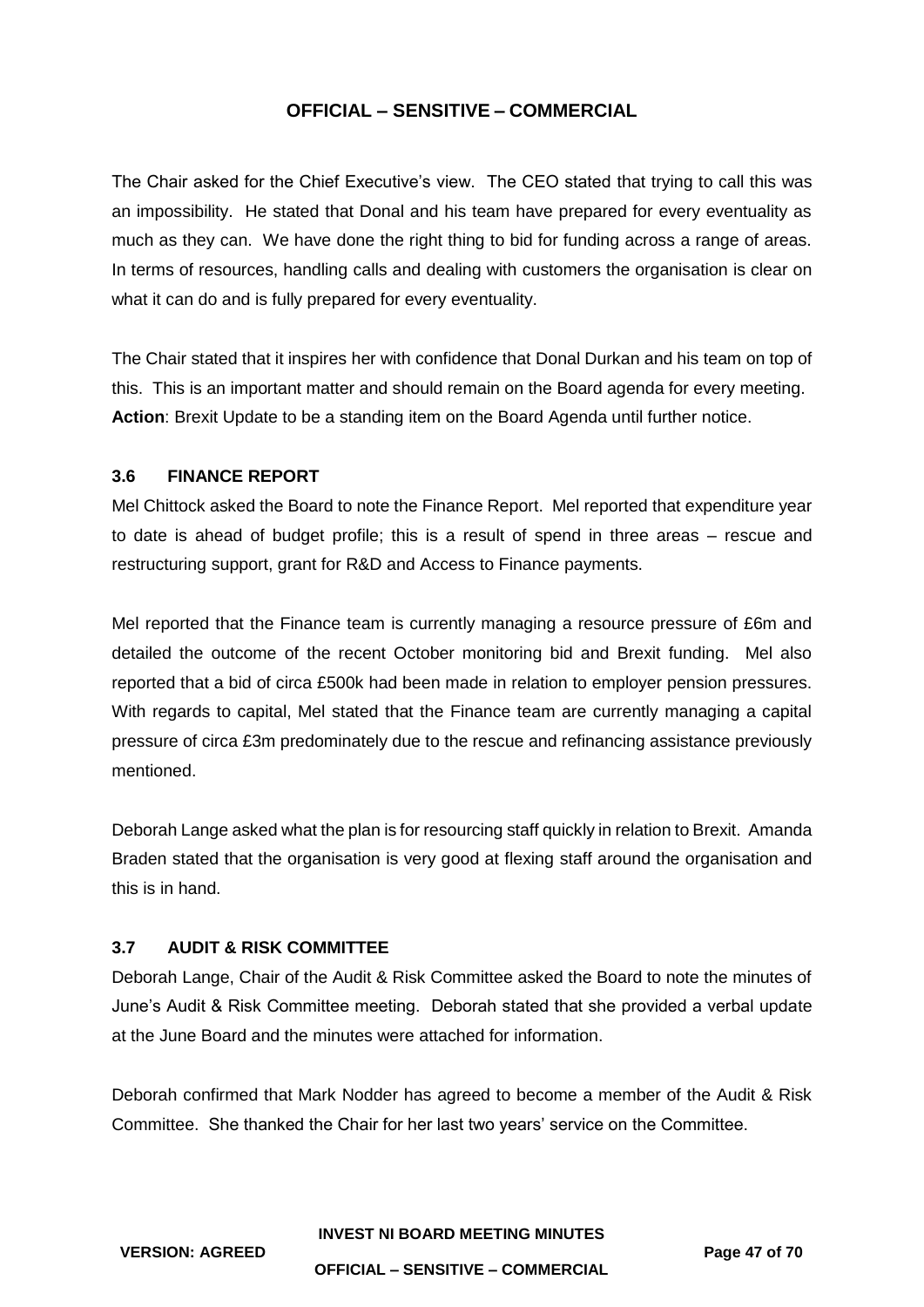Deborah provided an update on a case that she had reported to Board in March of this year. An independent review has been carried out, report received and the individual provided with feedback. Deborah stated the independent review process is now finished. The Report will now be handed over to the Executive Leadership team to consider and take forward actions. The Chair thanked Deborah (and the previous Chairman) for all their work on this.

#### **3.8 MARKETING AND COMMUNICATIONS REPORT**

Peter Harbinson asked the Board to note the Communications report. Peter referred to the customer satisfaction survey results for quarter 1 and the high overall satisfaction result. Peter stated that it had been a quiet summer period but that there had been a healthy level of enquiries coming through on the digital side.

Peter highlighted some of the forthcoming planned activity as detailed in the report. Peter confirmed he will continue to work with Donal on all Brexit related events and will update Board members with any information as it becomes available.

#### **3.9 CASEWORK REPORT TO THE BOARD**

This report was noted by Board members and taken as read.

The Chair asked her fellow Board members to help to share the load on casework meetings as some members are taking the majority of the meetings.

#### **4. CHAIR'S BUSINESS**

The Chair stated that one of her immediate priorities was the recruitment of the new Chief Executive. In parallel to this, she confirmed that she had met with colleagues in DfE on the recruitment of non-executive members and the hope is to have this recruitment completed by Christmas.

#### **A.O.B.**

The Chair referred to the paper on female representation included in the Board pack. Donal Durkan provided an update on the process. The Chief Executive confirmed that the plan is to work through this in conjunction with the smart working pilot; as there is a lot of overlap in both these areas. An update will be provided to the Board on the outcome of the smart working pilot.

**Action**: Donal Durkan to present outcomes and future plans regarding the pilot.

**INVEST NI BOARD MEETING MINUTES**

**VERSION: AGREED Page 48 of 70**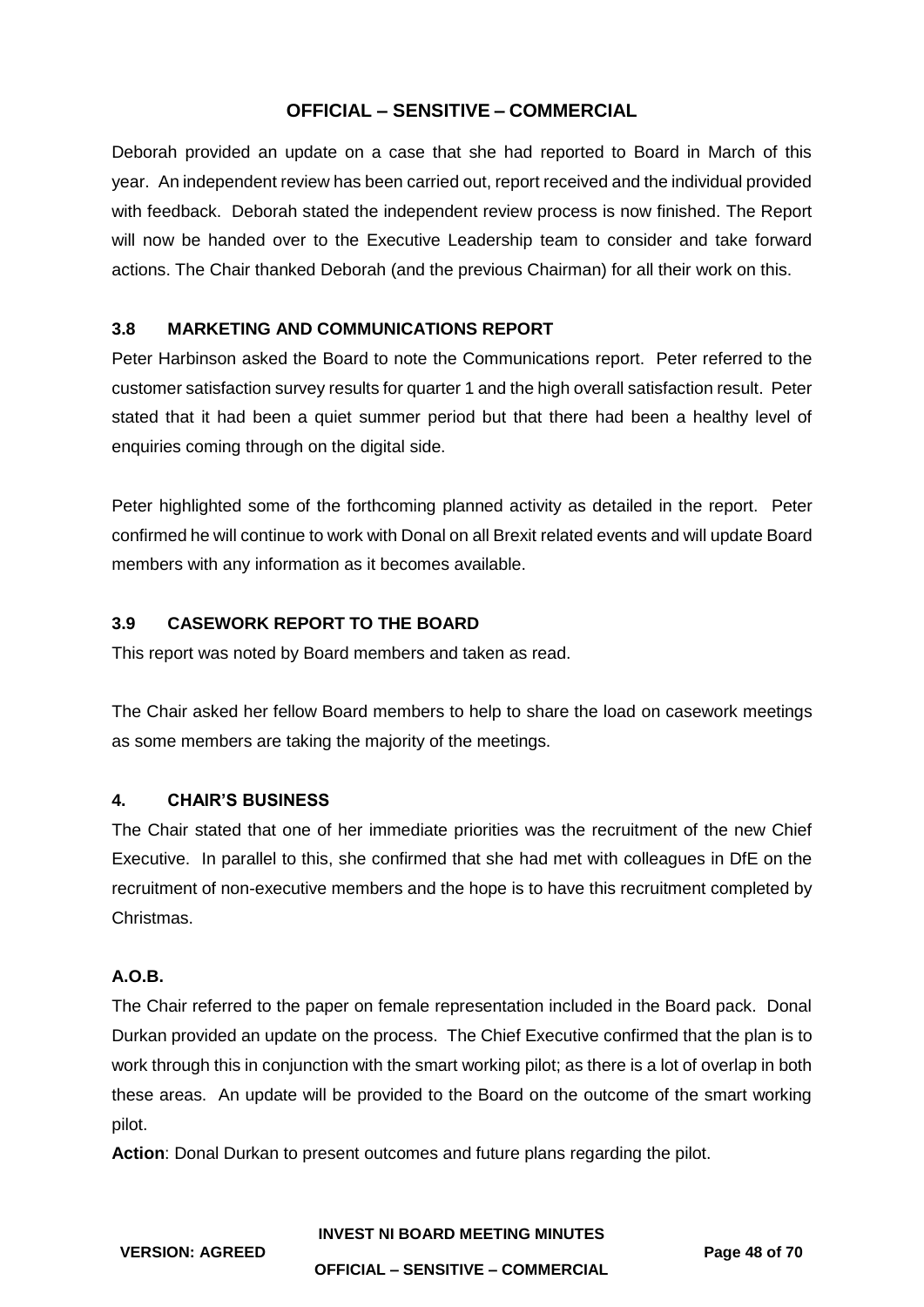Deborah Lange referred to her work with Women in Business and their gender equality mark and thought it may be useful to apply for this as this process continues.

The Chair reflected that there are a lot of things to align but stated that she does not wish this process to delay any longer and requested that a presentation be made to Board as soon as plan has been devised.

**Action:** Donal Durkan to present on a female representation at a future Board meeting when the plan has been determined.

The Chief Executive took this opportunity to congratulate the new Chair on her appointment and stated that she has the full support of the Executive Leadership team.

## **5. DATE OF THE NEXT BOARD MEETING**

The next Board meeting will be Wednesday 25<sup>th</sup> September 2019 and will be held at Invest NI HQ.

The Board Meeting ended at 3.45pm.

**Arora Upritchard,** August 2019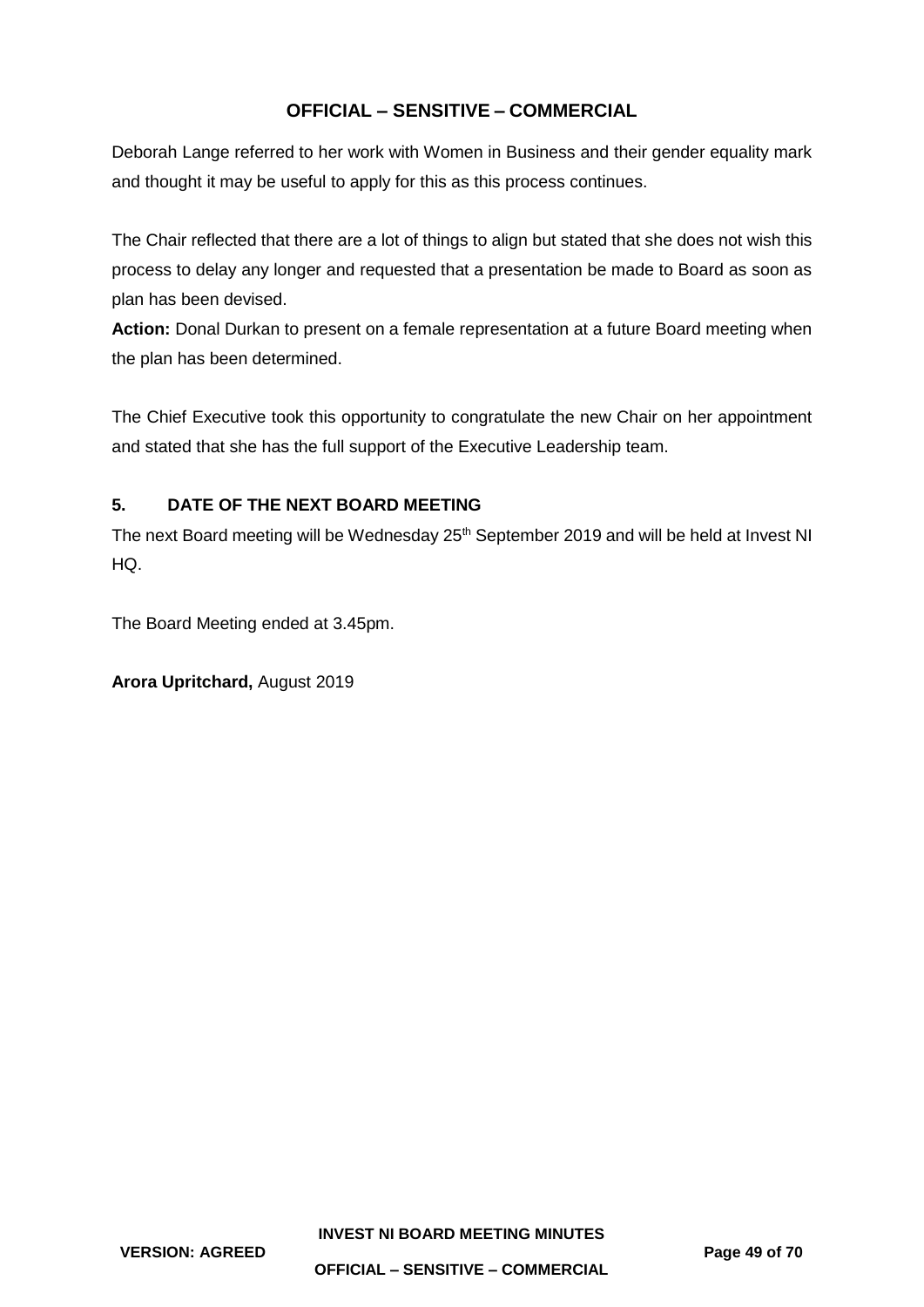## <span id="page-49-0"></span>**ONE HUNDRED AND SIXTY-EIGTHTH MEETING OF THE INVEST NORTHERN IRELAND BOARD, 25 SEPTEMBER 2019 INVEST NI HQ, BEDFORD STREET, BELFAST**

| <b>Present:</b>           |                         |
|---------------------------|-------------------------|
| <b>Invest NI Board</b>    |                         |
| Rose Mary Stalker (Chair) | <b>Brian Baird</b>      |
| Padraig Canavan           | Deborah Lange           |
| Ken Nelson                | Mark Nodder             |
| Dr Gerard O'Hare          | <b>Scott Rutherford</b> |
| Dr Mark Sweeney           | <b>Judith Totten</b>    |

**In Attendance:** Alastair Hamilton, Amanda Braden, Mel Chittock, Brian Dolaghan, Donal Durkan, Jeremy Fitch, Peter Harbinson, Steve Harper (left meeting at 3.30pm), Alan McKeown and Alistair Moffett

**Minute Taker:** Arora Upritchard

#### **1. APOLOGIES & DECLARATIONS OF INTEREST**

The meeting commenced at 1.10pm.

**Apologies:** No apologies

The Chair introduced Alistair Moffett to the Board and stated that Alistair will be acting Board Secretary while the current recruitment is underway to replace the Divisional Director.

The Chair asked Board members to declare any conflicts of interest relating to today's meeting. Mark Nodder referenced his connection to Wrightbus and if discussions did arise he would excuse himself from the meeting. Scott Rutherford declared in interest in Project SCENIC in which Queen's University is involved.

#### **1.1 MINUTES**

The minutes of the August Board meeting were agreed as a full and true record of the meeting.

**INVEST NI BOARD MEETING MINUTES**

**VERSION: AGREED Page 50 of 70**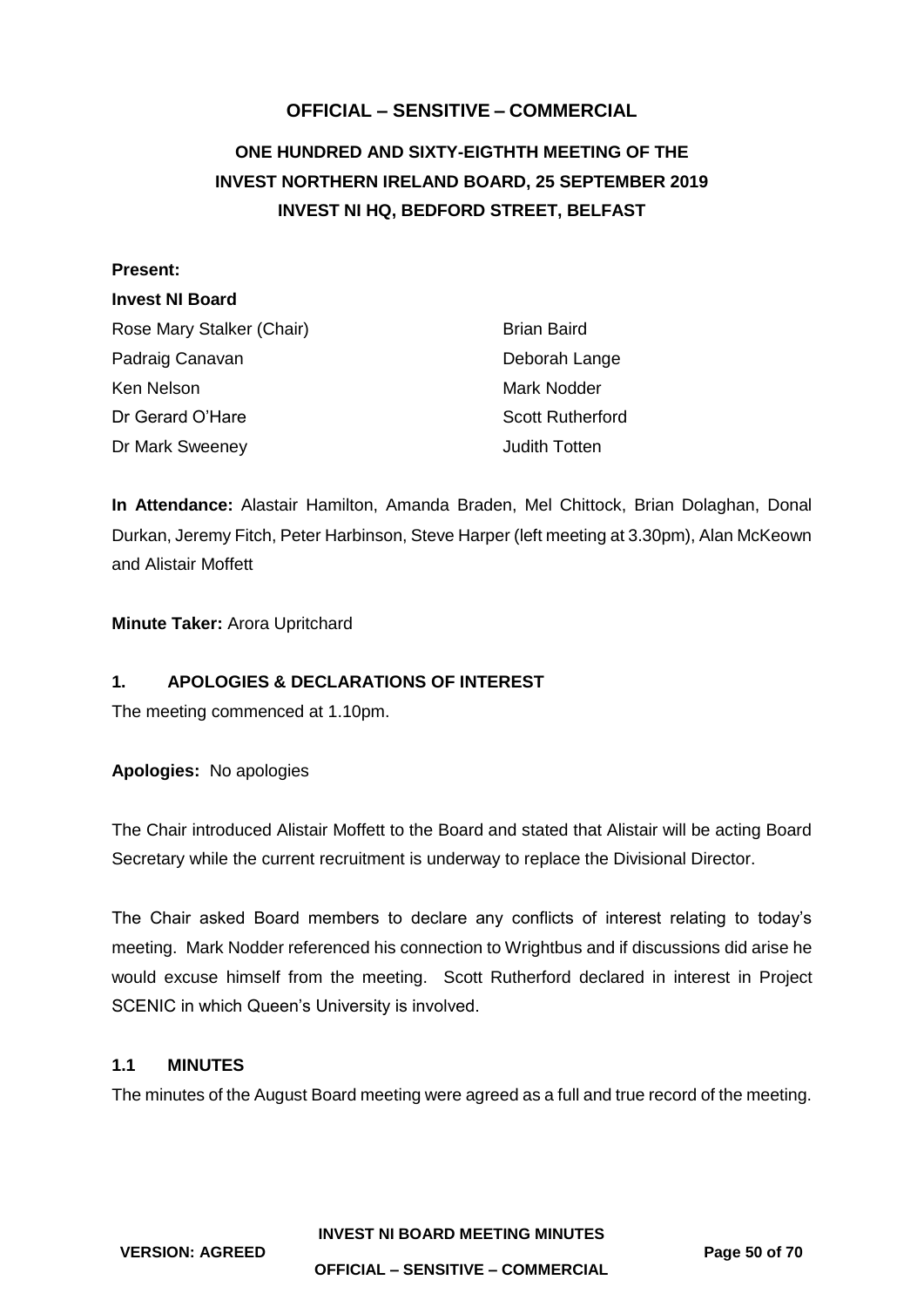#### **1.2 MATTERS ARISING**

The Action table was reviewed and addressed. The Chair requested that the update on female representation be scheduled on the November agenda.

#### **2. ITEMS FOR DISCUSSION**

#### **2.1 DIGITAL STRATEGY**

Peter Harbinson delivered an update on the organisation's digital transformation. Peter highlighted the increased digital footprint from 350K visits in 2010 to 11M+ sessions across five websites, 12K+ newsletter subscribers, supported by 16K+ web pages delivering content and e-learning. Peter detailed areas of online presence and the development of the online portal.

Peter laid out the digital transformation roadmap 2019-21, which will bring the organisation to the end of the current business strategy. Peter stated the main recommendations were to create a new Digital Experience Board to own/prioritise changes and to empower the new Digital Experience Team to drive new ways of working; collaboration culture, customer focus, innovation, smarter development, joined up/regression testing, tailored processes, with a more balanced approach to risk and compliance.

Mark Nodder stated that the presentation had been a useful update and reassured him that the organisation is not moving away from personal interaction with clients. Brian Baird stated that the question is still about having a single view of the customer and asked what the Departments attitude to this is? The Chief Executive stated that the Department does not need individual customer detail but looks for aggregated information, which the organisation can provide via reporting.

Alan McKeown stated that we are also working with Councils and have been piloting access to the portal with Mid & East Antrim Council. Data is currently being reviewed and Alan stated that he has just approved embedding officers within the Councils who are keen to understand our systems (and theirs) to provide the best quality of support to companies.

Dr Sweeney stated that this transformation was a big challenge and that he would like to see clear measures of success as it is important to see the progress we are making on this path.

**INVEST NI BOARD MEETING MINUTES**

**VERSION: AGREED Page 51 of 70**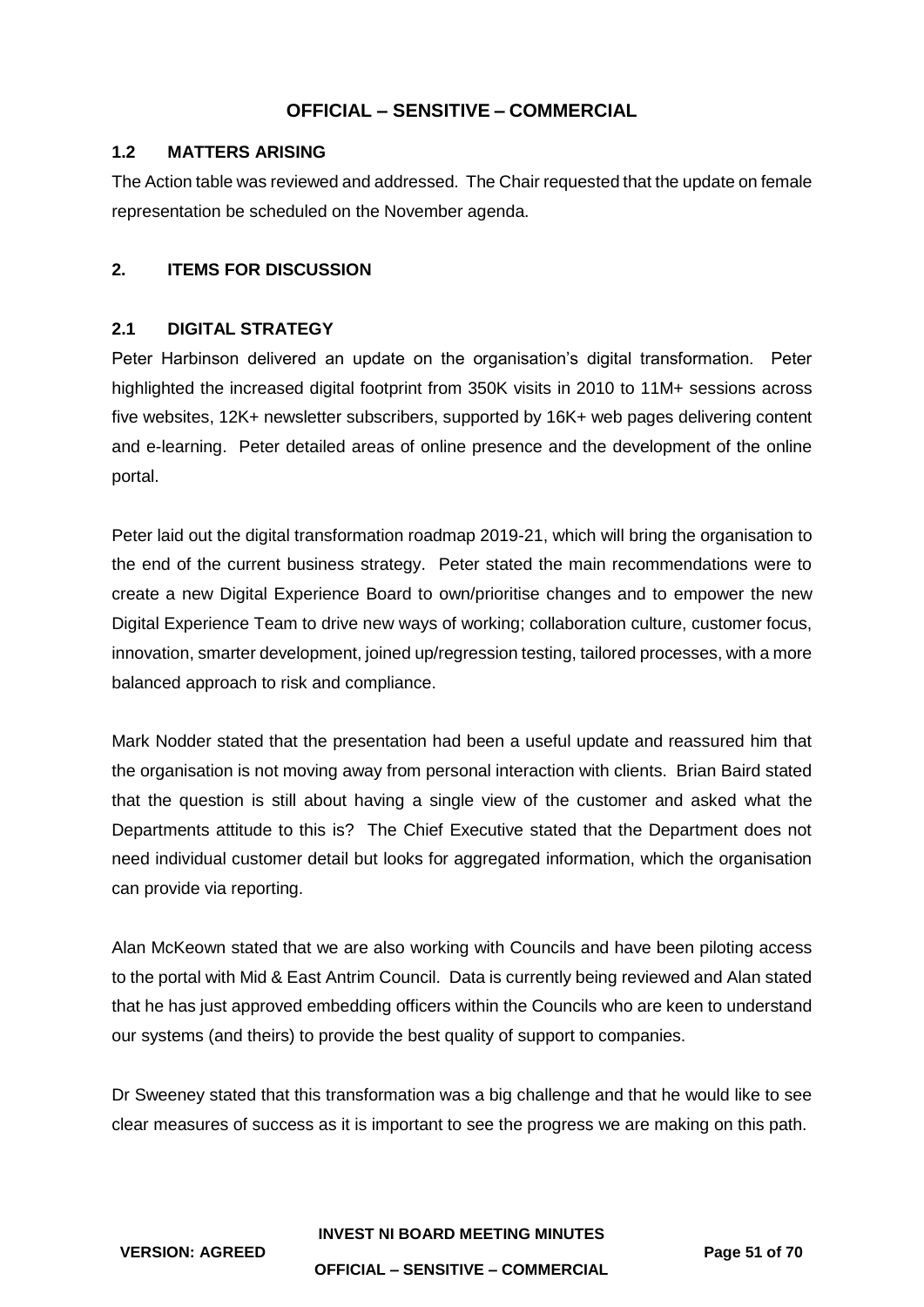The Chair concluded the discussion by stating the need to define the outcomes that the organisation is trying to achieve; stating there is no reason why Invest NI should not be the 'go-to' place for the health of the economy in Northern Ireland. The Chair stated that she would like to see customers included in user groups and people who are not customers.

Mel Chittock stated that one of the key challenges in this digital transformation journey is the organisational structure. How do we better deliver our digital ambitions? Mel stated that he has recently carried out a review of his Group and detailed the elements that will move to new areas within his Group.

The Chair asked if the Executive team required any assistance from the Board during this digital transformation journey. Peter stated that he would intend to call on Board members to share their experiences. Scott Rutherford asked if this transformation is cost neutral or if there will be cost savings? Mel stated that there will be a small amount of cost but does not see this creating any financial pressure.

#### **2.2 SMART WORKING**

Donal Durkan introduced Paddy Robb and Siobhan Haughey. Paddy stated that today's presentation was to provide an update on the recent pilot which had taken place between April and June.

Paddy reminded the Board of the objectives of the pilot and the breakdown of the participants. The findings from the pilot demonstrated improvements in employee engagement, improvements for the staff working with the pilot participants, improvements or neutral impact on productivity and no negative impact on the service provided to customers. Paddy stated that the recommendation presented to the Executive team was an organisation wide phased roll out commencing in January 2020. Equipment, training and support will need to be in place along with a framework of policies, procedures and guidance.

The Chair asked the Executive team for their view. Whilst some members had been initially hesitant, the evidence is very compelling. The CEO stated that this will not be a one size fits all and is within the gift of each Executive team member to set the parameters within their groups.

Ken Nelson asked when rolled out if there is an opportunity to evaluate the whole organisation after a period of time. Paddy confirmed that the plan is to review after a year.

#### **INVEST NI BOARD MEETING MINUTES**

**VERSION: AGREED Page 52 of 70**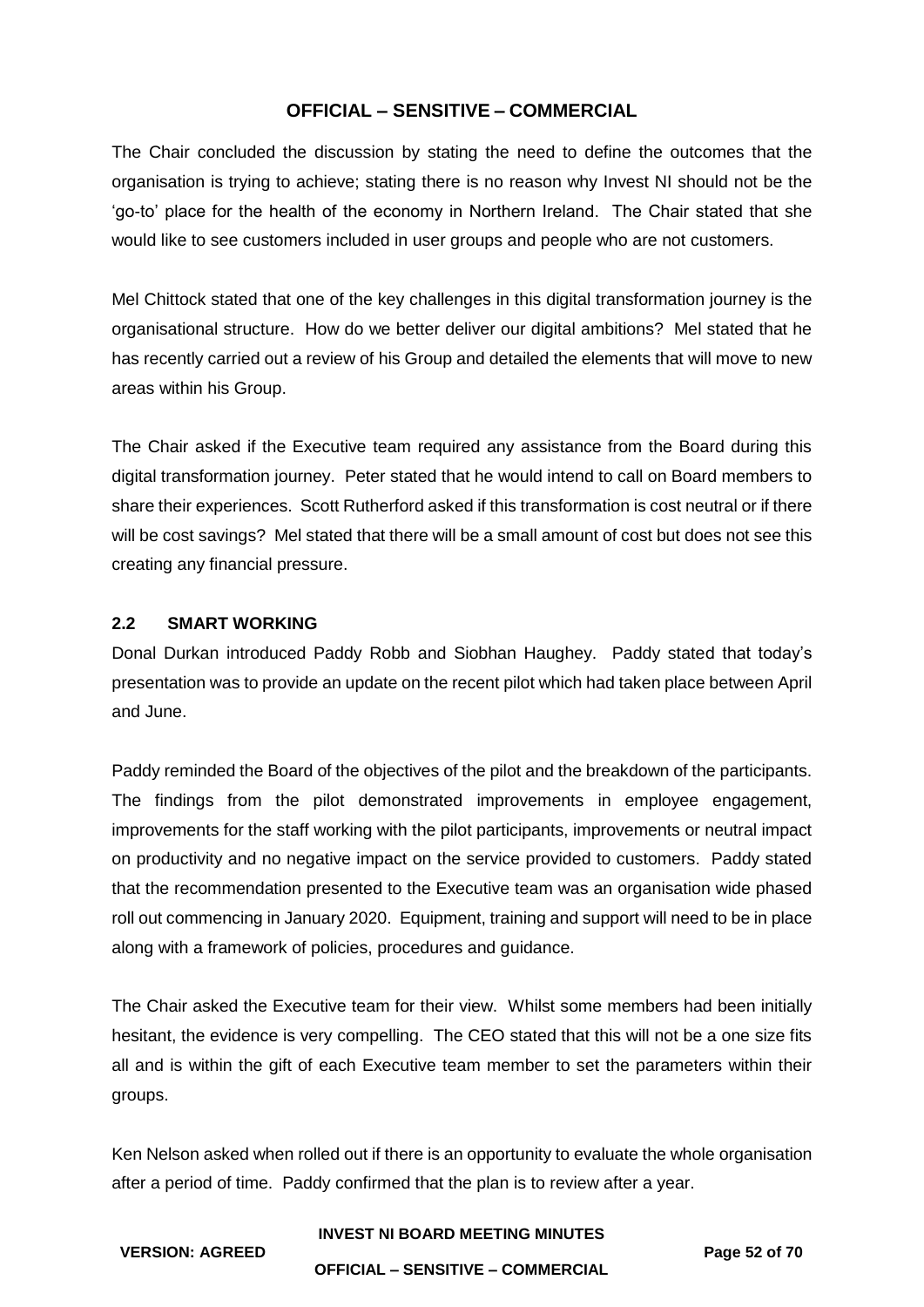Dr Sweeney stated that he was reassured by the honest input from the Executive team but that the initial pilot was a limited three month window and would be concerned with getting some sort of pilot bounce. Whilst there are clear, recognised benefits on the employee side, he would like to understand the management approach and see measures in place in less transactional areas. Dr Sweeney felt it was the right way to go but felt a longer term pilot is needed if the organisation cannot measure the outcomes.

Padraig Canavan stated that this is the way organisations now work and people will become more output (rather than input) focussed as it evolves.

The Chair commended the team on their work on this project and confirmed the support of the Board in moving this project forward.

#### **2.3 CEO REPORT**

The Chief Executive asked the Board to note the CEO report. The CEO stated he would provide an update on some recent cases. The CEO referred to Mark Nodder's declared conflict of interest in Wrightbus and stated that the update he was about to provide would not prevent him from remaining at the meeting as the information is within the public domain. The Chair agreed.

The CEO referred to the devastating news reported today that the Wrights Group are now in administration The CEO wished to assure the Chair and the Board that Invest NI did everything possible to allow us to take the steps we did. The CEO confirmed that we did put a loan of £2.5m into the company and are now a creditor in the process. The CEO wished to pay particular thanks to Brian Dolaghan and Annesley Harrison who worked extremely hard on this case.

Brian Dolaghan wished to formally thank those Board members, who made themselves available, and stepped in to attend caseworks. Judith Totten also wished to acknowledge the work done by the team was phenomenal and it has been a very difficult situation to manage.

Ken Nelson recalled a previous board stakeholder event after a similar closure and asked if it would be prudent to carry out the same type of event. The CEO stated that as Wrights Group is now in administration it would be prudent to see that process through before holding any such event. It was agreed that lines to take would be issued to Board members. **Action**: Peter to provide lines to take.

#### **INVEST NI BOARD MEETING MINUTES**

**VERSION: AGREED Page 53 of 70**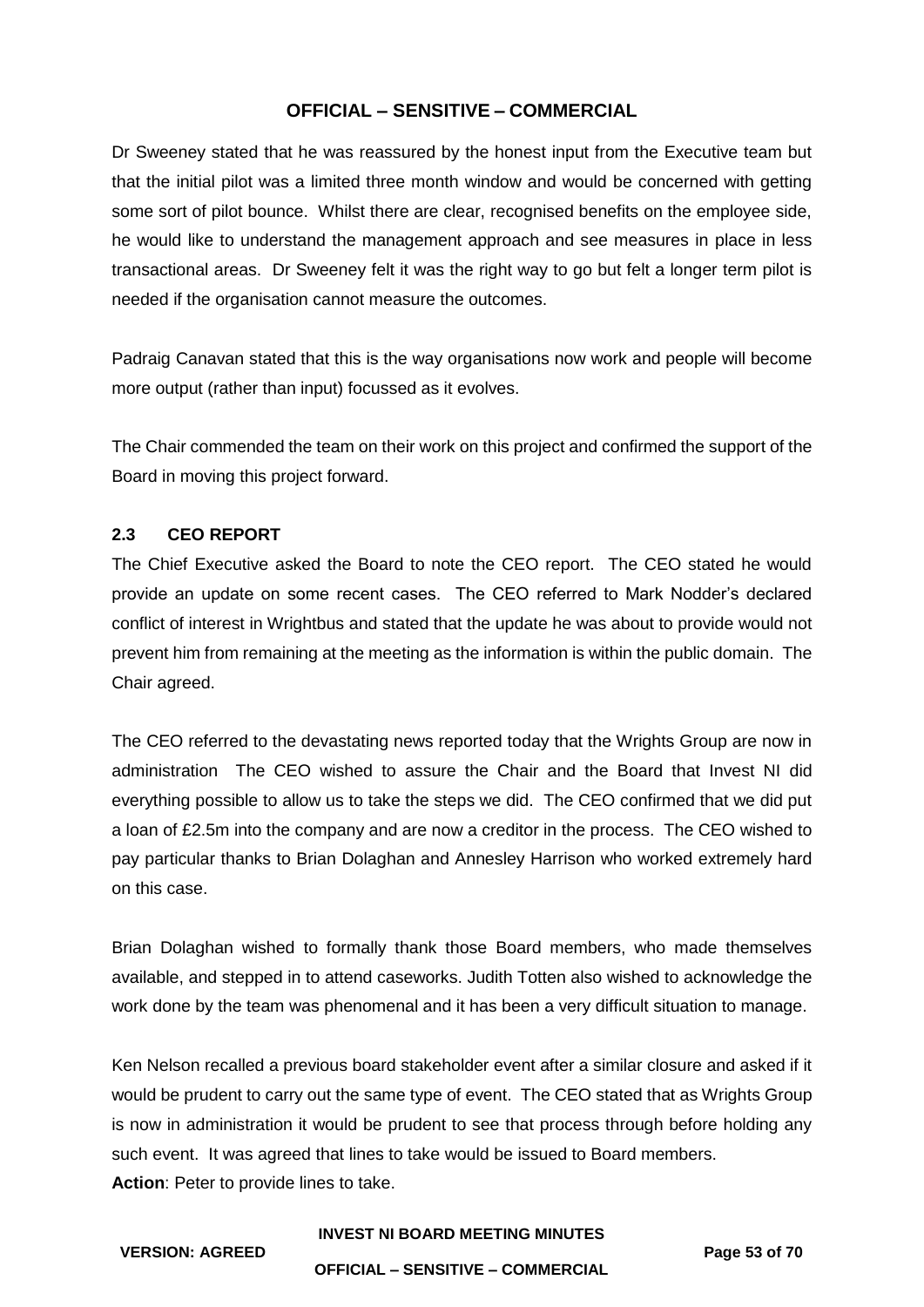The CEO reported that there were two projects which had been reported in the media as being stopped, namely Alert Logic and State Street. The CEO provided an update on the Harland & Wolff case.

The CEO continued with his report to Board and stated that he and Steve Harper had recently visited the US, which coincided with the retirement of Norman Houston of the NI Bureau who had been a 'star' in collaboration between Invest NI and the Bureau over the years. The CEO stated that he will attend the official opening of the new London Hub tomorrow. The CEO provided feedback on the first long service award event and stated that it had been a privilege to attend and feedback from staff had been that it was a great success.

Dr Sweeney queried a tourism project referred to in the report. The CEO stated that Invest NI execute these types of projects on behalf of Tourism NI who are the policy driver.

#### **2.4 ECONOMIC OUTLOOK**

Donal Durkan introduced David Roberts who presented an update on the economic outlook.

David stated that there has been continued UK growth in spite of Brexit uncertainty and the UK labour market has performed well overall. The NI economy has grown in 18 of the last 25 quarters. David reported that forecasters have the NI economy growing by up to 1.9% which means a tougher labour market in all likelihood in the medium term. The Ulster University Economic Policy Centre estimates that only 40,000 net jobs will be created in the next 10 years, a much slower level of growth than has been achieved in recent years. This is a big challenge and all forecasts come with a warning.

In closing, David stated that the UK and NI economies have been largely resilient in the face of significant uncertainty; a number of NI records broken; some companies are holding off on investment and global growth expected to continue and many NI businesses remain positive (or at least neutral) and see opportunities.

The Chair thanked David for his presentation and David left the meeting.

#### **2.5 BREXIT UPDATE**

Donal Durkan stated that at the last Board meeting, the Board had asked for assurances from the Executive Leadership Team on Invest NI's readiness and business continuity in respect of Brexit planning. Executive Leadership team members provided assurances on external and

#### **INVEST NI BOARD MEETING MINUTES**

**VERSION: AGREED Page 54 of 70**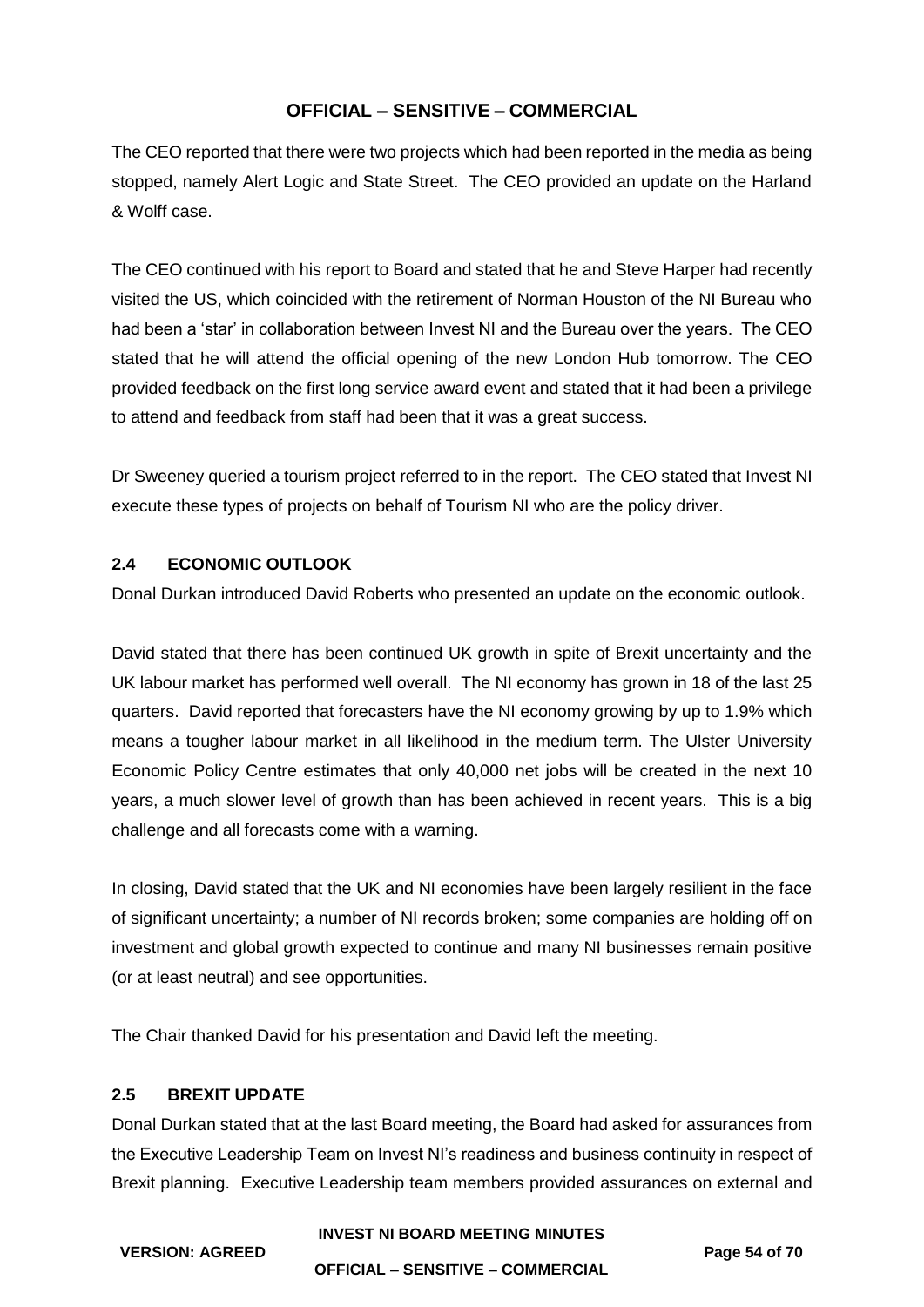internal readiness covering customers; the Get Ready for Brexit website; solutions/programmes/initiatives; trade and international; Brexit strategy, Day One and Business Continuity planning.

In response to initiatives discussed, Ken Nelson asked if consideration has been given to reinstating the Jobs Fund. Jeremy Fitch confirmed this is something that could be considered. Ken also asked if we could consider doing something more for small companies to help them develop export markets? Could this be done by doubling the number of graduates on the Graduate to Export scheme? The Executive Team agreed to consider this further.

The CEO stated that the initial request from Board was with regards to organisational readiness. He added that he hoped the information presented provided the Board with the clarity and assurances it had requested. He stated that the Executive Leadership team now meets on a weekly basis to continue to work through this process. The CEO confirmed that he could give assurance to Board that we are in as good a place as we could be.

The Chair thanked the team for their presentation update. The Chair stated that in addition to the Board having a strategic and governance role, they also have an outreach role, and in that spirit asked if there is anything Board members can do to help.

Jeremy Fitch felt that Board members should be aware of the details included on the microsite, which covers everything and is available to all, not just Invest NI clients, and to act as a signpost to this information. It was agreed lines to take and useful signposting information will be prepared for Board members.

Action: Peter to provide lines to take and signposting information.

#### **2.6 AUDIT & RISK COMMITTEE**

Deborah Lange, Chair of the Audit & Risk Committee stated that due to unforeseen circumstances this morning's Audit & Risk Committee meeting had to be postponed and it is hoped to reschedule within the next couple of weeks.

Deborah raised the ongoing whistle-blower case and reported to the Board that once the action plan is received from the Executive Leadership team her proposal would be that the Competence Centre Working Group should reconvene and take ownership.

**INVEST NI BOARD MEETING MINUTES**

**VERSION: AGREED Page 55 of 70**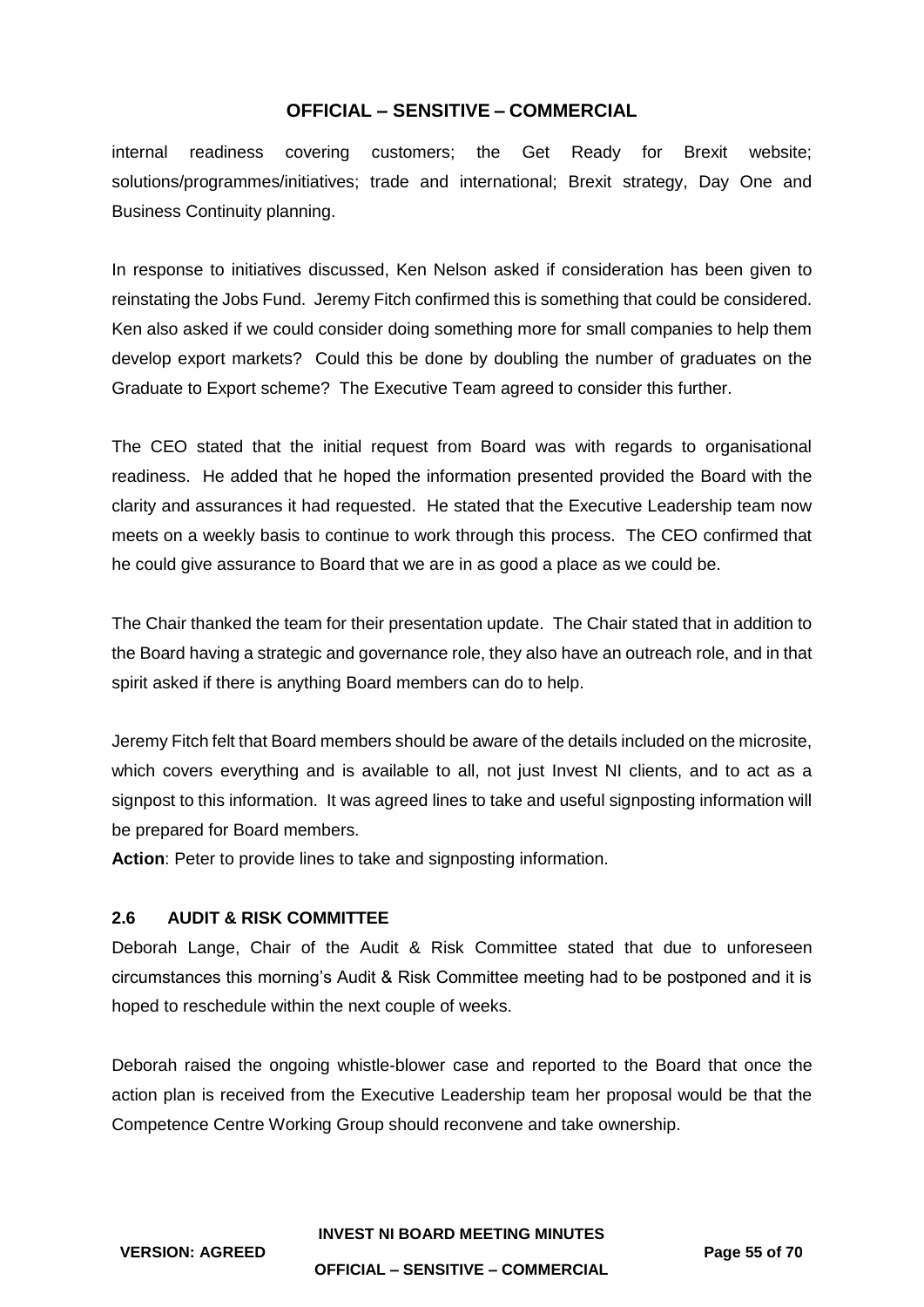The Chair agreed and asked for a member of that group to take the lead. Dr Sweeney offered to chair the working group. The Chair stated that it was important to ensure the completion of the tasks coming out of the action plan.

Deborah also stated that she would like to know what funding had been provided to the Centre. **Action**: Mel to provide detail of funding.

## **3. MONTHLY REPORTING TO BOARD BY EXCEPTION**

#### **3.1 FINANCE REPORT**

The Chair welcomed Katrina O'Dowd, Finance Director, who joined the meeting to discuss the Finance report.

The Chair referred to the capital over spend in the report and asked Katrina for an update on this. Katrina stated that part of this relates to the restructuring loan for which we do not have budget cover. Katrina confirmed that the Department (DfE) had been advised of this and that her team will continue to work with them to identify potential solutions.

In respect of the October monitoring round, Katrina stated that DfE has confirmed the budgeting treatment on the £4M investment write-offs and we have now sought written confirmation that the £4m write-off charge will not go against the current year Resource DEL budget. Katrina said that in recent weeks, there appeared to have been further changes to the budgetary treatment in this area (specifically the Expected Credit Loss model) and that her team were again working with DfE on this. Deborah Lange suggested that Katrina engage with her counterpart in Scottish Enterprise to establish how they are interpreting this new budget treatment. The Chair stated that consideration should be given to adding this to the emerging risk and budget risk registers.

Invest NI submitted a bid of £10.9m to the 'No Deal' Brexit fund, however we have only been allocated £2m from this fund for this year, and a further £2m annually up to 2022/23. ELT are in discussions on the prioritisation of activities to maximise the benefits from this funding stream. As the planned Brexit activities are included in the overall resource pressure of £6m referred to in the report the £2m allocation will further reduce this to £4m.

The Chair thanked Katrina for her update and she left the meeting.

**INVEST NI BOARD MEETING MINUTES**

**VERSION: AGREED Page 56 of 70**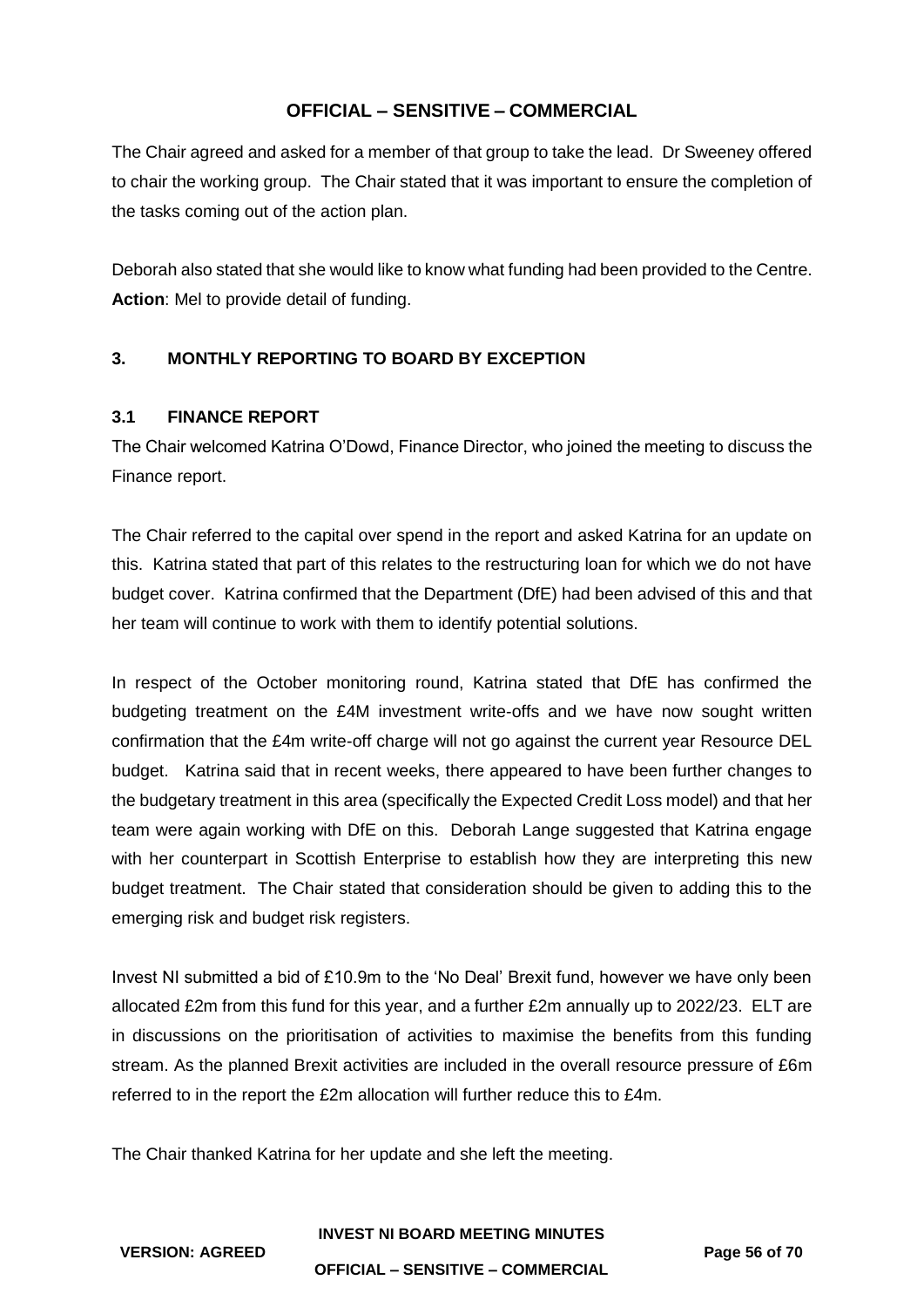#### **3.2 MARKETING AND COMMUNICATIONS REPORT**

This report was noted by Board members and taken as read.

#### **3.3 CASEWORK REPORT TO THE BOARD**

This report was noted by Board members and taken as read.

#### **4. CHAIR'S BUSINESS**

The Chair provided an update to the Board on the current CEO and non-executive recruitment processes. The Chair also reported that she is currently meeting with each of the Council Chief Executives, by way of an introductory meeting, and will let non-executive members know the relevant dates to involve them.

The Chair reminded non-executive members about the use of Invest NI email addresses. Mel Chittock stated that the IT team are currently trialling a new system, which is hoped will be easier to use. The Chair wanted to suggest that Padraig Canavan could offer some of his expertise in this area.

#### **A.O.B.**

There was no further business raised.

#### **5. DATE OF THE NEXT BOARD MEETING**

The next Board meeting will be Wednesday 23rd October 2019 and will be held at Seagate, Springtown Industrial Estate, Londonderry.

The Board Meeting ended at 4.45pm.

**Arora Upritchard,** September 2019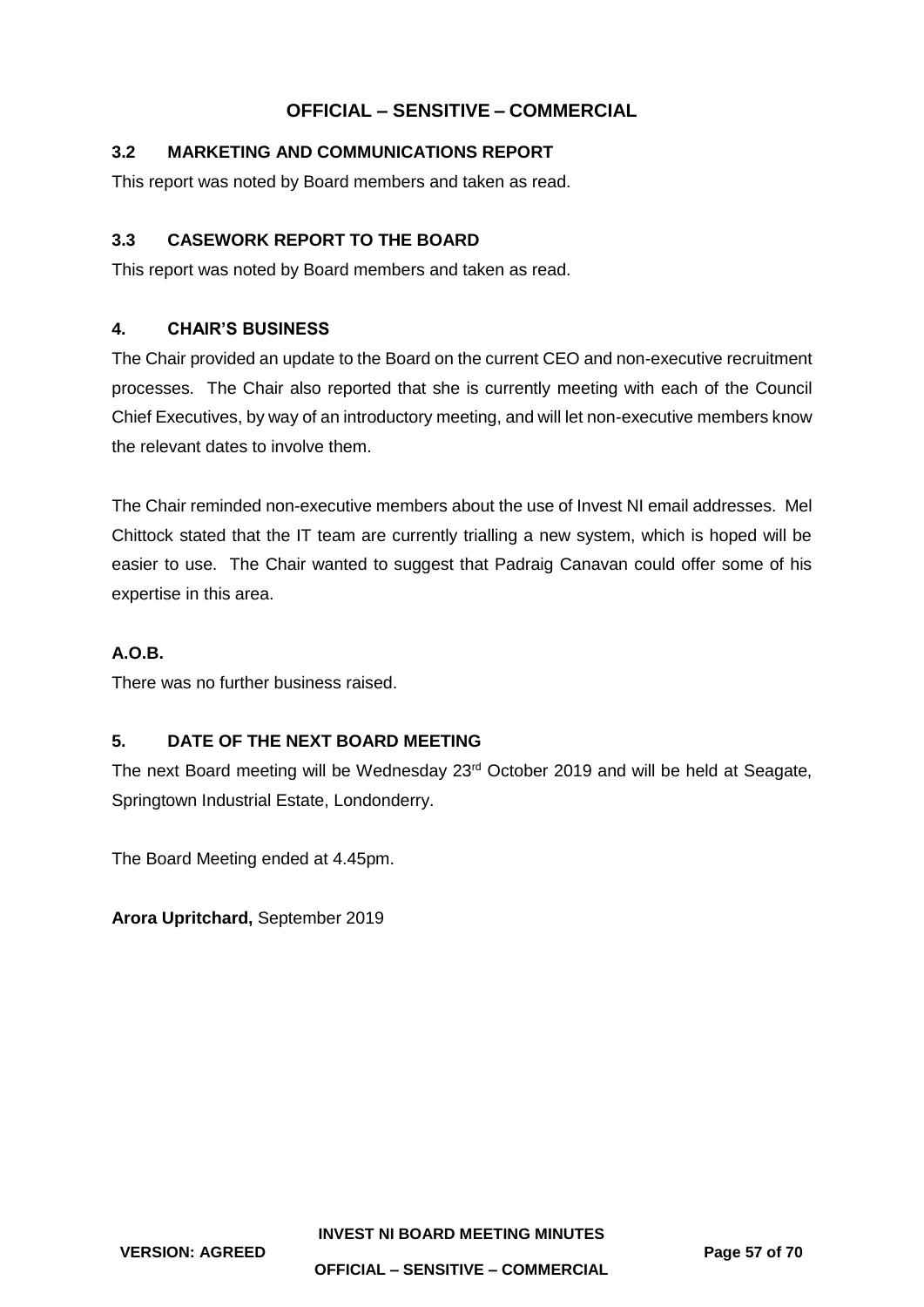## <span id="page-57-0"></span>**ONE HUNDRED AND SIXTY-NINTH MEETING OF THE INVEST NORTHERN IRELAND BOARD, 23 OCTOBER 2019 SEAGATE, LONDONDERRY**

| <b>Present:</b>           |                    |
|---------------------------|--------------------|
| <b>Invest NI Board</b>    |                    |
| Rose Mary Stalker (Chair) | Brian Baird        |
| Padraig Canavan           | Deborah Lange      |
| Ken Nelson                | <b>Mark Nodder</b> |
| <b>Scott Rutherford</b>   | Dr Mark Sweeney    |
| <b>Judith Totten</b>      |                    |

**In Attendance:** Alastair Hamilton, Kevin Holland, Amanda Braden, Mel Chittock, Brian Dolaghan, Donal Durkan, Jeremy Fitch, Peter Harbinson, Steve Harper, Alan McKeown and Alistair Moffett

**Minute Taker:** Arora Upritchard

#### **1. APOLOGIES & DECLARATIONS OF INTEREST**

The meeting commenced at 1.00pm.

**Apologies:** Dr Gerard O'Hare

The Chair introduced Kevin Holland to Board members and congratulated him on his appointment as the new Chief Executive.

The Chair asked Board members to declare any conflicts of interest relating to today's meeting. No conflicts were declared.

#### **1.1 MINUTES**

The minutes of the September Board meeting were agreed as a full and true record of the meeting.

#### **1.2 MATTERS ARISING**

The Action table was reviewed and addressed.

**INVEST NI BOARD MEETING MINUTES**

**VERSION: AGREED Page 58 of 70**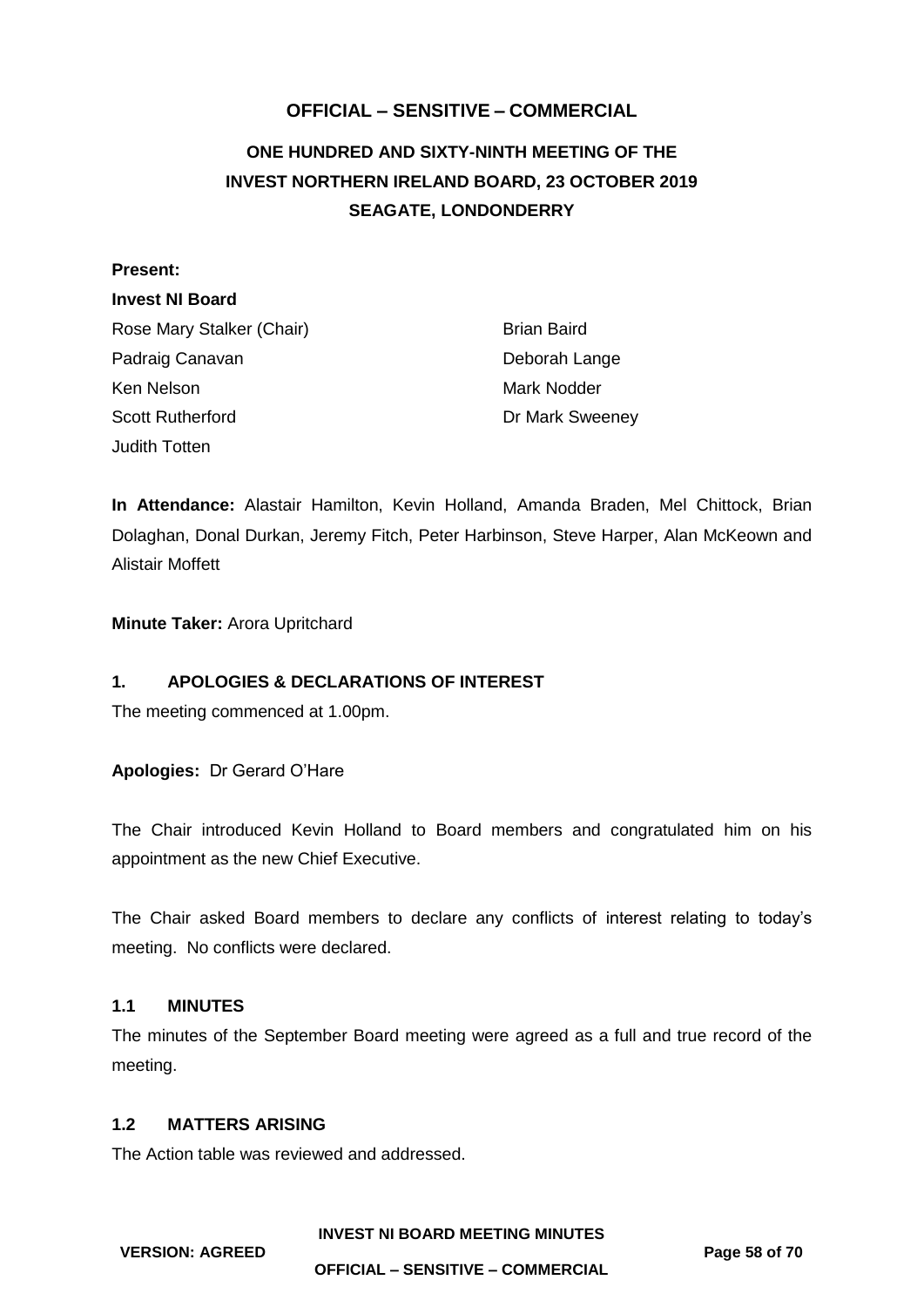#### **2. ITEMS FOR DISCUSSION**

#### **2.1 SEAGATE PRESENTATION**

Fergus O'Donnell, Senior Engineering Director attended the meeting. Fergus presented a brief history of Seagate and the next stage of data storage evolution. Fergus stated that part of the success of Seagate was down to the support they have received from Invest NI and academia.

The Chair thanked Fergus for his very informative presentation and for taking the time to show Board members the VR demonstration. The Chair stated that Seagate was a fabulous success story for Northern Ireland and she was delighted to hear of the great relationship between the two organisations. Fergus O'Donnell left the meeting.

#### **2.2 CEO REPORT & HALF-YEAR PERFORMANCE UPDATE**

The Chief Executive asked Board members to note the CEO report.

The Chief Executive stated that the report reflects the volume of activity across the organisation, which is currently very healthy. At this time of year International Business are driving visits to get projects completed and business cases submitted for December/January.

The Chief Executive referred to the recent news that Bamford Bus Company has now acquired the assets of Wrightbus. He stated that this is a positive step; to see a world-class company being recovered from administration. The Chief Executive wanted to pay particular tribute to the Executive Team and Board members who have worked on this case.

The Chief Executive referred to the recent announcement by Aflac and stated that he was personally delighted to see this project complete and that the company would be a great asset to the FinTech cluster. Scott Rutherford stated that Queen's University had also met with Aflac recently and they are talking optimistically about the skills piece.

The Chief Executive then provided the Board with an update on the half-year performance. The Chief Executive stated that the scorecard was in a healthy position. The customer, people and process quadrants are all green. He also stated that the Sunday Times Top 100 Best Companies To Work For survey has now issued to staff. Initial results will be available in early November and the relative position in January.

#### **INVEST NI BOARD MEETING MINUTES**

**VERSION: AGREED Page 59 of 70**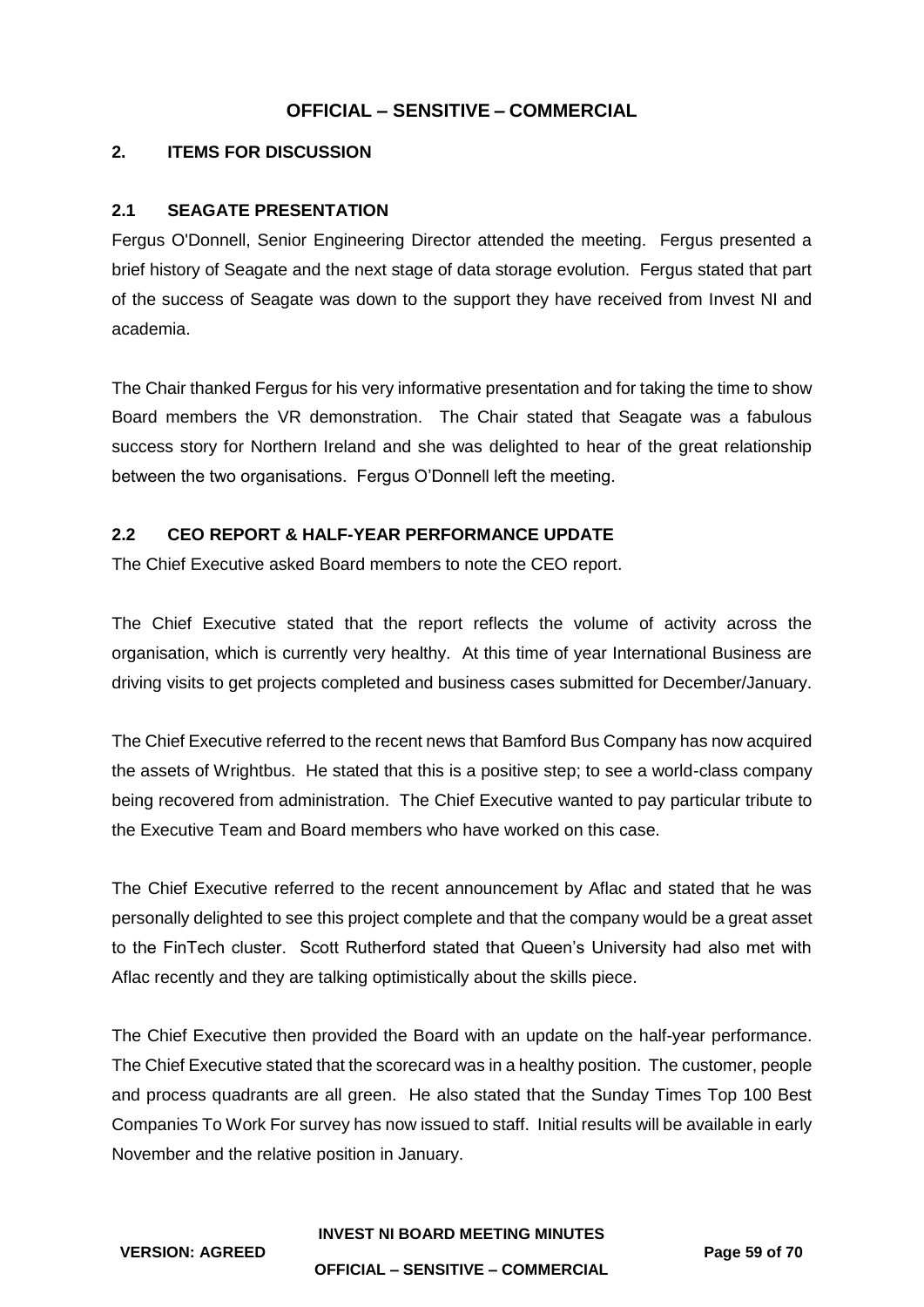The Chief Executive confirmed another positive month in terms of recorded absence. Many programmes have been put in place, which are starting to have an impact, but the main driver is the reduction in long-term absence. Amanda Braden stated that the introduction of the mental health programme has positive and staff are talking positively about it. Mark Sweeney wished to compliment the team on achieving this position, as there has been a lot of work undertaken to bring the figures down.

With regards to performance, the Chief Executive stated that the majority of targets are on course to be achieved. Work in Progress has been reviewed and prioritized to help improve forecast positions. The Chair asked the Executive team for their view on achieving the fouryear 'New to NI' jobs target. Steve Harper stated that pipeline is strong going forward and he is confident we will achieve the target but there is still a lot of work to be done. Brian Dolaghan stated that we still need to be mindful of the skills issues as we are getting pressure from the market place.

On R&D, progress has improved through September with £7m investment secured. Again Work in Progress has been reviewed and the delivery of all Work in Progress should achieve the target.

The Chief Executive stated that he was conscious in the past that the Board have raised the question of "mission drift". In response to a request from DfE to develop a comprehensive range of Brexit support programmes the Chief Executive reported that the Executive team are in discussions with the Department and that we have made a proposal to develop some support mechanisms to the wider business Base that would be ring-fenced in a separate team and branded with a different name. He confirmed that Board would be kept up to date as discussions develop. Brian Baird stated that mission drift was a concern for Board and asked if the discussions with the Department included resource discussions. The Chief Executive confirmed that is the case.

#### **2.3 LONDONDERRY CITY DEAL**

The Chair welcomed John Kelpie & Stephen Gillespie (Derry City & Strabane Council), Peter Devine & Justin Quinn (Ulster University), Leo Murphy (NW Regional College) and Alan Moore (HSCNI).

John Kelpie thanked the Board for the opportunity afforded to him and his colleagues to present an update on the Region City Deal. John set the context of the City Deal by recapping

**INVEST NI BOARD MEETING MINUTES**

**VERSION: AGREED Page 60 of 70**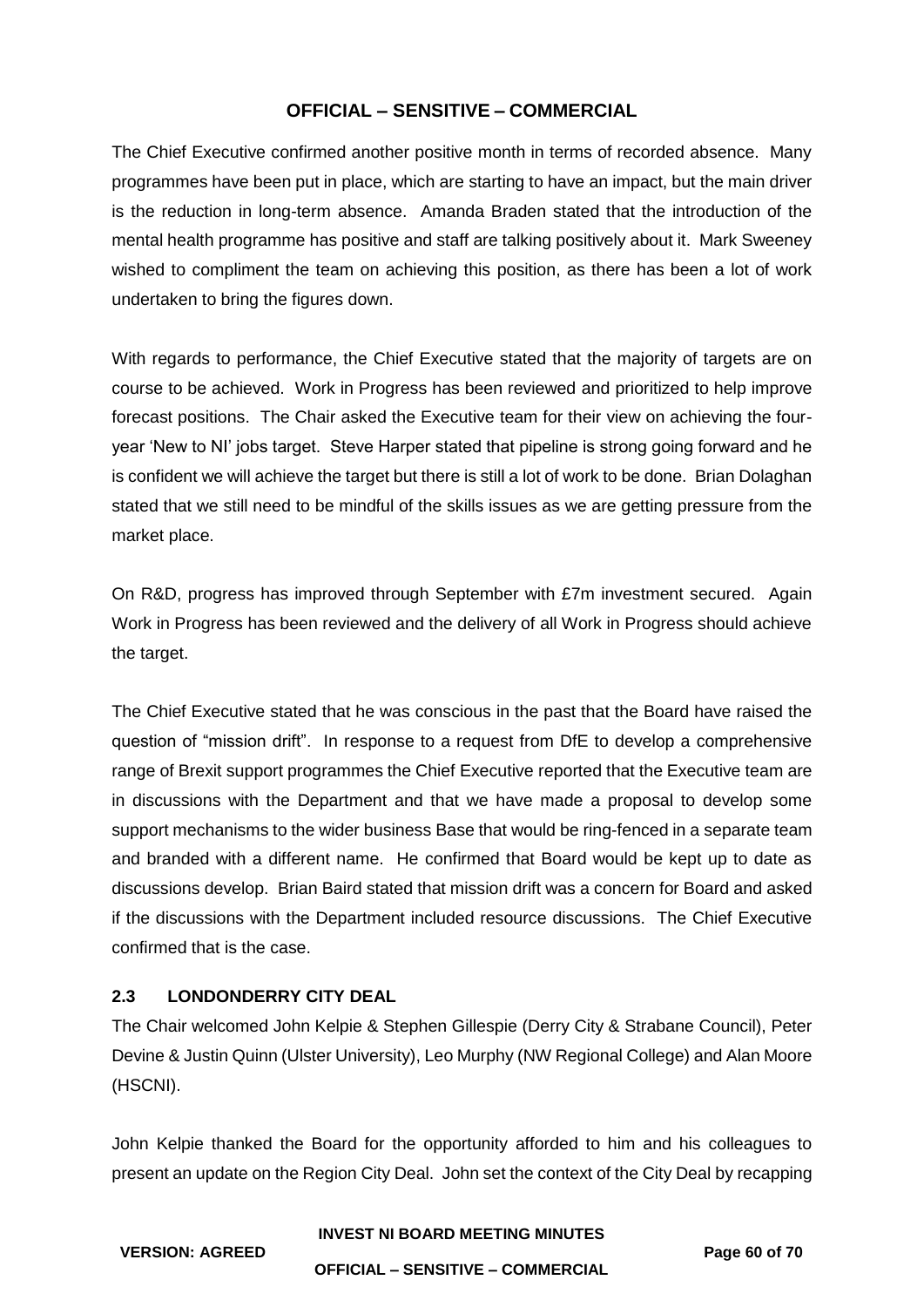the process and progress made to date. John briefed the group on the key issues around funding, project prioritisation, governance and process and timeframes. A presentation was distributed that detailed the City Deal/Strategic Growth Projects for the Derry~Londonderry & Strabane City Region.

Alan Moore, HSCNI and Peter Devine & Justin Quinn from Ulster University provided a briefing on the projects that their respective organisations are currently working on as part of the Region City Deal. Leo Murphy spoke on the work of the North Western Regional College in supporting the Skills agenda around the DCSDC City Deal.

John wrapped up the discussion by stating that this is a very ambitious plan for the region but it is all about bolstering investment and opportunities that will make the region more attractive to investment.

The Chair thanked the team for their very comprehensive briefing on the position of the city deal. Padraig Canavan asked what the team see as the risks to this not happening and how can Invest NI help?

John stated that many of the risks have been mitigated but asked that Invest NI advocate for this deal. Of all the projects, the Medical School must come first. The biggest risk is that we do not seize this opportunity. John also asked that Invest NI continue to support industry to invest in R&D. The team left the meeting.

#### **2.4 BREXIT**

Donal Durkan, Executive Director provided an update on ongoing Brexit preparations. Donal reported that there is currently a lot of work going on within the organisation mainly with Account Managed Businesses. There was a discussion on what more the organisation could do for the wider business base. Alan McKeown provided an update on the work with Councils in this area.

Donal provided an update on the revised NI/Ireland protocol and other key points from 'the Deal'. Donal confirmed that 'No Deal' preparations are still going ahead.

Peter Harbinson, Executive Director reported on current customer engagement and stated that information will continue to be pushed out via the Brexit micro-site and on nibusinessinfo. Peter also confirmed that the team are currently looking at a communications campaign

#### **INVEST NI BOARD MEETING MINUTES**

**VERSION: AGREED Page 61 of 70**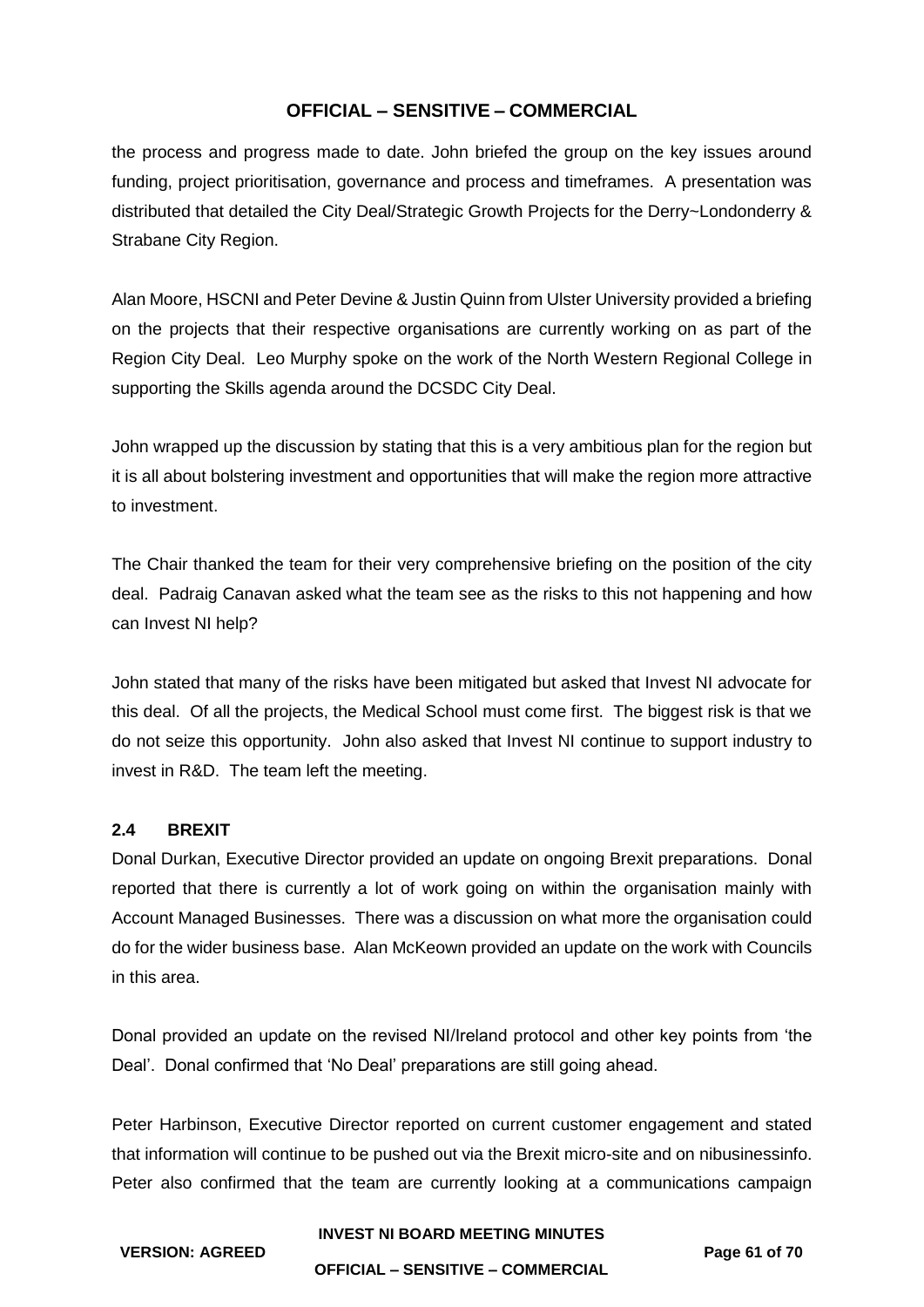around the wider business base and the international proposition. He stated that the organisation is currently looking at putting in place another in-market communications team member to help get the message out.

Mark Nodder asked how the organisation was equipped to deal with any additional information that will come out around amendments. Peter stated that information will be made available through briefings, additional specific workshops and the business support team.

Donal stated that if there are any major changes before the next Board meeting Board Members will be briefed as they arise.

#### **2.5 CUSTOMER SEGMENTATION UPDATE**

The Chair asked that this item be brought forward to a future meeting. Alan McKeown and Brian Dolaghan confirmed that everything was on target.

**Action**: To be tabled at future meeting.

#### **2.6 AUDIT & RISK COMMITTEE**

Deborah Lange, Chair of the Audit & Risk Committee provided a brief update stating that some audit and risk areas had been reviewed and these would be tabled at the ARC meeting in November.

Deborah asked that Board members put some thought to horizon scanning and think about the risks the organisation is facing for discussion at the November meeting. **Action**: Board members to consider future risks

#### **2.7 LONDON HUB UPDATE**

The Chair referred to the presentation in the Board papers on the official opening of the new London Hub. Steve Harper, Executive Director stated that we are in a "soft" launch at present and are currently getting systems in place and will go live the first week in December. Steve asked Board members to help to encourage Northern Ireland companies to sign up and become members. Brian Baird asked if there was any information/flyer that Board members could use to help encourage this.

**Action**: Steve to send flyer Board to help promote the new London Hub.

**INVEST NI BOARD MEETING MINUTES**

**VERSION: AGREED Page 62 of 70**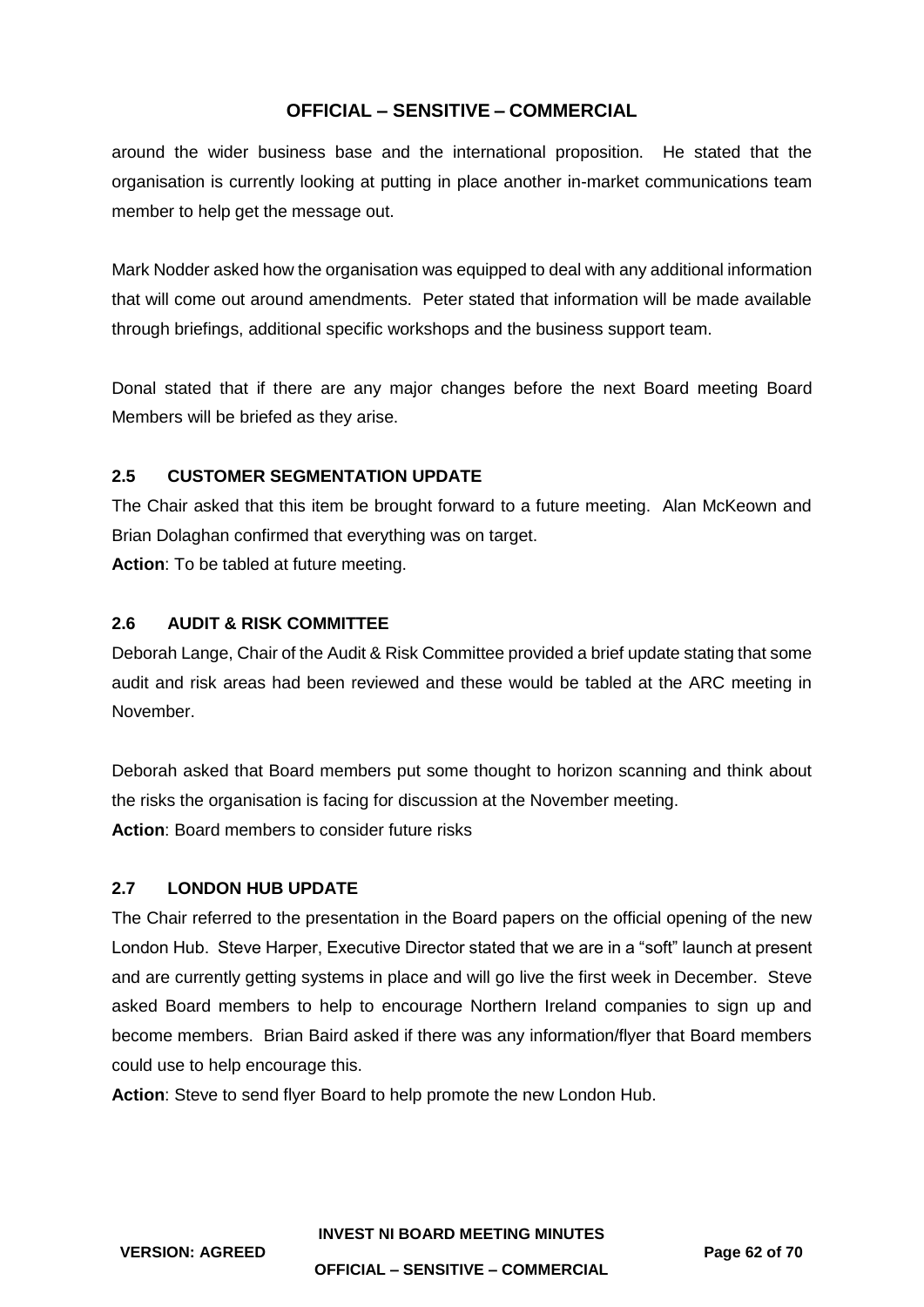#### **3. MONTHLY REPORTING TO BOARD BY EXCEPTION**

#### **3.1 FINANCE REPORT**

This report was noted by Board members and taken as read.

#### **3.2 MARKETING AND COMMUNICATIONS REPORT**

This report was noted by Board members and taken as read.

#### **3.3 CASEWORK REPORT TO THE BOARD**

This report was noted by Board members and taken as read.

#### **4. CHAIR'S BUSINESS**

The Chair reported that she had recently had a successful trip with ADS Group and the Invest NI Aerospace team to Toulouse. She stated that she was very impressed with the Aerospace team and that the feedback she had received had been very positive.

The Chair asked a Board member to attend the final Long Service Recognition Awards ceremony and Judith Totten agreed to attend.

#### **A.O.B.**

The Chair took the opportunity to recognise the outgoing Chief Executive, Alastair Hamilton. The Chair stated on behalf of the Board she wished to thank Alastair for his service to Invest NI and to wish him well on his future journey. The Chief Executive thanked the Chair for her kind words and thanked the Board members for all their support during his time in post.

#### **5. DATE OF THE NEXT BOARD MEETING**

The next Board meeting will be Wednesday 27<sup>TH</sup> November 2019 and will be held at Invest NI HQ.

The Board Meeting ended at 5.10pm.

**Arora Upritchard,** October 2019

**INVEST NI BOARD MEETING MINUTES**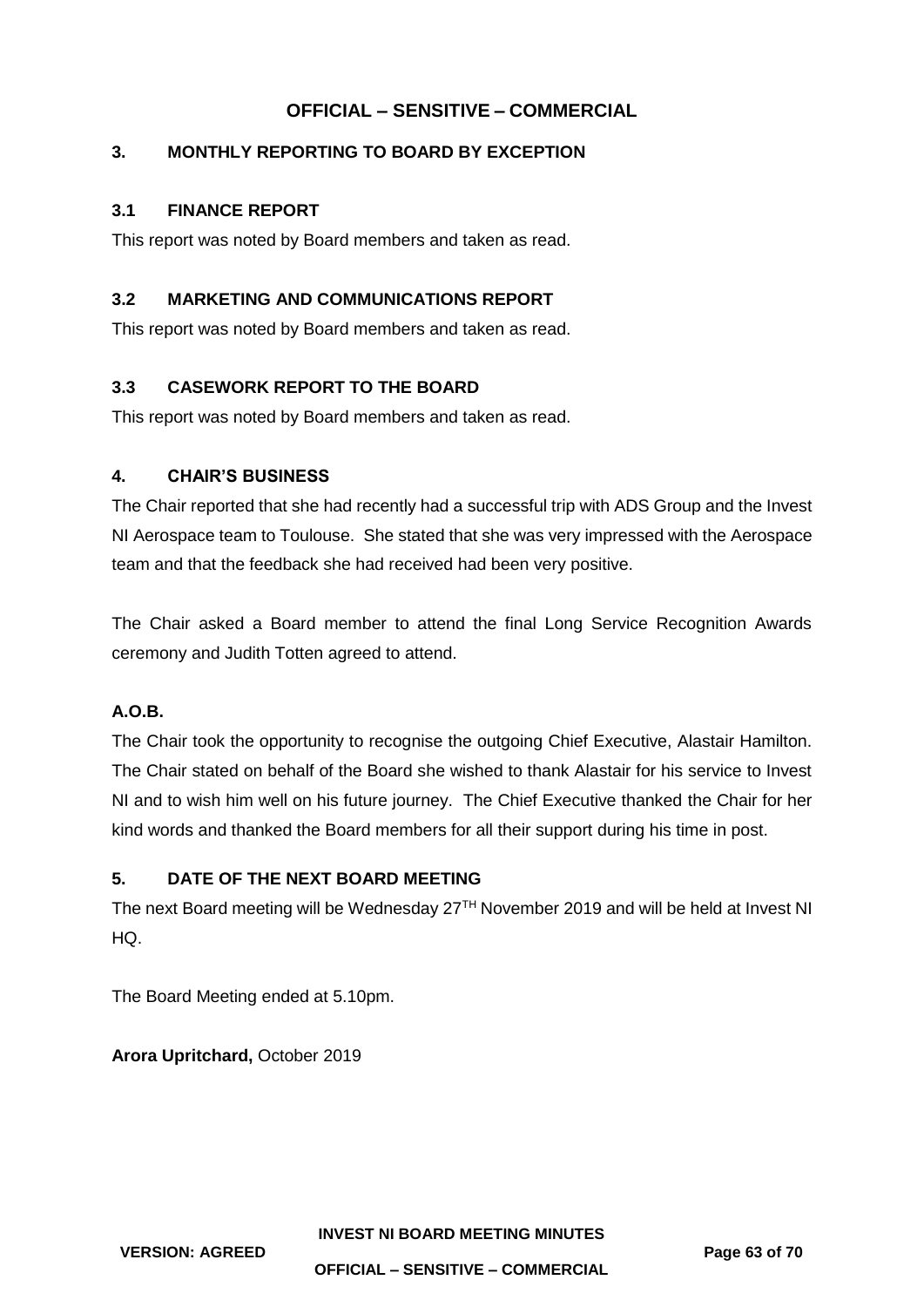## <span id="page-63-0"></span>**ONE HUNDRED AND SEVENTIETH MEETING OF THE INVEST NORTHERN IRELAND BOARD, 27 NOVEMBER 2019 INVEST NI HQ, BEDFORD STREET, BELFAST**

| <b>Present:</b>           |                    |
|---------------------------|--------------------|
| <b>Invest NI Board</b>    |                    |
| Rose Mary Stalker (Chair) | <b>Brian Baird</b> |
| Padraig Canavan           | Deborah Lange      |
| Ken Nelson                | Dr Gerard O'Hare   |
| <b>Scott Rutherford</b>   | Dr Mark Sweeney    |
| <b>Judith Totten</b>      |                    |

**In Attendance:** Kevin Holland, Amanda Braden, Mel Chittock, Brian Dolaghan, Donal Durkan, Jeremy Fitch, Peter Harbinson, Steve Harper, Alan McKeown and Alistair Moffett

**Apologies:** Mark Nodder **Minute Taker:** Arora Upritchard

The meeting commenced at 1.20pm.

#### **BELFAST REGION CITY DEAL (BRCD)**

The Chair welcomed members of the BRCD Partnership to the Board and thanked them for attending. The Chair congratulated Queen's University and Belfast Met College for their recent Queen's Anniversary Prize, which celebrates innovation and public benefit in work carried out by UK colleges and universities.

Suzanne Wylie, Chief Executive, Belfast City Council thanked the Board for the invitation to present to them. Suzanne stated that the partnership is made up of six Councils, universities and colleges. BRCD has allowed this group to work closer in real partnership with the aim of delivering this ambition.

The deal has four pillars – innovation & digital, tourism & regeneration, infrastructure and employability & skills. Suzanne stated that whilst the deal focusses on capital it is not the ambition of the deal to focus on buildings. It is essential to reach out to the other city/growth deals in NI to ensure they are synergistic. The partnership wants to get more momentum and identify opportunities. The presentations today will focus on the innovation & digital pillar and

#### **INVEST NI BOARD MEETING MINUTES**

**VERSION: AGREED Page 64 of 70**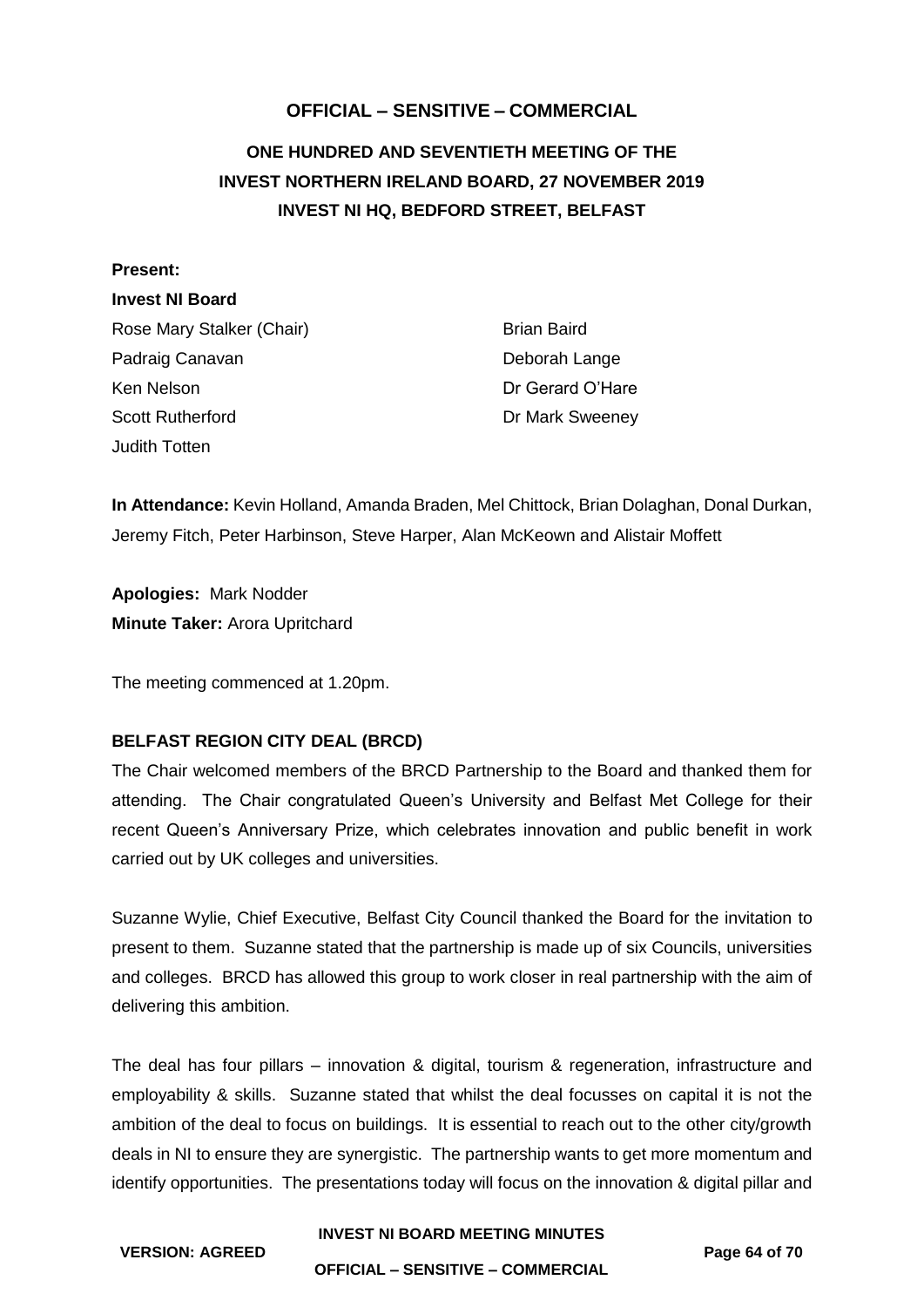primarily on two of the projects – Advanced Manufacturing Innovation Centre (AMIC) and Digital Heath Technology Hub (DHTH).

Prof. Paul Marolopous, Queen's University presented on AMIC. He stated that AMIC aims to be a springboard for manufacturing innovation for industry providing industry with access to the latest technology and Industry 4.0 smart automation. AMIC's aim is to be the best in the world and a global beacon of manufacturing excellence. AMIC will consist of a coherent and inter-linked suite of facilities aimed primarily at the Advanced Manufacturing Materials and Engineering sector. The strategic benefits of a joined up approach will include simplified industrial access, integrated skills pipeline, better investment decisions, improved communication with government, and enhanced national presence.

Prof. James McLaughlin, Ulster University presented on DHTH. DHTH aims to be an open innovation ecosystem with living labs putting user centric design at the heart of digital medical technology development. Prof. McLaughlin stated that the proposed project would be a key contributor to the achievement of outcomes within the UK Industrial Strategy. He stated that there is industry-led collaboration detailing examples of major international links.

Anne Donaghy, Chief Executive, Mid & East Antrim Council presented on the employability & skills pillar - the one element of the deal that cuts across everything. Programme delivery is now moving to stage two and working towards engaging with the private sector. There are 22 projects under the four pillars of the deal. BRCD wants to work in partnership with Invest NI to engage with the private sector, as private sector funding is essential to this deal. There are many key challenges and the BRCD partnership hopes Invest NI will continue to help them to deliver this project and support each other for 'NI plc' not only for this deal but the other city and growth deals.

Following the presentation there was a discussion with the Board. Discussion points of note were:

- BRCD partnership have engaged with tourism, digital and construction businesses.
- Challenges on flow of money, currently working with DfE. Belfast City Council will be Accounting Body.
- Need to identify clear unique selling proposition, join up and have same voice when out selling. If Invest NI out selling USPs then essential to have ecosystem set up for when company arrives.

**INVEST NI BOARD MEETING MINUTES**

**VERSION: AGREED Page 65 of 70**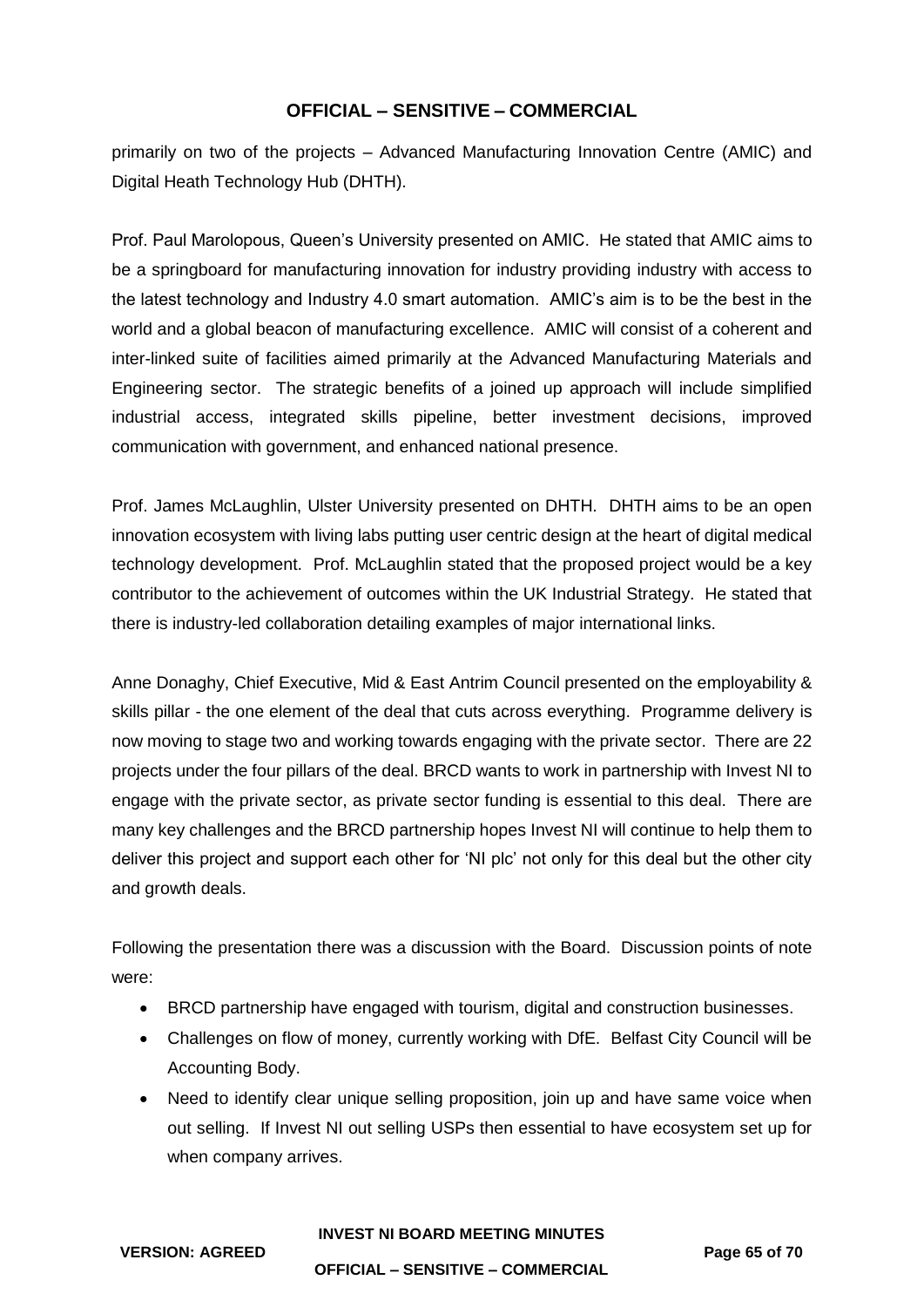- Are CIDRA and AMIC sustainable? Prof. McLaughlin confirmed they would be because CIDRA will be complementary to AMIC, they will not compete.
- Concern over having five centres trying to compete may fail as NI does not have the population.
- Additionality two bids from NI have been shortlisted for Heathrow Hubs, which can attract 5,000 new jobs and £5bn to NI. An example of how strong City Deal can support NI development.

The Chair asked BRCD partners what Invest NI could do to help. Suzanne stated that Invest NI could help with how we sell NI, working on both a sub-regional and regional level. BRDC needs Invest NI's sector expertise.

Jeremy Fitch congratulated the BRCD partners in terms of that they are doing for NI, their ambition and collaboration. Jeremy stated Invest NI would be happy to help with linkages to Funds but the biggest challenge for Invest NI is that it has to be industry led. Dr O'Hare stated a concern would be duplication and dilution. He felt BRCD needed to come back more comprehensively on how the Deal would work without duplication.

The Chair stated that Invest NI wants to assist with selling overseas. Steve Harper stated that he would be happy to dedicate a resource to this and build a strategy that will help to sell the City Deal overseas. Alan McKeown asked if there was a way to offer consistent support across all the Deals. Invest NI wants to provide BRCD with the best support it can and combine our resources to make a better impact.

The Chair thanked the BRCD partners for their time today and for their comprehensive presentation to the Board and Executive Leadership Team. The Chair reiterated Invest NI's commitment to help make this deal a success for Northern Ireland and its economy. All BRCD partnership attendees left the meeting.

Ken Nelson left the meeting at 3.15pm.

The Chair returned to the standard agenda. The Chair asked Board members to declare any conflicts of interest relating to today's meeting. Scott Rutherford stated that Queen's University had an interest in Almac, Kainos, Adoreboard Ltd and City Deals Future.

#### **INVEST NI BOARD MEETING MINUTES**

**VERSION: AGREED Page 66 of 70**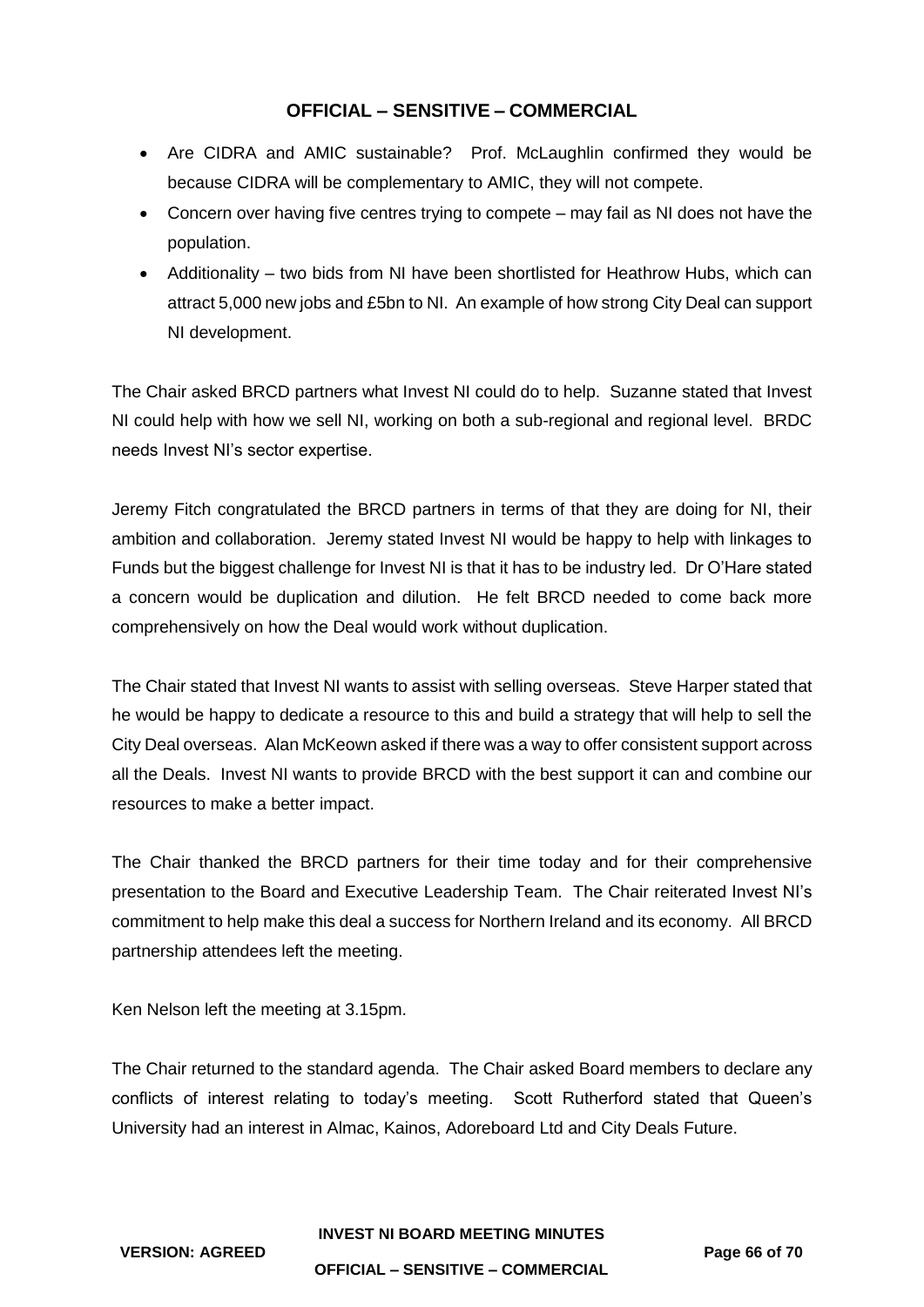#### **1.1 MINUTES**

The minutes of the October Board meeting were agreed as a full and true record of the meeting. Judith Totten proposed and Padraig Canavan seconded.

#### **1.2 MATTERS ARISING**

The Action table was reviewed and addressed.

Brian Dolaghan provided an update on customer segmentation. Brian stated that the measure for success would be on satisfaction and customer pull through. Alan McKeown stated that we have met a few clients and some anecdotal feedback is coming through. The model is working so far as evidenced by adding 26 new customers, 5 financial interventions, 24 referrals to business solutions, 72 customer contacts and 1 transfer to sector team. Gerard O'Hare stated that this had been a concern of Board but this is good feedback.

The Chair asked Brian Dolaghan to take forward the suggestion from a previous discussion that Invest NI carry out a retrospective stock-take assessment from the recent Wrights Group case. In particular, around lessons to be learned for family businesses, the skillset required for managing them and when they request/require external support.

*Action: Brian to undertake review.*

#### **2.2 CEO REPORT TO BOARD**

The Chair welcomed the CEO to his first official Board meeting as Accounting Officer.

The CEO stated that as the information in the CEO report detailed the period before his appointment he would not address this further. The CEO provided Board members with background information on himself and his observations from the first weeks in post.

Brian Baird welcomed Kevin to the organisation and stated that the skills and experience he brings from his previous roles will help to move the organisation in to its next phase and make Northern Ireland more competitive. Dr O'Hare wished to acknowledge the role of the previous CEO who delivered the great change necessary when he took up the post and the organisation needed to move on.

#### **2.3 FINANCE REPORT TO BOARD**

Mel Chittock asked the Board to note the Finance Report. Mel provided an update on spending year to date and forecast budgets for 20/21.

#### **INVEST NI BOARD MEETING MINUTES**

**VERSION: AGREED Page 67 of 70**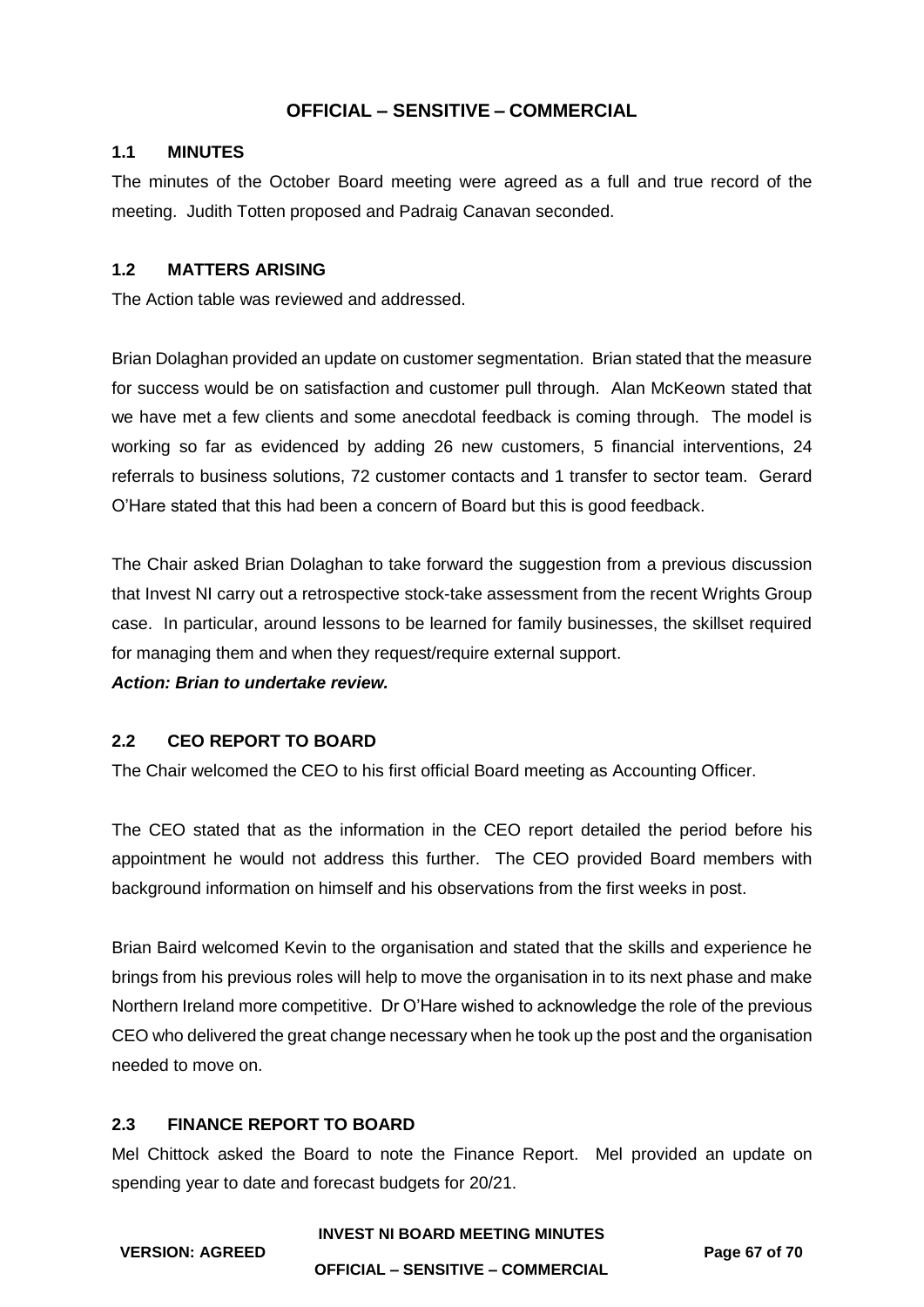For the current year spending remains on track, currently 53% of Programme spend incurred YTD, an increase for the same period last year. Budget pressure on Resource is c.£1.5M, well within acceptable levels for the remainder of the year. This is likely to dissipate as we approach the year end but will be monitored closely. More pressure exists on capital, due to an unplanned loan in year, although this is being managed by balancing additional receipts with the potential for early repayment. The Dept. are aware of the circumstances in relation to this loan.

In relation to 20/21, initial indications are that budgets are under significant pressure and budget cuts are likely across the Dept. Specifically the potentially significant impact of the loss of ERDF has been flagged by Invest NI, as the absence of a follow on programme (post Brexit) and no clarity on the Shared Prosperity Fund results in additional pressures over the next four years. In 2020/21 alone this pressure is c. £10.4M

The Chair asked how the organisation was preparing itself for the competition for funding from the Shared Prosperity Fund. Mel stated that there is no indication, at present, how and when this fund will operate. The Chair asked that Board members be informed of the key finance messages going in to the next funding discussions.

*Action: Mel to provide briefing note.*

#### **2.3 BREXIT**

Donal Durkan, Executive Director provided an update on ongoing Brexit preparations. Donal stated that focus has moved to awaiting the outcome of the general election on  $12<sup>th</sup>$  December. Current work is focussing on existing NI protocols and concentrating on those businesses that sell 50% or more in to the UK; as well as getting business to provide case studies which address the possible impact on them.

The Chair asked if there was an update on the Brexit support programmes. Donal stated that all programmes were based on no deal scenarios. The Department has asked Invest NI to look at developing programmes for addressing the needs of the wider business base, which is currently underway however; there is no indication from the Department of budget being made available.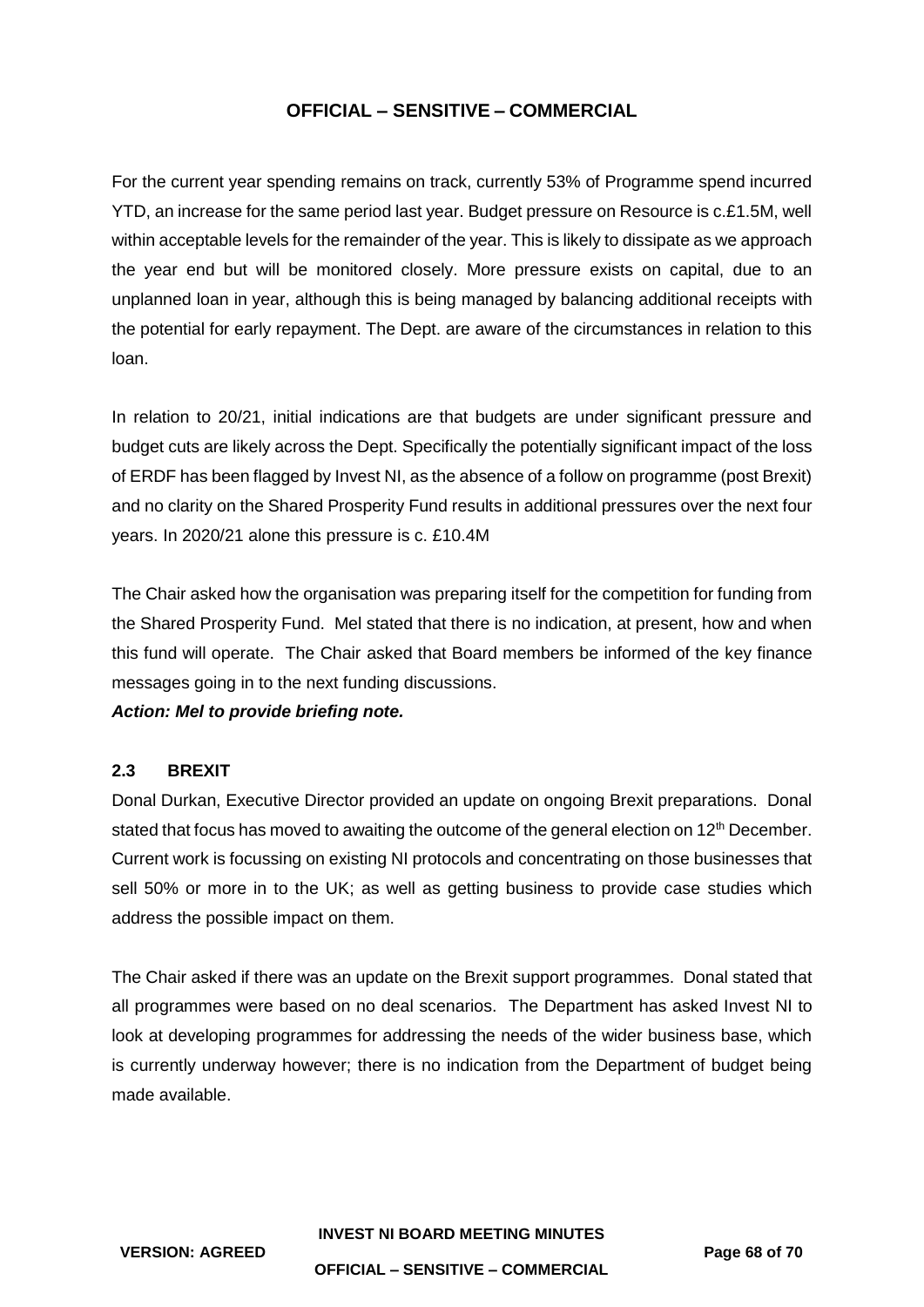#### **2.4 AUDIT & RISK COMMITTEE**

Deborah Lange, Chair of the Audit and Risk Committee (ARC) provided a short verbal update from the ARC meeting, which had taken place earlier on that day. She also provided a summary of several of the points raised during the ARC meeting.

Deborah reported that, in connection with the recent whistle-blower case that the NI Audit Office will be looking at any spending associated with that one specific project. NI Audit Office wish to meet again in three months' time. Deborah stated that she and the Chair would now meet with the new CEO to brief him on this case and to take ownership of it.

Deborah reported that the Committee had signed off on the review of the risk management policy. Deborah briefed the Board on a proposal by Dept. for Finance to move from an MSFM to a Partnership Agreement (and proportionate autonomy) with Invest NI. Invest NI will be asked to attend a workshop on 21 January to discuss. Dr O'Hare raised concerns regarding this proposal and in particular that this may be a liability to Board members which has not been demonstrated in the current recruitment exercise for new non-executive members. Principles will have to be translated in to actions so that Board members know what they are accountable for.

Brian Dolaghan left the meeting at 4.30pm.

#### **2.5 EMERGING RISKS WORKSHOP**

Katrina O'Dowd, Finance Manager and Colin Morelli, Risk Manager attended the meeting for this discussion.

The ARC Chair stated that changes have been made to the risk management policy differentiating the roles of Board, ARC and the Executive Leadership Team. Deborah stated that only significant risks would come to Board however, Deborah was not keen on responsibility being entirely on a verbal update. To address this, it was agreed that the Audit & Risk team would include a key issues report as an annex to the Finance Report.

Colin Morelli summarised the changes to the policy.

The ARC Chair led a discussion on the Emerging Risk Register. A set of actions were captured separately by the Audit & Risk team who will now take forward.

**INVEST NI BOARD MEETING MINUTES**

**VERSION: AGREED Page 69 of 70**